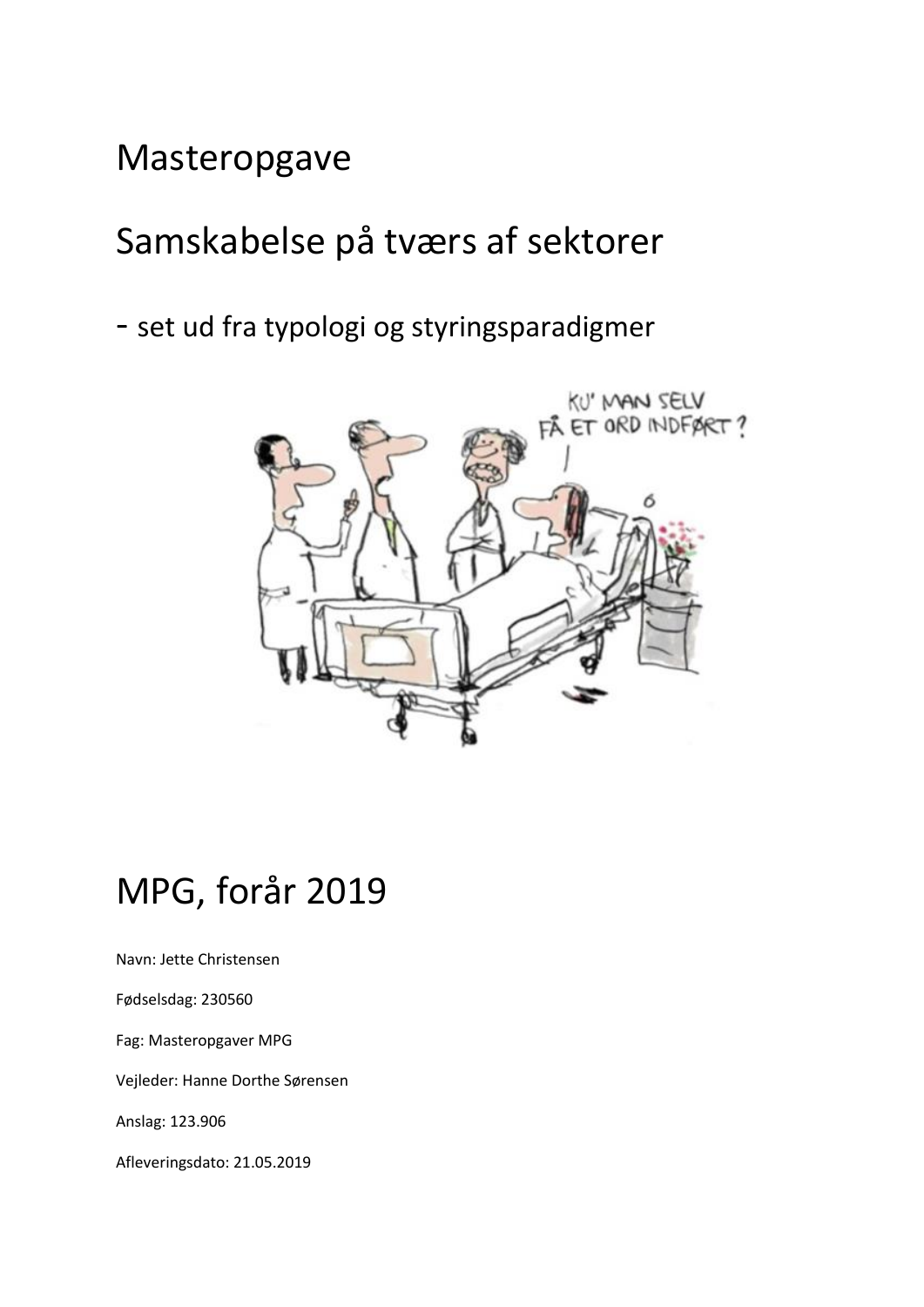# Indhold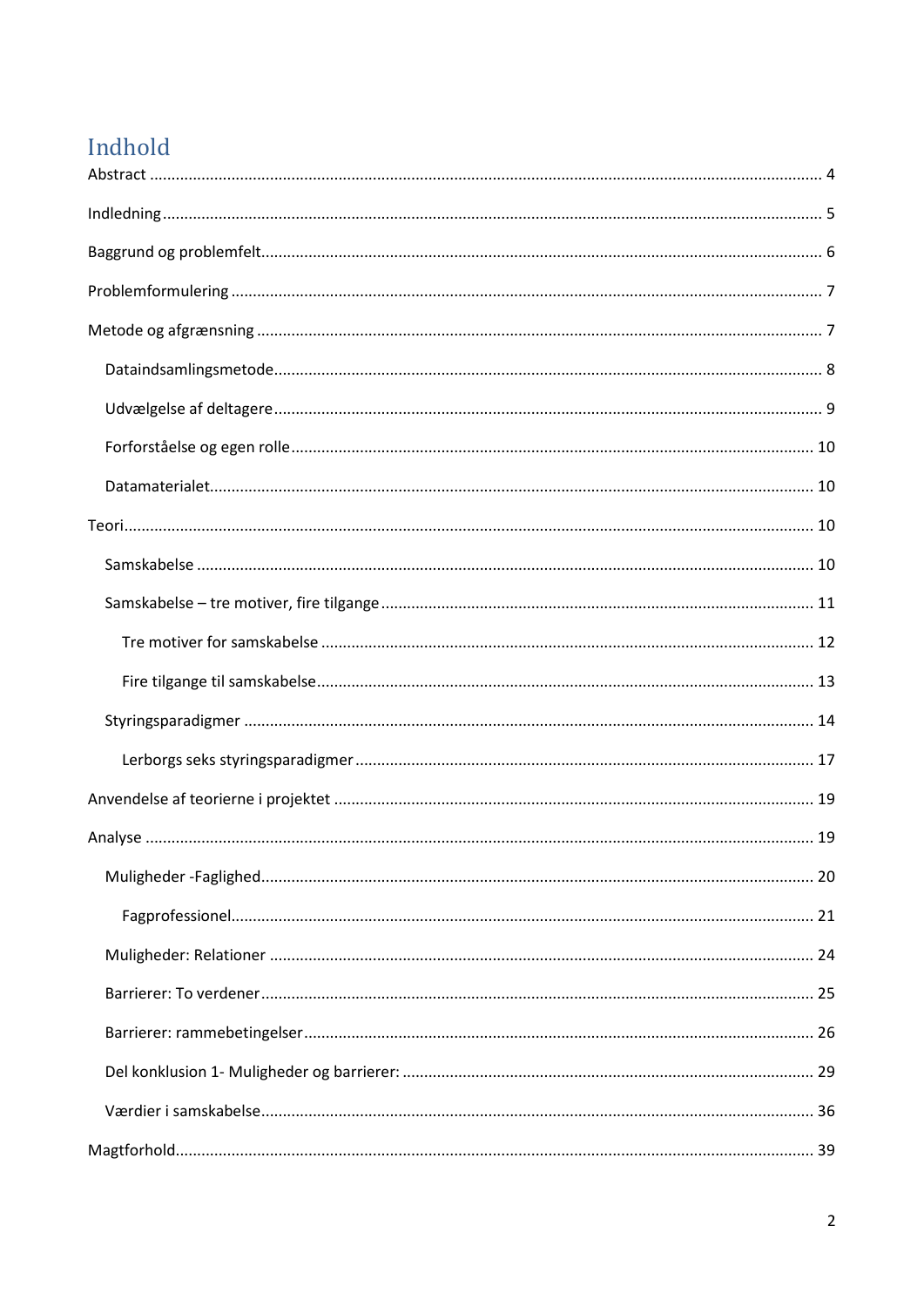| Bilag52 |
|---------|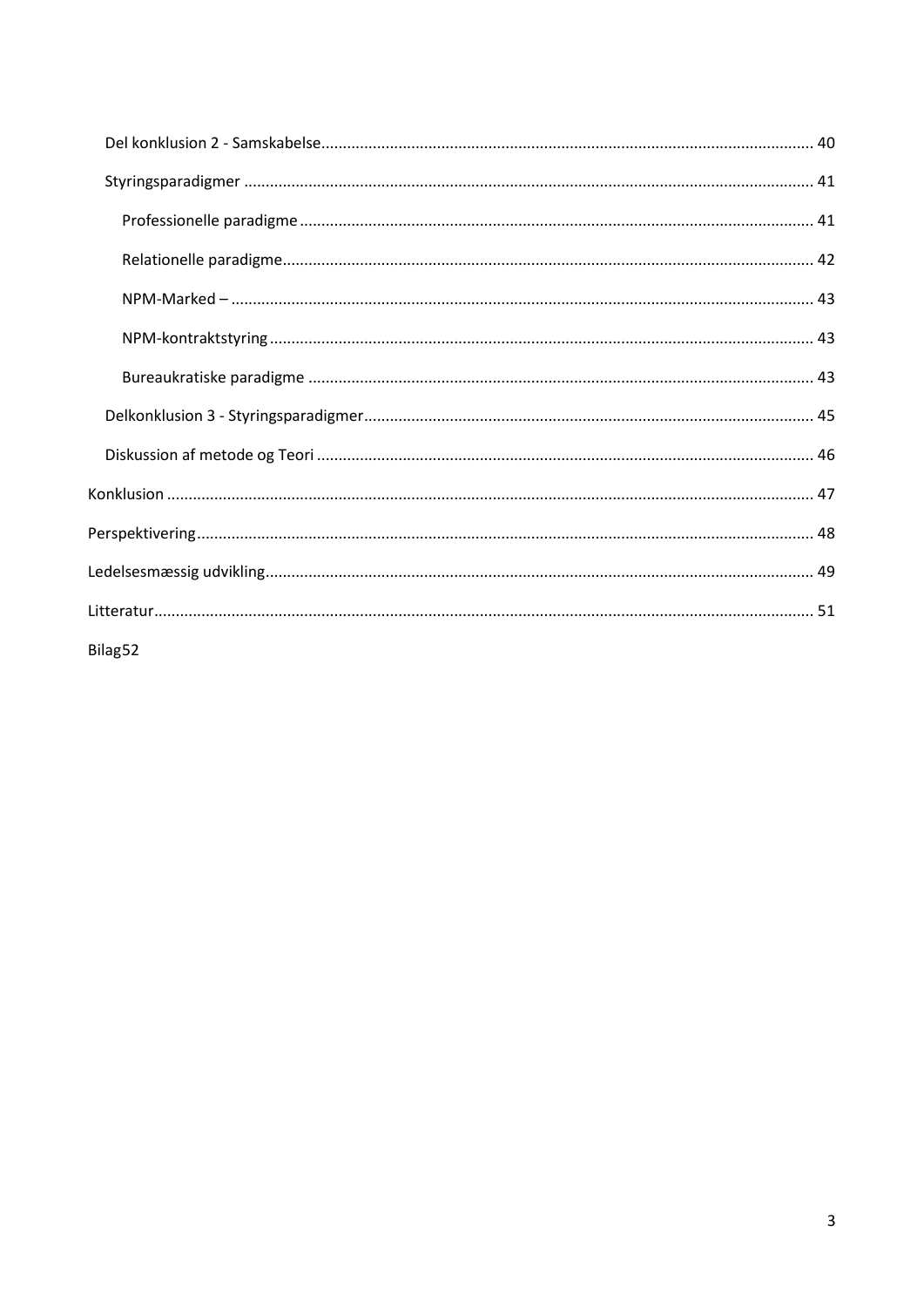# <span id="page-3-0"></span>Abstract

This Thesis investigates the collaboration and the co-creation in the cross-sectional healthcare.The focus is to investigate which possibilities and boundaries central actors experience in the crosssectional rehabilitation areas.

In Denmark rehabilitation takes place both at the hospital and in the local municipalities. Citizens should be center stage in the public-sector, both at the hospital and in the local communities. The patient/citizen perspective is central to the task performance, meaning interaction with the patient/citizen and the relatives are essential to get good value of the rehabilitation.

The research question was:

- Which barriers and possibilities for collaboration and co-creation are seen in the field of crosssectional rehabilitation.
- How do the physiotherapists, occupational therapists and managers perceive and understand cocreation, and how does it appear in the cross-sectional rehabilitation area?
- How do the barriers and possibilities seen int the interview connect to Lerborg's paradigm theory? In this thesis co-creation is seen from a model created by Ulrich (2016). In this model co-creation is illustrated as four different areas depending on involvement of the citizens as active participants or more as passively receiving public services. This paper uses Ulrichs model and definitions of co-creation to examine which of the four areas the therapists and leaders were able to identify in rehabilitation.

Collection of data took place through, focus group interviews with physio- and occupational therapists from both the hospital and the rehabilitations centers at the municipalities. Furthermore, the presidency of the cross-sector comity was interviewed as representatives of the management level. These interviews provided a good basis for the analyses as they were asked to focus on the possibilities and barriers they saw in the cross-sectional rehabilitation area. Finally, data has been analyzed using Lerborg's paradigm theory of management in the public sector to see how the possibilities and barriers seen by the physiotherapist and leaders related to Lerborgs´s paradigms.

The findings show that both the therapists and the presidency see co-creation as new or unknow in the healthcare and rehabilitation area where the focus usually is on patient involvement and patient satisfaction. Only two of the four areas are seen in the data, controlled co-creation and the accountable co-creation. As facilitators in the cross-sectional collaboration, relationship is seen as very important by both therapists and leaders. Additionally, the therapists find professionalism also very important. As barriers are concerned, they all agree that there are some structural circumstances – which must be handled in the local context.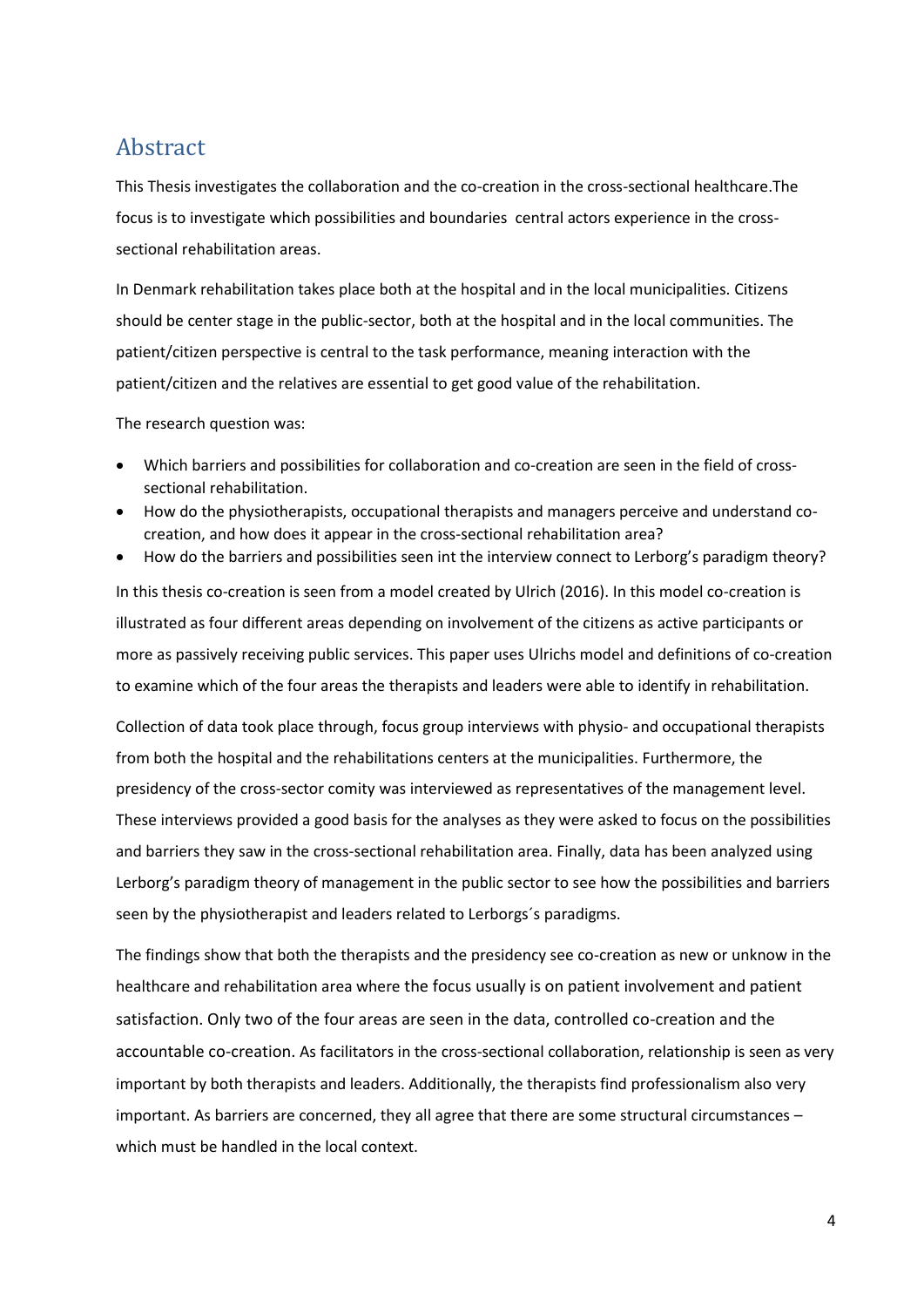# <span id="page-4-0"></span>Indledning

Sammenhæng og samskabelse i den offentlige sektor er mere og mere på dagsordenen, når der tales om velfærd og offentlig værdi. Samtidig ønskes høj effektivitet, specialisering og udvikling af den offentlige sektor. Kan det spille sammen? New Public Management (NPM), der har fokus på nøgletal, resultater, kontraktstyring, ventetidsgarantier og markedsmekanismer med udbud af offentlige ydelser til private leverandører, har i høj grad præget den offentlige sektor. Dette gælder i særdeleshed for sundhedssektoren, hvor centralisering og digitalisering desuden har tegnet billedet. Presset på den offentlige sektor er stort, og borgerne forventer generelt mere af sektoren. New Public Governance (NPG) er nu i fokus, for at få den offentlige sektor til at fungere bedre og ses som en modreaktion til megen kontrol og styring. Samskabelse, netværk, partnerskab, frivillighed, borgerinddragelse og tværsektorielle projekter kommer i disse år i stigende grad på dagsordenen i den offentlige sektor.

Udviklingen af den offentlige sektor sker både indefra og udefra. Forskellige reformer påvirker i større eller mindre grad den offentlige sektor, de sættes i værk som politiske greb på løsninger af svære og til tider modsatrettede problemstillinger. De er et politisk bevidst forsøg på at ændre strukturer og processer i den offentlige sektor med henblik på at få dem til at fungere bedre. Ofte afløser en reform en tidligere reform (Greve & Pedersen 2017; Pollitt & Bouckaert 2017). Strukturreformen i 2007 havde stor indvirkning på sundhedssektoren, med dannelse af supersygehuse, nedlæggelse af mindre sygehuse og specielt genoptræningsområdet, hvor kommunerne fik myndighedsfunktionen for genoptræning. Nu er der fra regeringens side et udspil til en ny sundhedsreform om øget nærhed, "*Patienten først-nærhed, sammenhæng, kvalitet og patientsikkerhed"* (regeringen, 2019) – er titlen på reformudspillet. Udspillet er et forslag til ændring af strukturer samtidig med fokus på nærhed, sammenhæng og fællesskab.

*Patienten i centrum* har været et slogan i mange år, Socialdemokratiet lancerede det i 1994. I 2016 kom otte overordnede nationale mål for sundhedsvæsenet, med fokus på det, som gør en positiv forskel for patienterne i det danske sundhedsvæsen, "*Vi løfter kvaliteten med patienten i Centrum*" (sundhedsministeriet, 2016). Man opstillede konkrete nationale mål med en tydelig retning for kvaliteten af hele det danske sundhedsvæsen, stadig med patienten i centrum, men et skift væk fra akkreditering, organisatoriske proces- og registreringskrav til i højere grad at fokusere på resultater til gavn for den enkelte patient. Pendulet svinger nu væk fra NPM mod NPG, borgeren er i fokus. Hvor og hvordan sætter vi, der arbejder i sundhedssektoren, så borgeren i spil? En mulighed kunne være gennem øget samskabelse, dette er et begreb, der i de seneste år har været meget på tale specielt i den kommunale sektor ift. det sociale område, miljø, byfornyelse mm. (Tortzen, 2016; Hygum,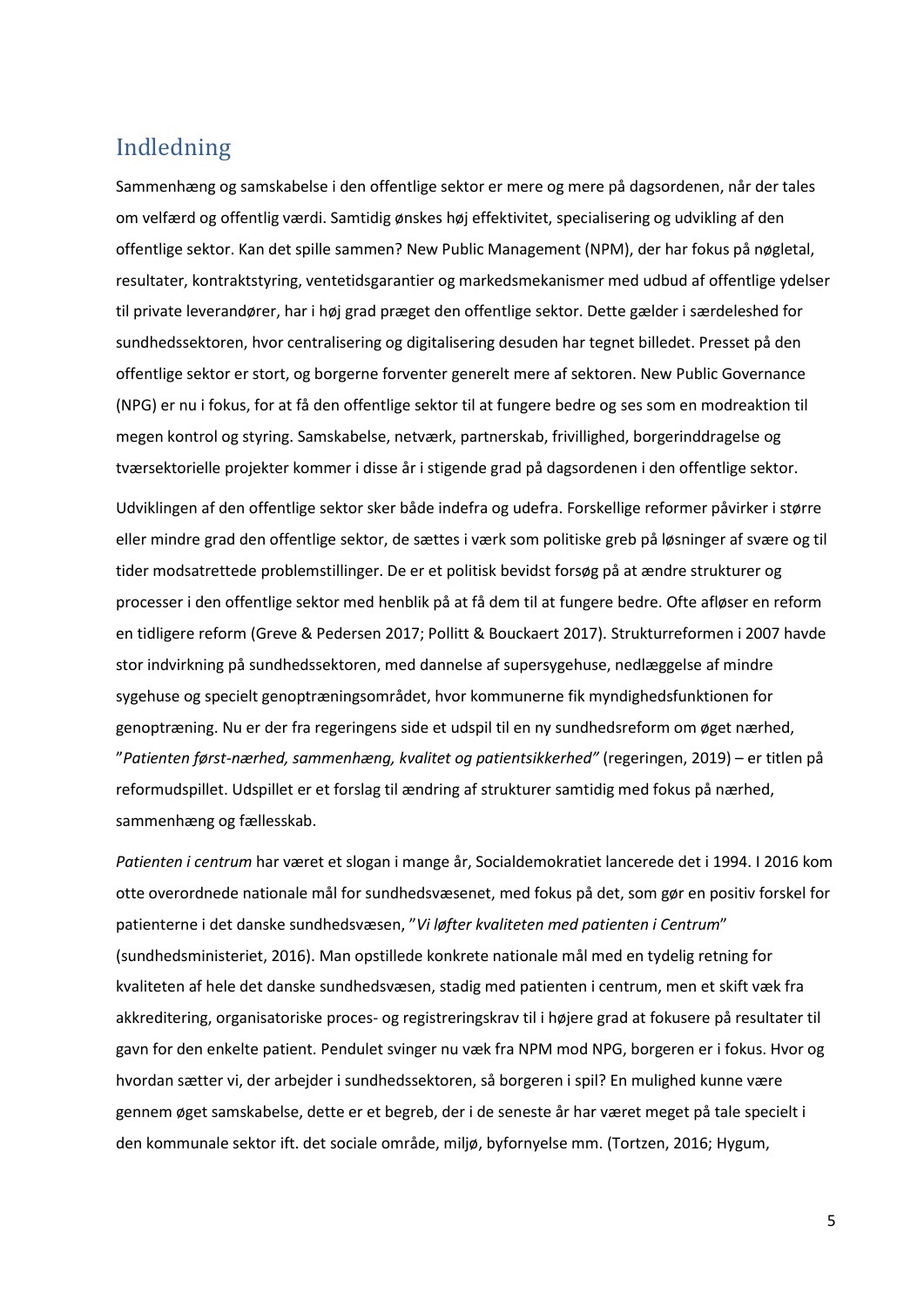Andersen, Petersen & Olsen,2018). Men har begrebet samskabelse en plads i sundhedsvæsenet, hvor der skal tages hånd om akut syge mennesker, mange svage ældre borgere, kirurgi og syge børn. Bliver fagligheden udfordret ved samskabelse og hvad er samskabelse overhovedet? Samskabelse er vanskeligt at definere, der er mange bud på, hvad samskabelse indeholder. Et udgangspunkt kan være at anvende Jens Ulrichs typologi for samskabelse, da den ikke er normativ og har en differentieret tilgang, hvor der inddrages flere facetter af samskabelse. Ulrich angiver, at samskabelse er *"den proces hvor forskellige aktører udvikler ny velfærd sammen"* (Ulrich 2016). Modellen anvendes i denne opgave til at se nærmere på samskabelse i tværsektorielle forløb.

# <span id="page-5-0"></span>Baggrund og problemfelt

Et stærkt offentligt sundhedsvæsen er en grundsten i vores velfærdssamfund og væsentligt for alle borgere. Mens regeringens reformudspil behandles, fortsætter de nuværende strukturer med



sundhedsaftaler og lovgivning som rammerne for det tværsektorielle samarbejde. Uanset udfaldet af reformen er det interessant at se på konkrete muligheder og hindringer for sammenhæng, samarbejde og samskabelse i det tværsektorielle samarbejdsfelt. Den nye regionale sundhedsaftale 2019-23 (sundhedsaftale, 2019) [h](http://(www.regionh.dk/Sundhedsaftale))ar tydeliggjort borgerens inddragelse, og det at borgeren skal være en aktiv medspiller, i væsentlig højere grad end tidligere. Så både nationalt og lokalt tales om betydningen af det tværsektorielle samarbejde, og da strukturerne inden for sundhedssektoren løbende

ændres og nye løsninger på de voksende sundhedsproblemer skal findes, må der ses efter nye muligheder. Samskabelse er italesat af såvel Kommunernes Landsforening som Danske Regioner som en parameter til at finde løsninger på de voksende udfordringer i sundhedsvæsenet.

Dette tværsektorielle genoptræningsområde vil være omdrejningspunktet for denne opgave. Genoptræningsområdet undergik store omlægninger ved Strukturreformen i 2007. Genoptræning kom tættere på borgerne. Myndigheden for ambulant genoptræning blev kommunerne, nu foregår den almene genoptræning efter indlæggelse på hospital i kommunerne. Genoptræning er underlagt forskellige lovgivninger i såvel sundheds- som servicelov og udøves regionalt og kommunalt. Genoptræningsforløb skal fungere på tværs af sektorer, da patienten starter genoptræning på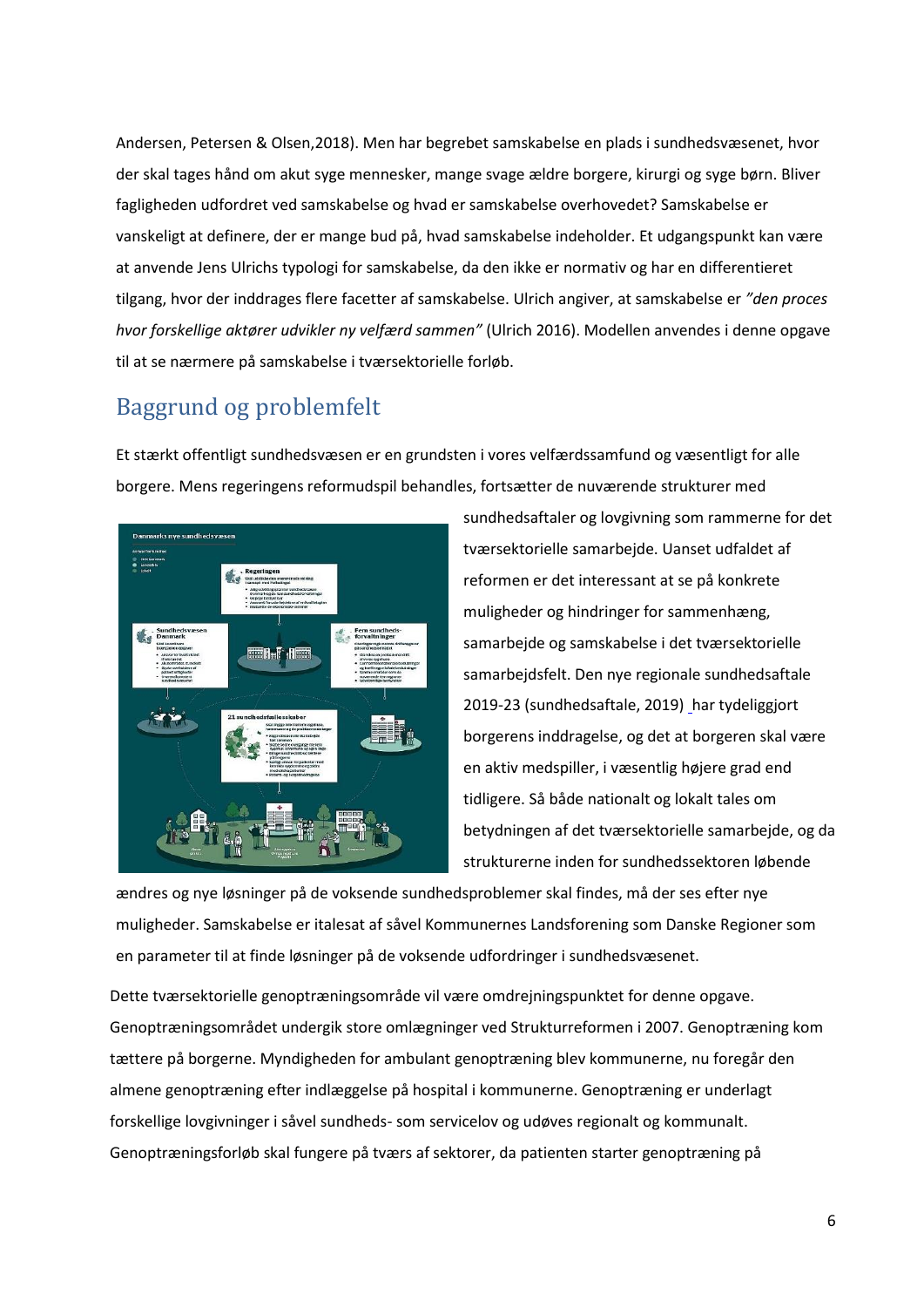hospitalet, ja nogle gange før selve indlæggelsen og efterfølgende fortsætter i kommunalt regi. Som leder af fysio-ergoterapeutisk afdeling på Hvidovre hospital, er jeg i kontakt med kommunerne, hvis de oplever problemer med genoptræningsforløbene. En kommune angav via sundhedschefen, at de i mere end halvdelen af genoptræningsplanerne oplevede problemer. Når jeg ser på antallet af henvendelser fra patienter eller kommuner, er min oplevelse, at der ikke er tale om store problemer. Ikke desto mindre gjorde henvendelsen mig nysgerrig; er der blinde pletter, er der noget, der ikke tales om, noget der ikke formidles og er der er noget, der bør ændres? Disse spørgsmål er afsættet for min opgave, og giver anledning til at betragte problemstillingerne ud fra et teoretiske perspektiv for at beskrive se på det tværsektorielt samarbejde omkring genoptræningen, analysere hvordan et nyt begreb som samskabelse passer ind, og diskutere samskabelse i forhold til de styringsparadigmer, der præger sundhedsvæsenet. Således vil jeg i denne opgave se nærmere på samarbejde og samskabelse samt styringsparadigmer. Jeg vil se efter de forskellige typer af samskabelse, deres muligheder og begrænsninger i forhold til det tværsektorielle samarbejde på genoptræningsområdet.

# <span id="page-6-0"></span>Problemformulering

**Hvilke muligheder og barrierer for samarbejde og samskabelse opleves af centrale aktører, der er involveret genoptræningsforløb på tværs af sektorer sundhedsvæsenet?**

- a. Hvordan forstås begrebet samskabelse i det tværsektorielle felt og hvilke typer af samskabelse træder frem blandt de centrale aktører?
- b. Hvordan relaterer de oplevede muligheder og barrierer i det tværsektorielle samarbejde sig til styringsparadigmer?

De centrale aktører er her fysio-ergoterapeuter i henholdsvis hospital og kommune, samt ledere på overordnet niveau for hospital og kommune. Det er ikke opgavens formål at svare endegyldigt på, hvorvidt samskabelse har en plads i sundhedsvæsenet. Men opgaven skal bidrage til at afdække erfaringer og oplevelser i forhold til aspekter, der fremmer og hæmmer samarbejde og samskabelse i det tværsektorielle genoptræningsfelt blandt såvel udøvende terapeuter samt ledere, endelig er det ønsket at indkredse begrebet samskabelse.

# <span id="page-6-1"></span>Metode og afgrænsning

Spørgsmålene i problemformuleringen lægger op til brug af en kvalitativ forskningsmetode. Kvalitativ forskning karakteriseres ved at forskeren forholder sig åbent til undersøgelsesfeltet således, at deltagerne får mulighed for at give deres nuancerede beskrivelse af emnet. Kvalitativ forskning bygger på en subjektiv oplevelse af verden, hvor der udledes meninger, holdninger og værdier ud fra den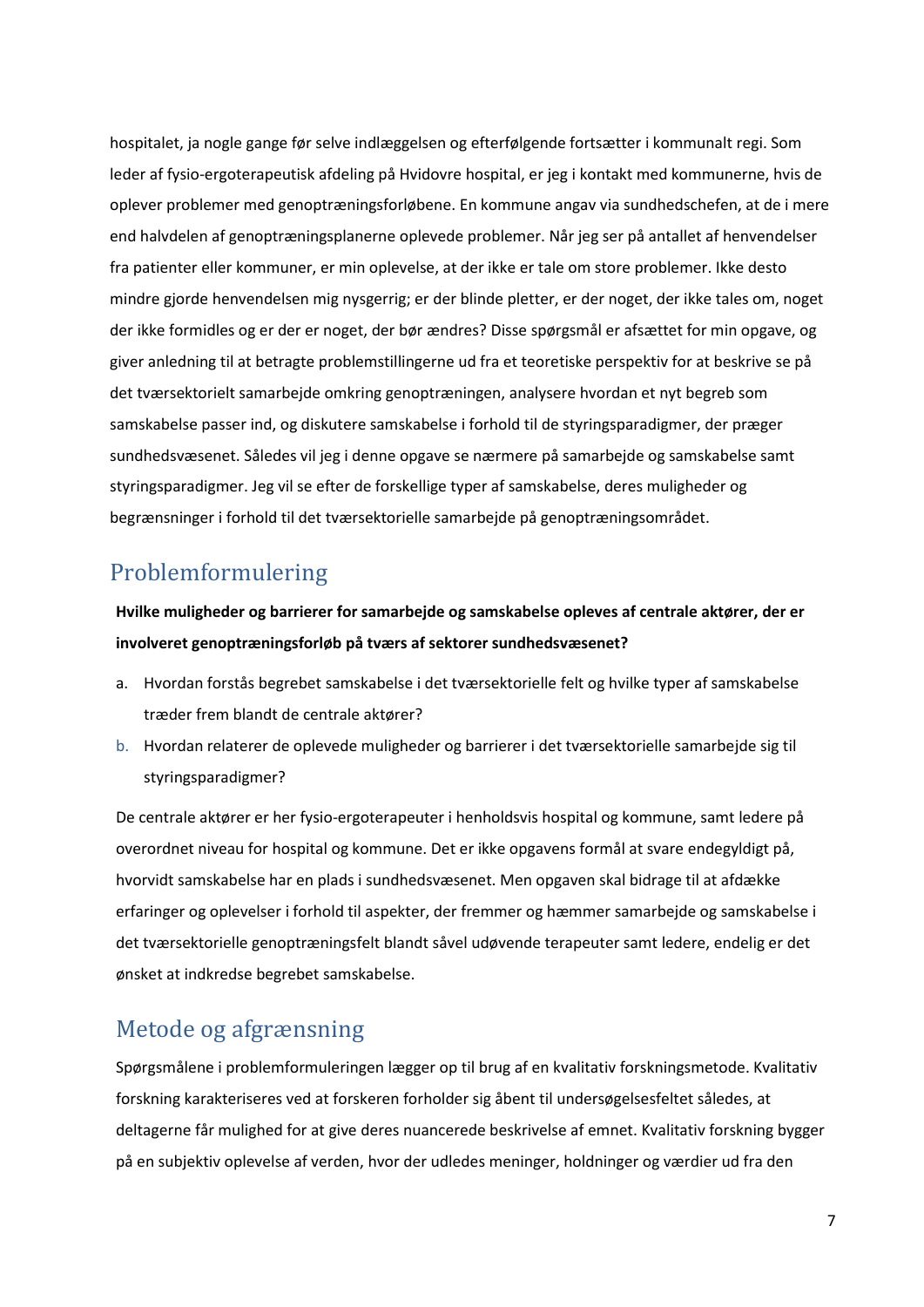enkeltes perspektiv. Ved kvalitativ forskning interesserer man sig for, hvordan noget opleves, siges, gøres, erfares eller udvikles af de interviewede, det er således deres perspektiv, der er i fokus (Launsø, Olsen& Rieper, 2015). Det er den forstående forskningstype, jeg anvender, hvor der er fokus på forståelsen af deltagernes meninger, holdninger og vurderinger, og med dialog og sprog som udgangspunkt for den videre bearbejdning og fortolkning,

Det videnskabelige paradigme, der er i spil i denne opgave, er det hermeneutiske, forstående, procesog subjektorienterede paradigme. Hermeneutik tager udgangspunkt i den virkelighed, som deltagerne befinder og agerer i. Her er det ikke det naturvidenskabelige mekaniske vidensideal, som ellers i stor grad præger den sundhedsfaglige verden, med medicinske RCT-studier og evidens hierarki. I sundhedsvæsenet er der imidlertid et paradigmeskift undervejs. Det er ikke længere alene den forklarende, positivistiske, deduktive tankegang, hvor det er forskerens perspektiv og forudsigeligheden der er i fokus. (Launsø et al. 2015). Nu går bevægelsen mod også at inddrage et mere forstående perspektiv, med patientinddragelse og brugerpaneler mod en mere involverende, dynamisk, uforudsigelig, handlende og kreativ tilgang til at fremskaffe ny viden.

Jeg har valgt en fænomenologisk tilgang, da jeg er interesseret i deltagernes kendskab og erfaring med begrebet samskabelse i deres professionelle livsverden, arbejdslivet. Fænomenologi bidrager til en forståelse af deltagernes oplevelser og erfaringer med begreber, sætter ord på begrebers tavse og implicitte essens og herved søges bagved de opfattelser og ideer, man normalt tillægger fænomener og begreber i vores livsverden (Martinsen & Norlyk, 2011). Jeg gør det i forsøget på at finde mønstre og mangfoldighed i deltagernes oplevelser og erfaring med begrebet samskabelse. Jeg tillægger også den socialkonstruktivistiske tilgang en betydning, da ord og de sproglige udtryk, deltagerne anvender, har en betydning for, hvordan de forstår og erkender deres verden.

#### <span id="page-7-0"></span>Dataindsamlingsmetode

Metoden til dataindsamling er fokusgruppeinterview, som foretages med forskellige grupper af terapeuter, denne dataindsamlingsmetode er en relativ overskuelig metode til at få indhentet information fra flere personer på (Halkier 2002; Launsø et al. 2015). Ved fokusgruppeinterview produceres data via gruppen omkring emner som forskeren har bestemt- i denne opgave samarbejde og samskabelse. Desuden sker der ofte interaktion i gruppen, som stimulerer til yderligere refleksion, og deltagerne bliver herigennem beriget med andres perspektiv og syn på emnet. De får herved selv adgang til handling, ved at kunne kommenter på det de andre siger og ikke blot berette om egne handling. Da der er interaktion mellem deltagerne, kan de indbyrdes berige hinanden og ikke blot forskeren. I Fokusgruppeinterview udveksler deltagerne beretninger om handlinger, opfattelser og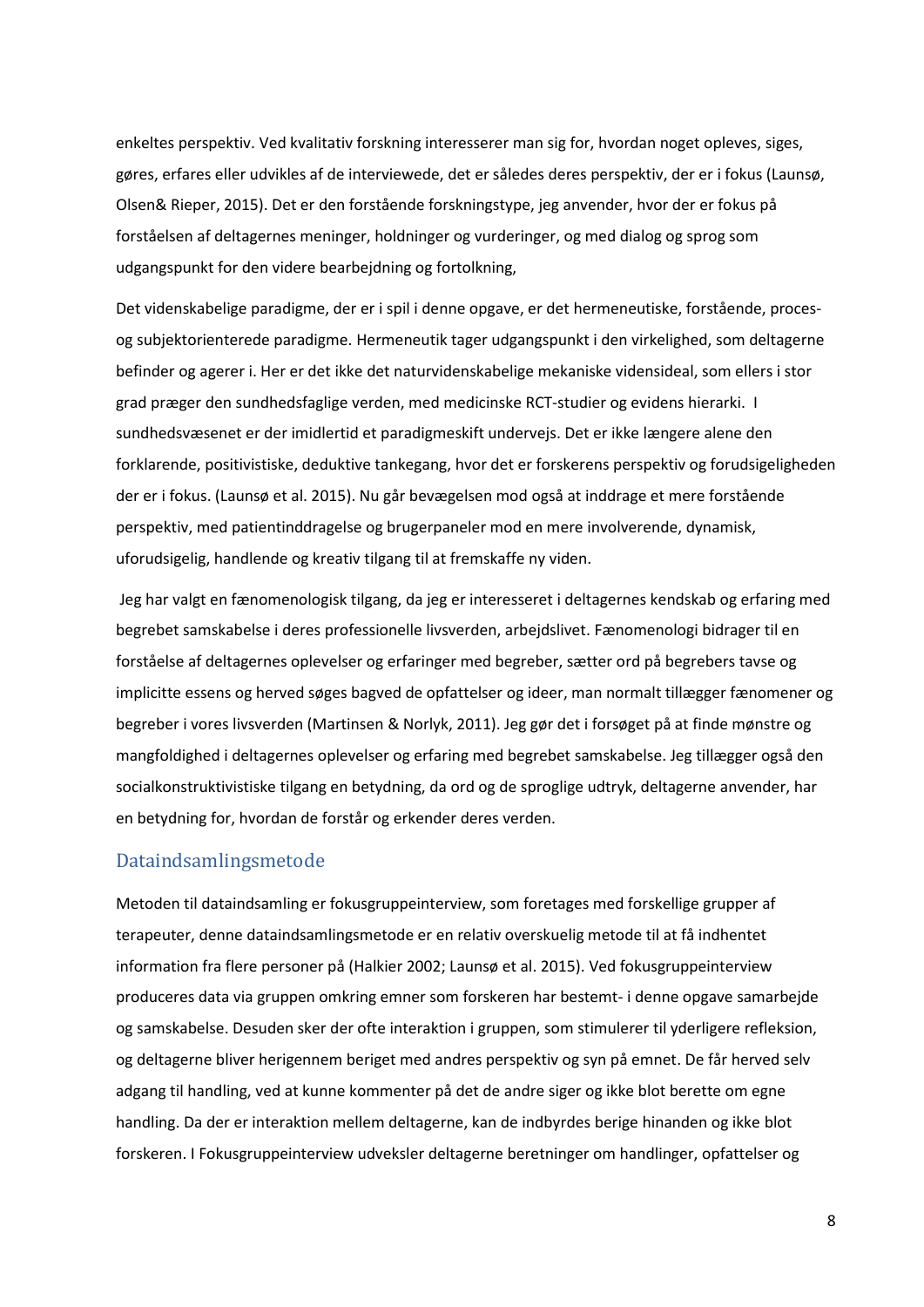forståelser i en social, genkendelig hverdagskontekst rundt om forskeren og ift. det emne forskeren har annonceret. (Halkier 2002). Gennem fokusgruppeinterview, anvendes en udforskende og spørgende tilgang, der afdækker de forskelliges syn og holdninger til samarbejde og samskabelse i genoptræningsfeltet *(forstående tilgang).*

Temaerne i interviewene omkring samarbejde og samskabelse i genoptræningsforløb blev:

- Muligheder og barrierer
- Roller og positioner
- Inddragelse og involvering
- Samskabelse i genoptræningsforløb
- Konkrete forhold ved genoptræningsplaner

Interviewguide blev lavet ud fra temaer (Bilag 0). Alle fem fokusgruppeinterview blev af praktiske grunde udført på mit kontor. Deltagerne blev informeret skriftligt om formålet (Bilag 1); Genoptræningsplaner er afgørende som et digital samarbejdsværktøj i de tværsektorielle genoptræningsforløb, og derfor berøres de i alle interview med klinikere. Optagelserne blev optaget og udskrevet umiddelbart efter interviewseancen, deltagerne fik tilbud om at få det til gennemsyn, men ingen tog imod det.

#### <span id="page-8-0"></span>Udvælgelse af deltagere

De centrale aktører er fysio-og ergoterapeuter fra såvel kommunal som hospitalsområdet samt ledelsesrepræsentanter fra det tværsektorielle felt; formandskabet for samordningsudvalget (vicedirektør AHH og direktør for Børn og Velfærd i Hvidovre Kommune). Deltagerne fra hospitalet kommer fra to forskellige områder af genoptræningsfeltet, det ene karakteriseret af kompleksitet og forskellighed, det andet kendetegnes som et mere enkelt, strømlinet og accelereret tilbud. Det komplekse er børneområdet, hvor både diagnoser og aldersspredning er stor, flere lovgivninger om genoptræning er i spil, og her er forældre stort set altid involverede. Det, jeg karakteriserer som enkelt, er området med planlagte operationer som fx udskiftning af knæ eller hofte. På kommunalt niveau var det ikke muligt at opdele efter specialeområder, men lederne i kommunerne fandt frem til i alt ti deltagere. Formandskabet for samordningsudvalget blev spurgt om deltagelse, som repræsentant for det mere overordnede administrative niveau. Det politiske niveau og patient/borger er ikke repræsenteret i opgaven. Til gennemførsels af interviewene overvejede jeg om fokusgrupperne skulle blandes med både kommunale og hospitalsansatte terapeuter. Dette for at kunne berige hinanden med erfaringer og holdninger fra de to sektorer, hvilket netop ses som en af fordelene med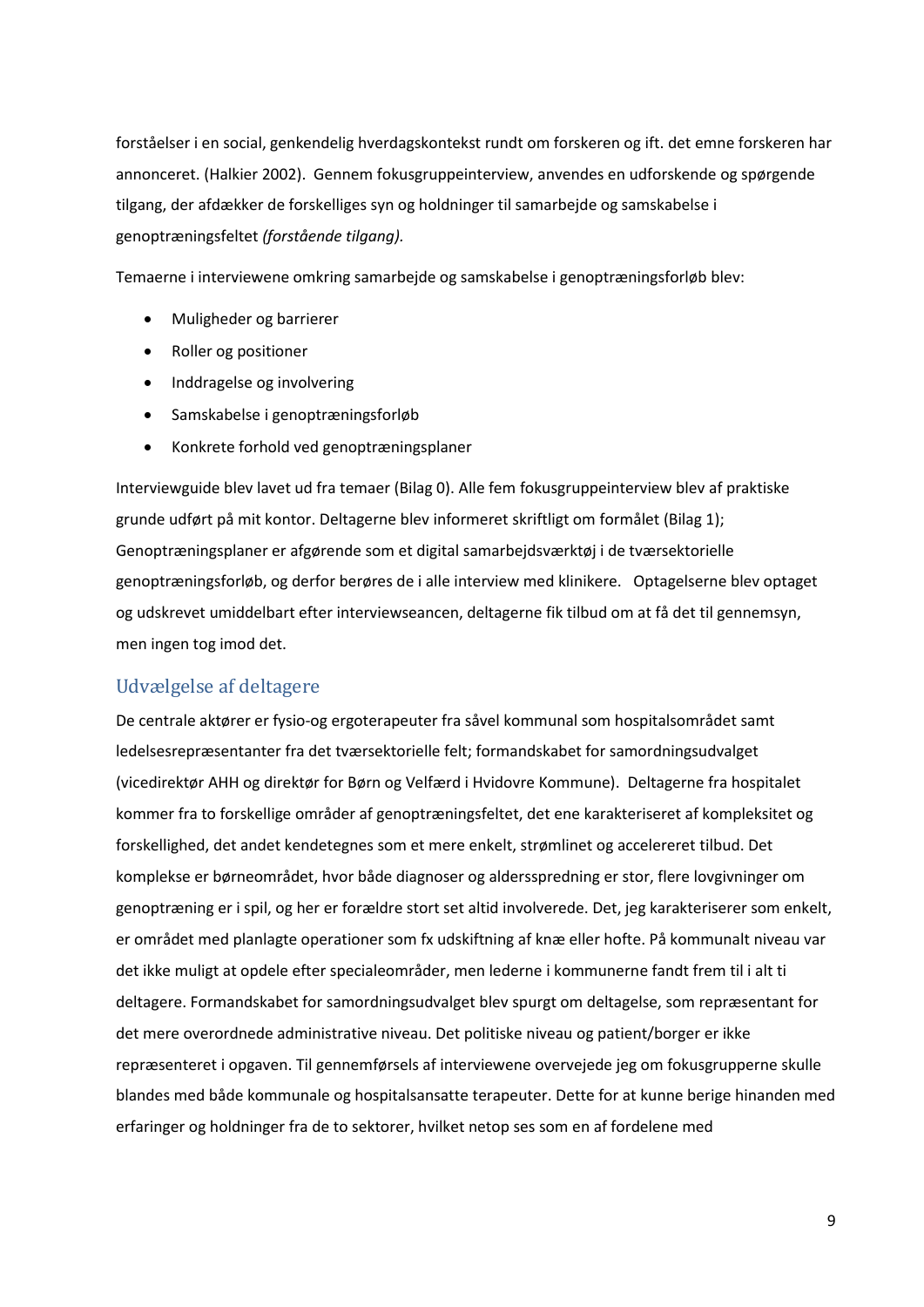fokusgruppeinterview, men da jeg ikke er så erfaren med gennemførelse af forskningsinterview og af tidsmæssige og praktiske årsager foregik det adskilt.

### <span id="page-9-0"></span>Forforståelse og egen rolle

Jeg er selv daglig leder i feltet og har en overordnet forståelse af det tværsektorielle samarbejde med specielt fokus på genoptræning. Dette giver mig en generel både teoretisk, praktisk og administrativ erfaring med feltet. Jeg er med på et overordnet og koordinerende niveau, i samordningsudvalg og i lederforum på hospitalet. Jeg er ikke udøvende ved genoptræning eller i udfærdigelse af Genoptræningsplaner (GOP), men nysgerrig på, hvordan terapeuter tværsektorielt oplever samarbejdet og samskabelse i genoptræningsforløbene. Min rolle i interviewene har været undersøgende og nysgerrig, men jeg er samtidig klar over min position i hierarkiet, eftersom både medarbejdere og direktører har deltaget i interviews.

### <span id="page-9-1"></span>Datamaterialet

De fem fokusgruppeinterviews er transskriberet (Bilag 2). I første omgang tematiseres udsagn, der henholdsvis opleves som muligheder og barrierer. Der fremkommer 13 forskellige temaer, som jeg ender med at kategorisere i to overordnede emner om muligheder og to om barriere ift. det tværsektorielt samarbejde og samskabelse (Bilag 3). Efterfølgende analyseres data fra fokusgruppeinterviews ud fra de fire felter i Ulrichs typologi: Styret Samskabelse, Ansvarliggørende Samskabelse, Ligeværdig Samskabelse og Faciliterende Samskabelse. Et overordnet analyseskema hvor citater kategoriseres ud fra typologien (Launsø, Olesen & Rieper 2015).

| <b>Interview</b><br><b>Citater</b> | Overordnede kategorier<br>Samskabelse | <b>Underordnede</b><br>begreber | Relevant<br>kontekst                        | <b>Teorier og</b><br>modeller |
|------------------------------------|---------------------------------------|---------------------------------|---------------------------------------------|-------------------------------|
| $\cdots$                           | Styret Samskabelse                    | Lave øvelser                    | Træning                                     | Typlogi                       |
|                                    | Ansvarliggørende<br>Samskabelse       | Klædes på,<br>Empowerment       | Information<br>undervisning<br>genoptræning | Do                            |
| $\cdots$                           | Ligeværdig Samskabelse                | Samme niveau<br>Intet hierarki  | Genoptræning<br>udveksler                   | Do                            |
| $\cdots$                           | Faciliterende<br>Samskabelse          | <b>Borger</b><br>henvendelse    | Spørger<br>nysgerrig                        | Do                            |

# <span id="page-9-2"></span>Teori

#### <span id="page-9-3"></span>Samskabelse

Samskabelse set med danske øjne var i 2015 et relativt nyt begreb på den offentlige velfærdsdagsorden, forskere fra University College Lillebælt udgav da et Review om samskabelse (Agger &Tortzen 2015). I det følgende gøres et forsøg på at indkredse begrebet samskabelse, da der ikke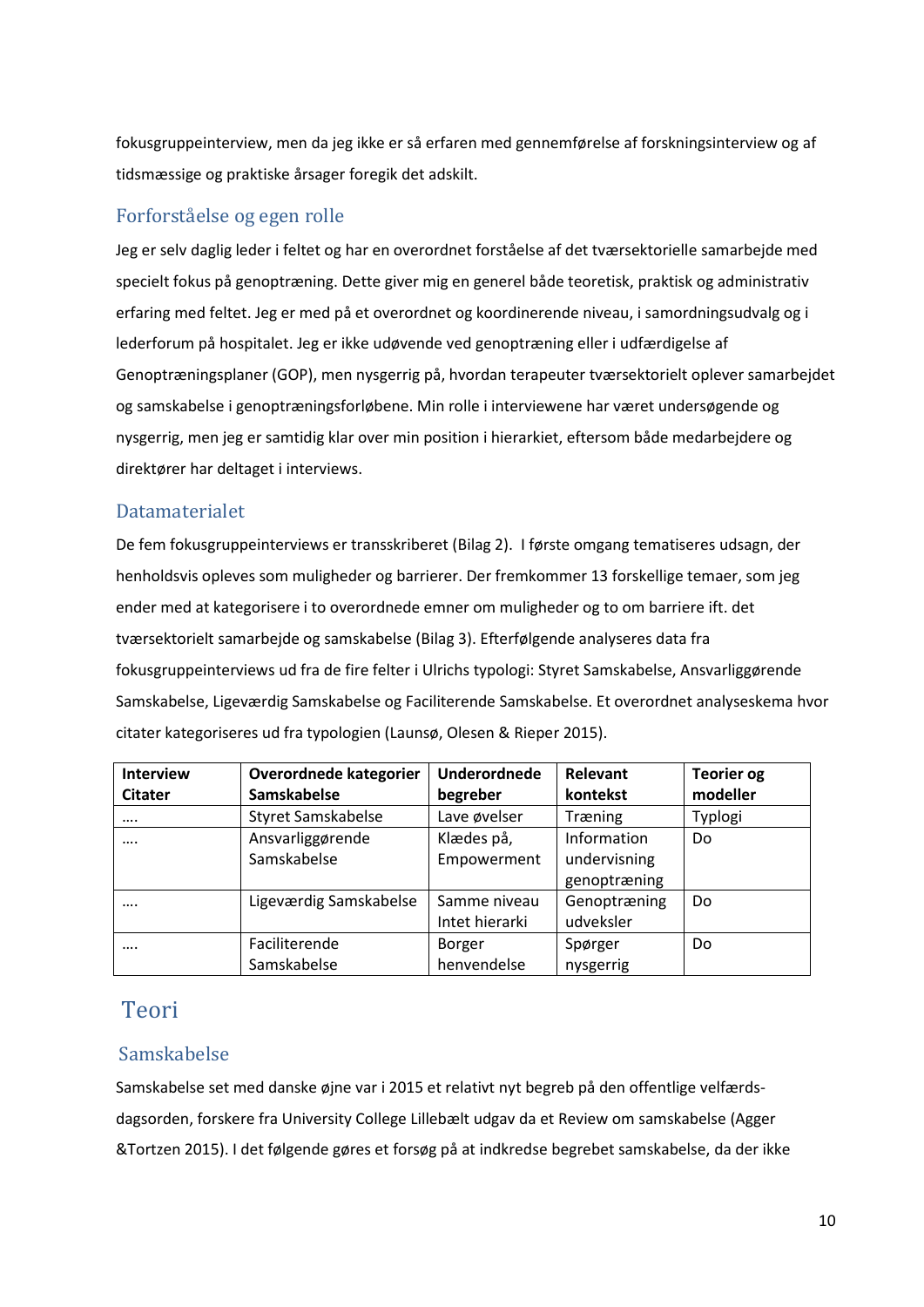findes en entydig definition. Begrebet både beskrives og anvendes forskelligt afhængig af kontekst. Begrebet bruges direkte eller indirekte i politikker, strategier specielt i den kommunale verden. I sundhedssektoren ses begrebet samskabelse i mindre grad, her anvendes i stedet patientinddragelse og samarbejde med patienten. Samskabelse indeholder samspil med aktørerne uden for det offentlige, men i denne opgave ser jeg kun på de professionelles syn på inddragelse af og samskabelse med patienten/borgerne. Jeg har således ikke undersøgt, hvordan patient/borgerne oplever sig inddraget. Teoretisk er der ifølge Ulrich (2018) og Sørensen & Torfing (2018) ikke tale om samskabelse, hvis den offentlige organisation ikke samarbejder med aktører uden for den offentlige sektor. I genoptræningsforløb er patient/borger aktive som deltagende i udredningen, målsætning for genoptræningen, udarbejdelsen af genoptræningsplanen, i selve udførelsen af øvelser og aktiviteter i genoptræningen i begge sektorer, så jeg mener, at det er relevant at se på begrebet samskabelse i relation til genoptræningsforløb.

#### <span id="page-10-0"></span>Samskabelse – tre motiver, fire tilgange

"Samskabelse er, når noget nyt bliver til gennem samarbejde", "Samskabelse er det nye sort", "Samskabelse handler om det, vi kan sammen, hvor vi ofte når meget længere, end hvis soloindsatser skal bære værket" (Tanggard 2018) Disse udsagn lyder både inspirerende og tillokkende. Når det drejer sig om samskabelse er der mange betegnelser og begreber i spil. Samskabelse angives at dække over en syntetisering af en række begreber. Men hvad er forskellen mellem samarbejde og samskabelse? Samskabelse er den proces, hvor deltagere i og uden for det offentlige sammen udvikler ny velfærd. Hvis udvikling og/eller produktion af velfærd alene foregår på tværs af afdelinger, forvaltninger eller sektorer uden aktører udenfor den offentlige sektor, tales der om samarbejde. Forstavelsen co- indgår i stort set alle de engelske termer, fx co-creation, co-production, men de har alle lidt forskellige drejning og ved oversættelse til dansk forvirres begreberne nogle gange. Jeg vil se på forskellige definitioner af samskabelse, dels Ulrichs typologi (2016) af samskabelse og dels Tortzens (2016) og Sørensen & Torfings (2018 ) definition af begrebet samskabelse. Samskabelse er også kendt fra den private sektor, hvor man involverer kunder og brugere i udviklingen af produktet, hvilket jeg ikke vil gå yderlige ind i.

Der er ifølge Ulrich (2016) ikke én tilgang til samskabelse og ej heller én, der er bedre end andre. Det afhænger af formålet med samskabelse og hvor arbejdet med aktører uden for den offentlige sektor, kan ses som en mulighed for at forbedre den offentlige sektor. Motivet til samskabelse kan være forskelligt. Ulrich (2018) taler om inddragelse og involvering. Han ser det som afgørende, hvorledes og i hvad borgerne og medarbejder har relationer. Han skelner mellem om borgeren er inddraget eller involveret. Ulrich beskriver forskellen på inddragelse og involvering således: ved inddragelse lyttes der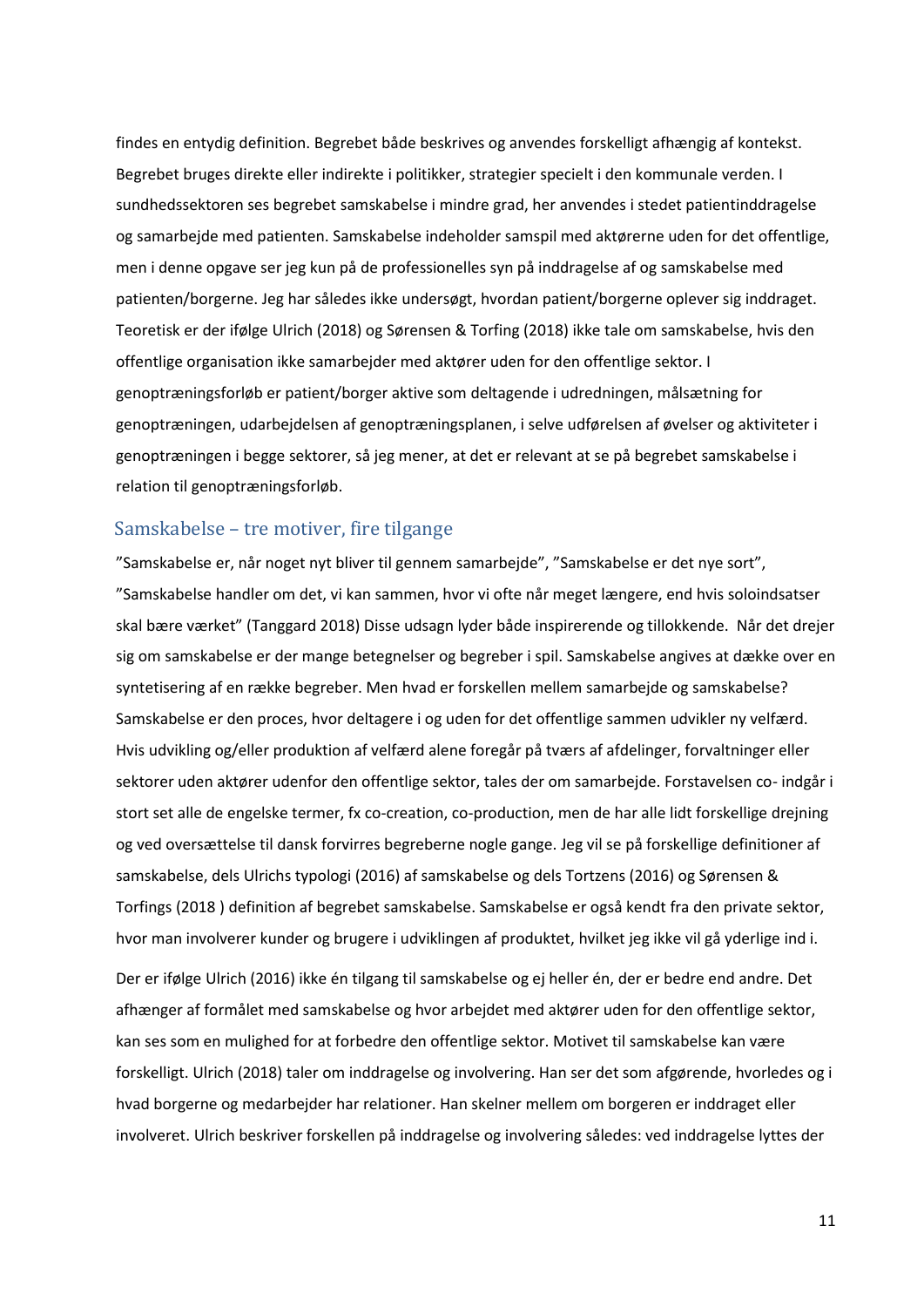til borgernes input på et givet emne og efterfølgende agerer de offentlige aktører, det offentlige får herved input fra borgerne eller hører borgernes holdning til et bestemt tiltag, det kan være et eksisterende tiltag eller et nyt. Inddragelse hører hjemme i typologien styret samskabelse. Ved involvering er borgerne med 'inde i maskinrummet' til løsning af en opgave, borgerne er med til at udforme løsninger. Eksperten er både borger og medarbejder, men på hvert deres område, fx borger er ekspert grundet lokalkendskab, erfaring eller ekspert i eget liv, hvor medarbejderne ofte har en faglig ekspertise og viden. Involvering vil i typologien hænge sammen med ansvarliggørende, ligeværdig og faciliterende samskabelse.

Tortzen (2016) har også fokus på at inddragelse og involvering af borgere. Hun ser det som væsentlige parametre, når vi taler om samskabende processer og samskabelse. Samskabelse definerer hun ud fra niveauet af borgerinvolvering. *Co-governance,* hvor borgerne er involveret i udvikling af politiker og prioritering af ressourcer. *Co-management*, hvor borgerne og det offentlige producerer ydelser i samarbejde og *Co-production*, hvor borgerne er medskaber af egen offentlig service.

Et eksempel fra hospitalsverdenen: *Involverende stuegang*, (Danske regioner, 2019). Her blev en stuegang vendt på hovedet for at sikre bedst mulig inddragelse af patienter og pårørende. Her er det involvering, hvor der ellers typisk tales om patientinddragelse, men spørgsmålet er, om der i virkeligheden ikke stræbes efter patientinvolvering i mange tilfælde, mhp at gøre borgeren aktiv.

#### <span id="page-11-0"></span>Tre motiver for samskabelse

Der kan være forskellige grunde til samskabelse. Et motiv kan være effektivisering; så man bedre kan styre i en bestemt retning. Man håber at få fat i ressourcer fra borgerne, frivillige mm, ressourcer som vi ikke har i dag. Det kan være ud fra et økonomisk motiv- mere for mindre, ofte italesættes denne grund ikke direkte. Et andet motiv kan være innovation, et kvalitativt motiv hvor der via innovation opstår nye løsninger- bedre eller nye måder, man vil gerne skabe noget nyt, prøve med nye måder at løse opgaver på. Nyt, nyttigt og nyttiggjort. Man er villig til at afprøve endda fejle, "fail faster" og derefter justere tingene. Et tredje motiv kan være demokratiskabelse; forskellige aktører inddrages for at skabe øget deltagelse, social interaktion, ofte refereres der til borgerinddragelse- medborgerskab. Motivet kan være at styrke demokratiet ved at tildele borgerne en mere direkte plads i prioritering og udformning af velfærdsløsninger- medskabe opgaven og løsningen. Man laver ikke noget for borgerne, men sammen med, Digital medbetjening i Københavns borgerservice er et eksempel (Pors, 2015).

Effektivitet- få en økonomisk gevinst, styre bedre, få fat i ressourcer, som vi ikke har adgang til i dag Innovation- Kvalitetsforbedrende, vil gerne noget nyt, få øje på noget som man ikke har set tidligere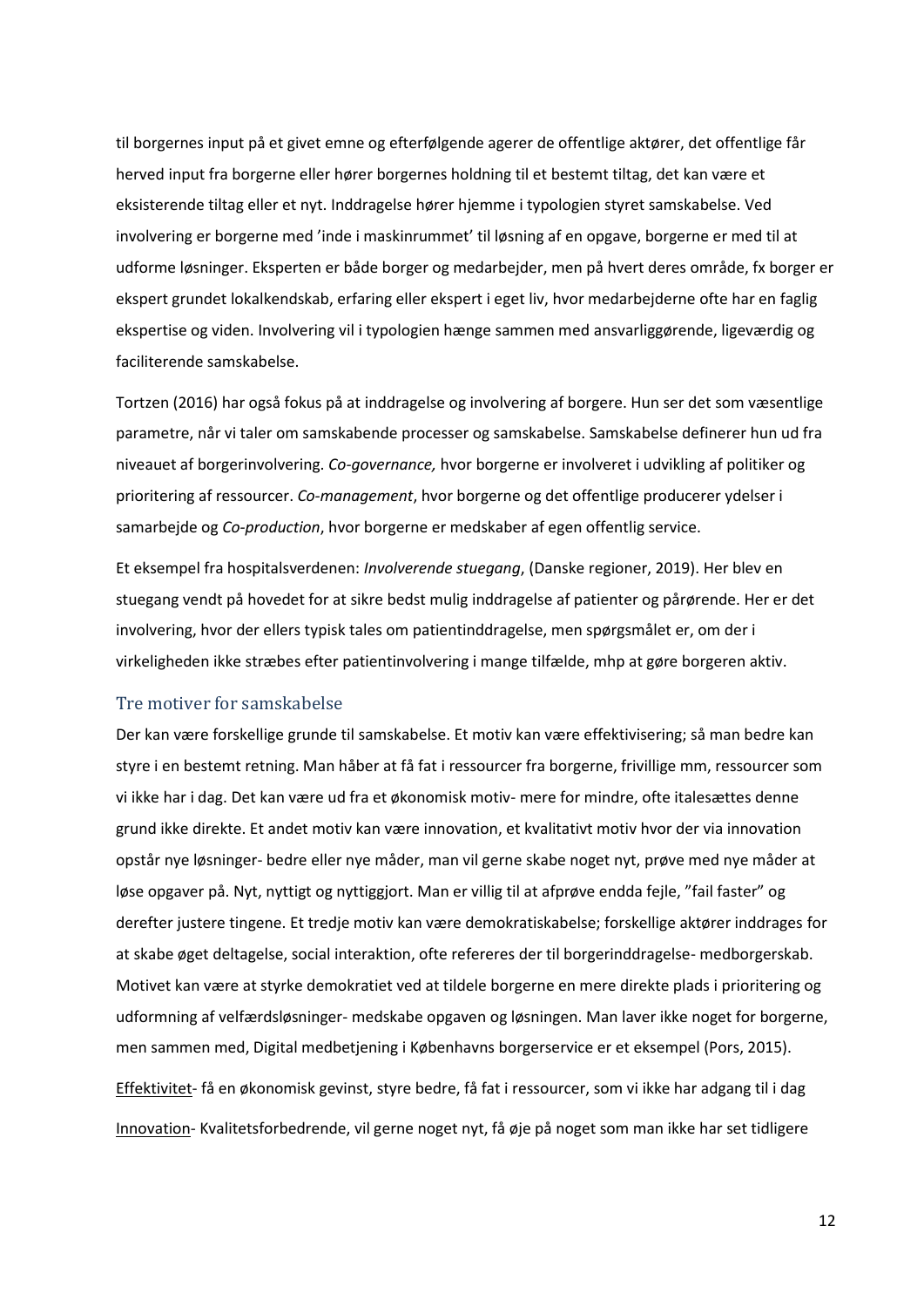Demokrati- Demokratiskabende, øge deltagelse, medborgerskab, social interaktion, borgernes ressourcer i spil

#### <span id="page-12-0"></span>Fire tilgange til samskabelse

Fire forskellige tilgange til samskabelse beskrives af Ulrich (2016, 2018). Der tages afsæt i, at samskabelse ses som en proces, hvor forskellige aktører udvikler velfærd og velfærdsopgaver sammen, og processen foregår på tværs af sektorer og sammen med ikke offentlige aktører, primært borgerne. Udgangspunktet for typologien er to akser. Y- aksen udgør graden af forudsigelighed og det offentliges behov for at definere indholdet i samskabelsen, yderpunkterne er: uforudsigelighed som det ene yderpunkt og forudsigelighed i karakteren af opgaven som det andet. X- aksen viser primæraktøren: det offentlige som det ene yderpunkt og borgerne/civilsamfundet som det andet. Hvis fx udviklingen af velfærd alene foregår på tværs af afdelinger, forvaltninger, departementer mm. definerer han det som samarbejde om velfærdsproduktion, ikke samskabelse.



De fire tilgange beskrives her:

• **Styret samskabelse**: opgaven er defineret af det offentlige, som også bestemmer, hvordan opgaven skal løses, ligesom resultatet er rimeligt forudsigeligt. Medarbejderne ser sig selv som myndighedsudøvende og fagprofessionelle; de har viden, der gør dem til eksperter, borgerne er modtagere af offentlig service, som klienter eller patienter. Borgerne er her involveret i en mindre del af velfærdsopgaven, fx diabetes behandling, her kontrollerer borgeren sit blodsukker og har kontakt til hospital eller egen læge (samt modtager andre offentlige ydelser).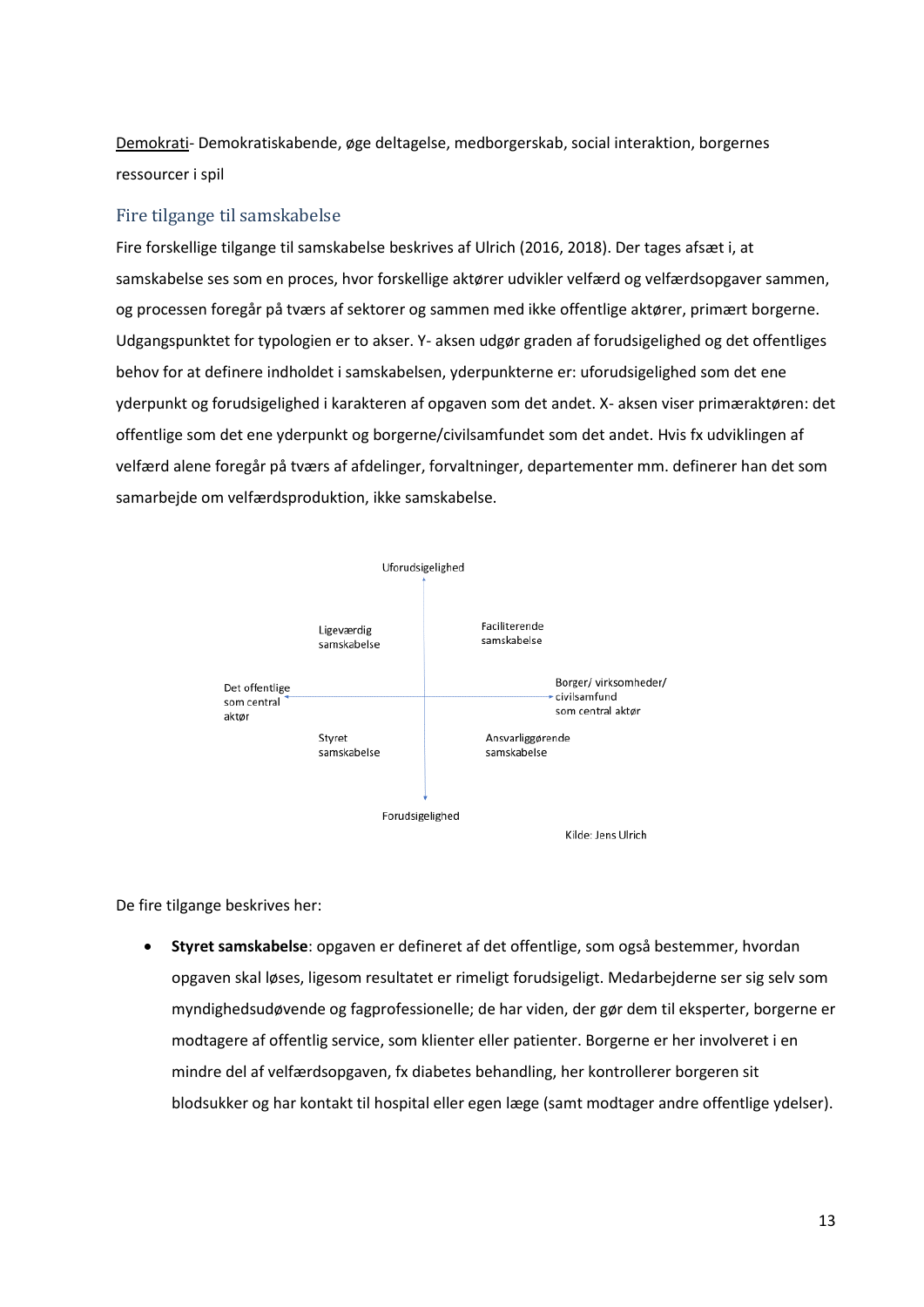- **Ansvarliggørende samskabelse**: rammerne og mål for opgaven er sat af det offentlige og det offentlige vil gerne styre processen og til dels resultatet. Borgerne inddrages i samskabelsesprocessen. Borgerne klædes på til at blive selvkørende og selvhjulpne, så de bedre kan klare sig selv, det vil sige selvansvarliggøres i modsætning til at blive serviceret. Medarbejderne definer ofte, hvad borgerne skal involveres i og hvordan. Medarbejderne hjælper, motiverer og udvikler kompetencer hos borgeren. En form for empowerment-strategi kan man betegne ansvarliggørende samskabelse som, hvor borgerne er med i en involverende proces. Genoptræning og rehabilitering falder inden for dette felt.
- **Ligeværdig samskabelse:** her er resultatet ikke givet på forhånd, det er stadig det offentlige der definere det område, der skal være fokus på. Borgene inviteres ind i samskabelsesprocessen, i første omgang til at være medskabere på løsninger og senere måske også på implementering af disse løsninger. Medarbejderne er ofte her fagpersoner eller det offentliges stemme i diskussionerne. Men det foregår på ligeværdig vis, hvor det omhandler, hvad man i fællesskab kan gøre. Et eksempel er involverende stuegang.
- **Faciliterende samskabelse:** her er hverken resultatet eller rammerne givet på forhånd. Det er ofte borgerne, der henvender sig til det offentlige. Medarbejderne er ikke længere med grundet deres faglighed eller professionsidentitet, de agerer nærmere proceskonsulenter i disse situationer. Samskabelse foregår ofte uden for det offentliges opgaver, det offentlige kan fx stille lokaler til rådighed for aktivitet. Et eksempel er Sct. Hans Have, hvor der dyrkes yoga og en cafe er opstået i et gammelt gartneri på det tidligere hospital Sct. Hans.

#### <span id="page-13-0"></span>Styringsparadigmer

Samtidig med udvikling i og af den enkelte offentlige organisation i forhold til samskabelse, er der også forskellige udefrakommende styringsmæssige paradigmer. Styringsparadigmerne skaber således forskellige betingelser og muligheder for dels styrings- og ledelsesmæssige forandringer, dels for de enkelte aktørers konkrete tiltag for at forbedre indsatsen i dagligdagspraksis i mødet med borgeren. Styringsparadigmerne formuleres af forskere ud fra empiriske observationer, som er idealiseret og generaliseret, de beskrives i forskning og kommer til at være en gængs forståelsesramme. (Andersen, Greve, Klausen & Torfing 2017). Styringsparadigmer danner herved grundlag for konkrete anvisninger i den offentlige sektorers indretning og funktion. Styringsparadigmerene ses som sociale konstruktioner, hvor aktørerne handler og former deres verden ud fra bestemte forestillinger og efterfølgende legitimerer deres handlingerne ud fra det enkelte styringsparadigme. Der er en dialektik mellem teori og praksis, der udgør udviklingen og til dels afviklingen af de enkelte styringsparadigmer. Dialektikken opstår i mødet mellem virkeligheden og idealet, og da virkelighed og styringsparadigmer påvirker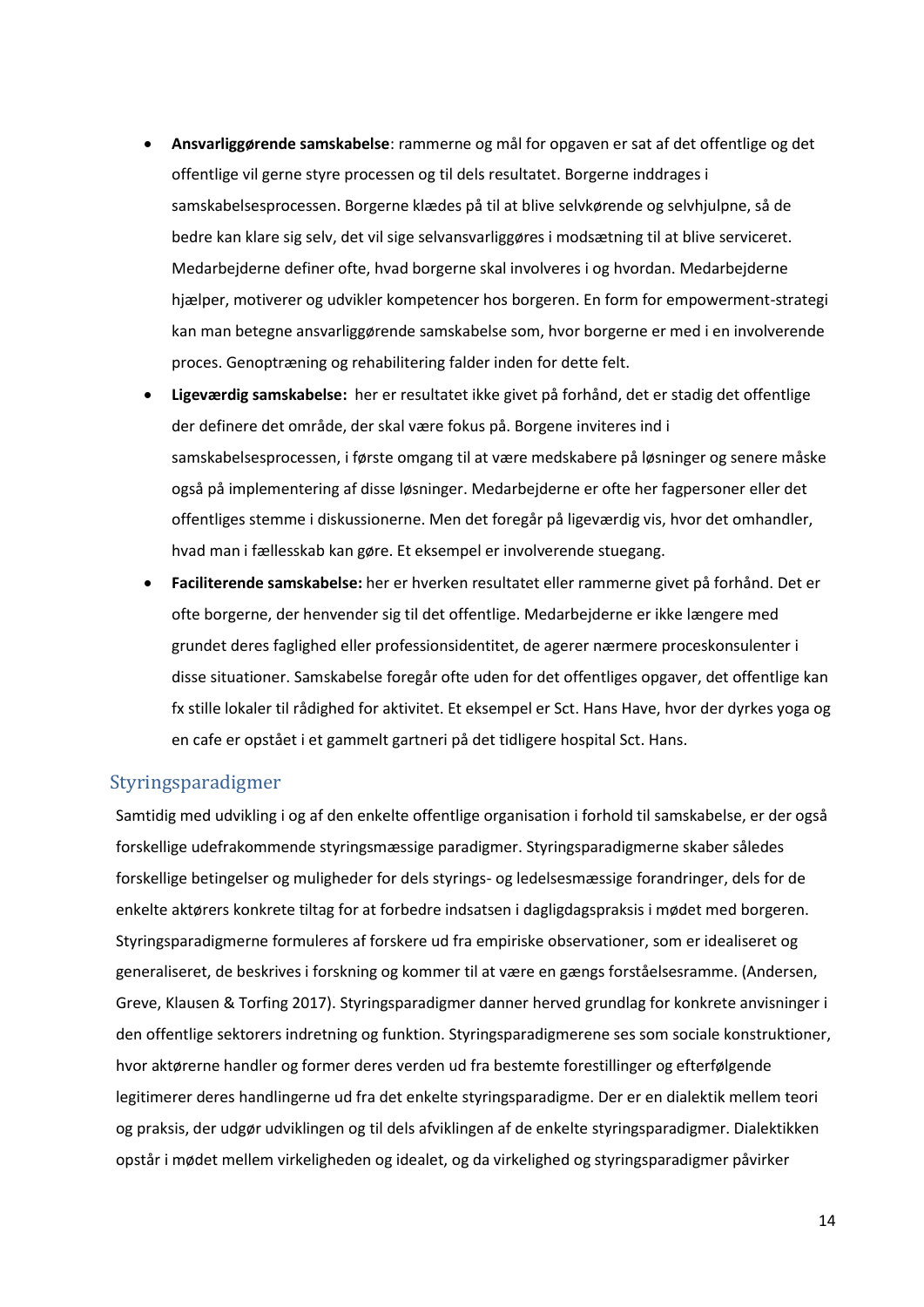hinanden indbyrdes, udvikles virkeligheden og praksis, specielt når modsætninger mødes, kan nye ting opstå, hvis der gives rum og plads. Styringsparadigmerne kan herved ses som en reaktion på forskellige udfordringer og problemer i den offentlige sektor, og gennem tiden har skiftende styringsparadigmer spillet en stor rolle i udviklingen af den offentlige sektor (Andersen et al. 2017).

I efterkrigstiden, hvor den offentlige sektor voksede, formedes de bureaukratiske strukturer med hierarki, central styring, lovgivning, retssikkerhedskrav. Lighed i behandling og faglig kvalitet blev den offentlige tilgang til løsning af opgaver. Den offentlige sektor voksede, blev svær at styre, der kom en kritik mod de fagprofessionelle, som blev kaldt ledelsesresistente, og borgernes ønsker havde svært ved at få genhør, nogle kaldte det offentlig monopol.

Markedsmekanismer med performancemål kom fra 1980érne og frem til starten af 00'erne i fokus i den offentlige sektor. Hood formulerede i 1991, NPM som et egentligt styringsparadigme som betegnelse for de udviklingstendenser, han så i styring af den offentlige sektor. Fokus var på resultat, mål, valgfrihed og aktivitetsstyring. Tanken med NPM i Hoods optik var at frisætte nogle af de bureaukratiske bindinger og strukturer, således at der kunne aftales overordnede mål og rammer, hvorefter lederne selv skulle styre i mål med fokus på output ift. til drift, herunder driftsmål, konkurrencemål, benchmarking, valgfrihed, ventetider. Men ofte opstod der behov for endnu mere dokumentation og flere registreringer, for at kunne synliggøre retning og målopfyldelser. Samtidig er brugerorientering på dagsordenen, borgerne er aktive og fremsætter selv ønsker og behov. Borgerne får indflydelse på ydelserne gennem frit-valgs-ordninger, brugerbestyrelser og tilfredshedsmålinger. Det er således en mere markeds- og konkurrence orienteret tilgang, der kommer i fokus. Borgerne bliver nu betragtet som kunder og serviceydelser skal leves, fx hjemmehjælp, genoptræning, efter princippet lavest mulige omkostninger. Borgene stiller krav og ønsker at få mere for pengene, dette sker samtidig med, at ressourcerne er knappe, der skal ydes mere for færre penge og med finanskrisen i 00'erne blev presset endnu større på de offentlige ydelser.

Gennem årene er opgaverne i det offentlige både blevet mere komplicerede og specialiserede, og som følge heraf ofte mere opdelte, dette samtidig med ønsker fra borgene om indflydelse og medbestemmelse. Der er igen behov for at finde nye måder at styre den offentlige sektor på. New Public Governance (NPG) vinder nu frem, med netværksdannelse på tværs og mindre hierarkiske systemer. (Pollitt & Bouckaert 2017; Greve & Pedersen 2017; Grøn, Hansen &Kristiansen 2014). Med tilgangen er man optagede af, om der kan skabes nye organisationsformer og fora, hvor borgeren bringes i spil og selv i højere grad bidrager med løsning af offentlige opgaver. Samskabelse nævnes ofte i sammenhæng med styringsparadigmet NPG, hvor netværk og samarbejde med eksterne aktører uden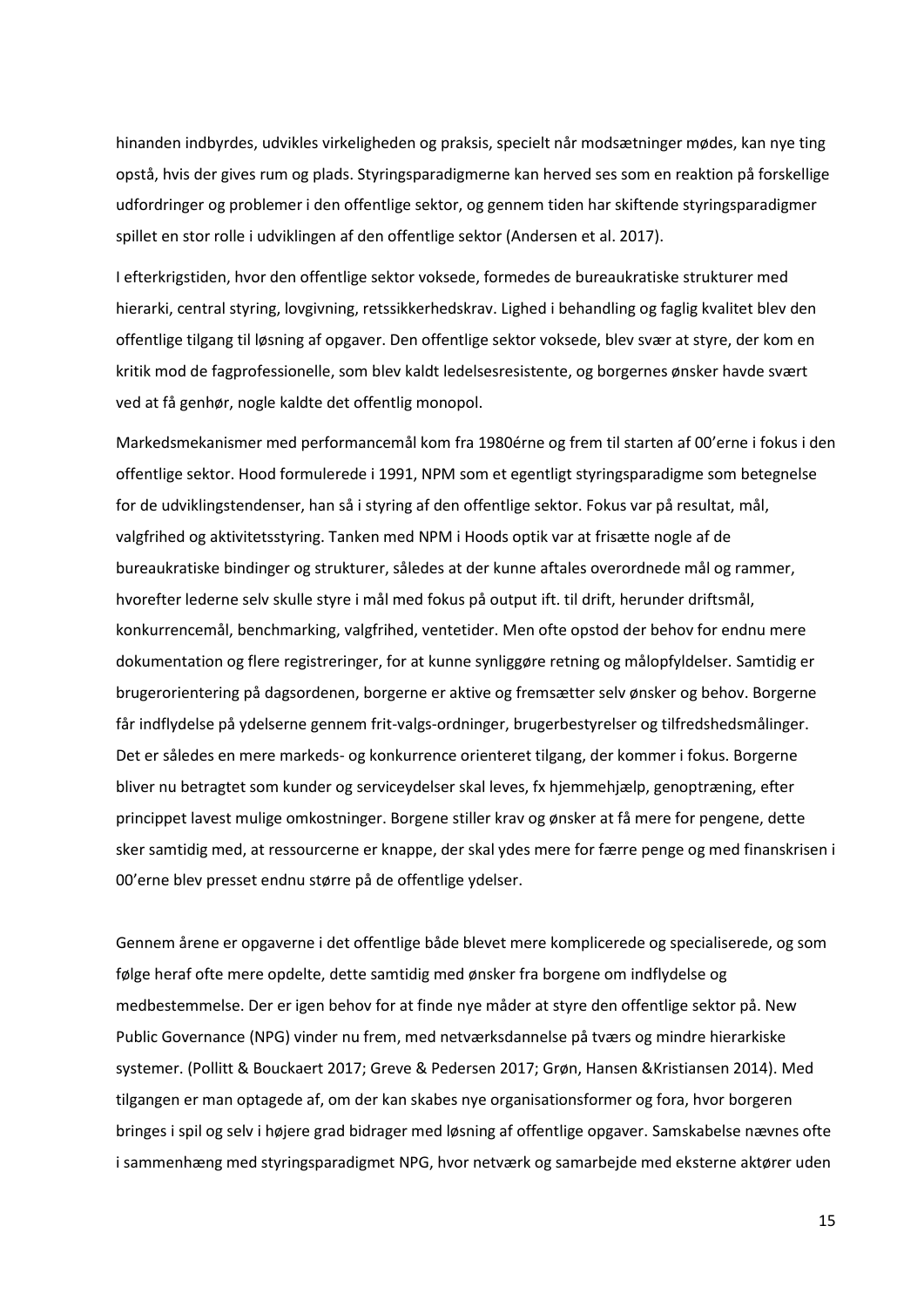for det offentlige system og borgernes ressourcer i et langt større omfang skal bidrage til løsninger

| Styringsparadigme          | <b>Traditional Public</b><br><b>Administration</b> | <b>New Public</b><br>Management                  | <b>New Public</b><br>Governance                       |
|----------------------------|----------------------------------------------------|--------------------------------------------------|-------------------------------------------------------|
| Offentlig sektor           | Myndighed                                          | Serviceproducent                                 | Arena for<br>samskabelse                              |
| Bærende princip            | Hierarki                                           | Marked                                           | Netværk                                               |
| Politikernes rolle         | Suveræn<br>beslutningstager                        | Rammesættende<br>'bestyrelse'                    | Metaguvernør.<br>interaktiv<br>politikskaber          |
| Forvalternes rolle         | Faglige eksperter,<br>arbejder efter regler        | Effektive<br>producenter af<br>offentlig service | Medierer og<br>faciliterer<br>samarbejde              |
| Borgernes rolle            | Klient, modtager af<br>offentlige ydelser          | Kunde, forbruger af<br>serviceydelser            | Aktiv medproducent<br>af politik og velfærd           |
| Civilsamfundets rolle      | Fortaler for svage<br>grupper                      | 'Sociale<br>virksomheder' i<br>konkurrence       | Samarbejdspartnere i<br>løsning af<br>velfærdsopgaver |
| Samskabelse i<br>styringen | <b>Ikke</b> onsket                                 | <b>Benyttes til</b><br>effektivisering           | Central styrings-<br>mekanisme                        |

(Fogsgaard, M.K. & De Jongh, M. 2018). Hvis man ser på samskabelse i forhold de tre dominerende styringsparadigmer: bureaukrati, NPM og NPG er både formålet og aktørernes roller forskellige.

Skematisk er styringsparadigmer, roller og samskabelse illustreret således af Tortzen 2016:

Ved det traditionelle bureaukrati ses

samskabelse ikke som en option. De fagprofessionelle ved bedst og vare-tager såvel serviceproduktion som servicelevering, borgerne er modtagere af offentlig service. Medarbejderne, de fagprofessionelle er de faglige eksperter, der leverer deres ydelser ud fra myndigheder, lovgivning, standarder, viden og evidens. Borgerne har indflydelse via den parlamentariske styringskæde, hvor politikerne vedtager love og regler, embedsværket laver standarder og retningslinjer og medarbejderne udfører service ud fra ovenstående. Borgerne modtager deres ydelser ud fra lovgivning, regler, paragraffer og lighed i sagsbehandling. De svage borgere sikres retten til velfærd via forvaltningernes specialiserede enheder og de professionelles overvejelser. Der forventes ikke yderligere aktiv deltagelse fra borgerne, man ser dem som passive modtagere, klienter. Hierarki, vertikal beslutning og udmøntning foregår indenfor fastsatte rammer.

Ved NPM er formålet med samskabelse at målrette, effektivisere og opnå bedre kvalitet. Borgerne ses som forbrugere af offentlig service med kundeperspektiv, hvor der kan vælges mellem forskellige serviceudbydere. Serviceopgaver udliciteres og private virksomheder byder ind på opgaverne. Borgerne inddrages i beslutninger om, hvad de ønsker at vælge, frit-valgs-ordninger, og minder om aktører i brugerbestyrelser og ved brugertilfredshedsundersøgelser. Forventningerne er, at de offentlige aktører agerer ud fra den respons, der kommer fra fx brugertilfredsheden og ved at gøre sig attraktive på det frie marked. Borgerne betragtes som kunder, der stiller krav og forventninger til de offentlige serviceydelser. Borgeren er i centrum, og medarbejdernes rolle ændres fra at være myndighedsudøver til at være serviceleverandør. Institutioner og medarbejderne konkurrerer i forhold til forskellige incitamenter og der opstår ofte en større fragmentering og specialisering i ydelserne.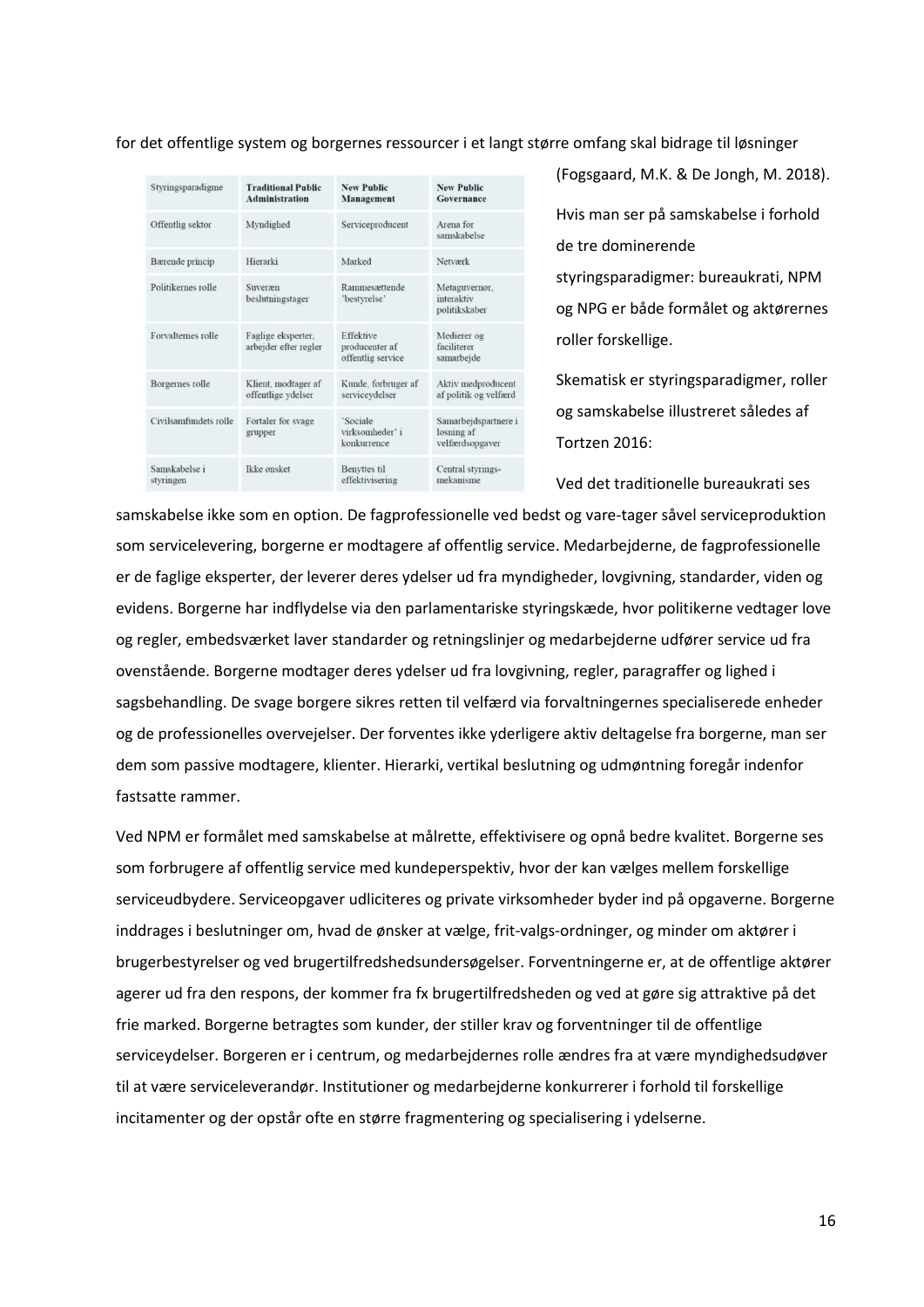Der peges af flere på, at samskabelse hænger mest oplagt sammen med NPG og netværksdannelse som går på tværs af aktører, borgere og organisationer (Tortzen, 2016; Sørensen & Torfing 2018). Det offentlige ses samarbejdende og skabende med eksterne aktører. Samskabelse handler om et plussums-spil og nytænkning, der sker i fællesskaber. Opgaven for de offentlige medarbejdere bliver at stille deres faglighed til rådighed, arbejde mere på kryds og tværs for at lave helhedsorienterede løsninger, at facilitere og deltage i samarbejde med borgere og andre aktører om udvikling af opgaven. Administrative og funktionelle grænser overskrides, der er ikke klare eller permanente løsninger; proces og outcome er vigtigere end output. Ofte er flere styringsparadigmer i spil samtidig, og de har en indbyrdes konkurrence om at levere legitimitet til forskellige tiltag og de kan hver især have en mere eller mindre dominerende rolle i de forskellige dele af den offentlige sektor, afhængigt af hvilke opgaver, der skal løses. I det følgende ser jeg på Leon Lerborgs seks styringsparadigmer og analyserer, hvilke styringsparadigmer træder frem, når der tales om samarbejde og samskabelse i det tværsektorielle genoptræningsfelt.

#### <span id="page-16-0"></span>Lerborgs seks styringsparadigmer

"Tiden er løbet fra kun at fokusere på ét af de klassiske styringsparadigmer, de er alle i spil mere eller mindre samtidigt" udtaler Leon Lerborg.

De seks forskellige styringsparadigmer er: det relationelle, det humanistiske, det professionelle, det bureaukratiske, NPM-kontrakt og NPM-marked. De seks styringsparadigmer, de er her opstillet i deres historiske og tidmæssige udviklingsrækkefølge.

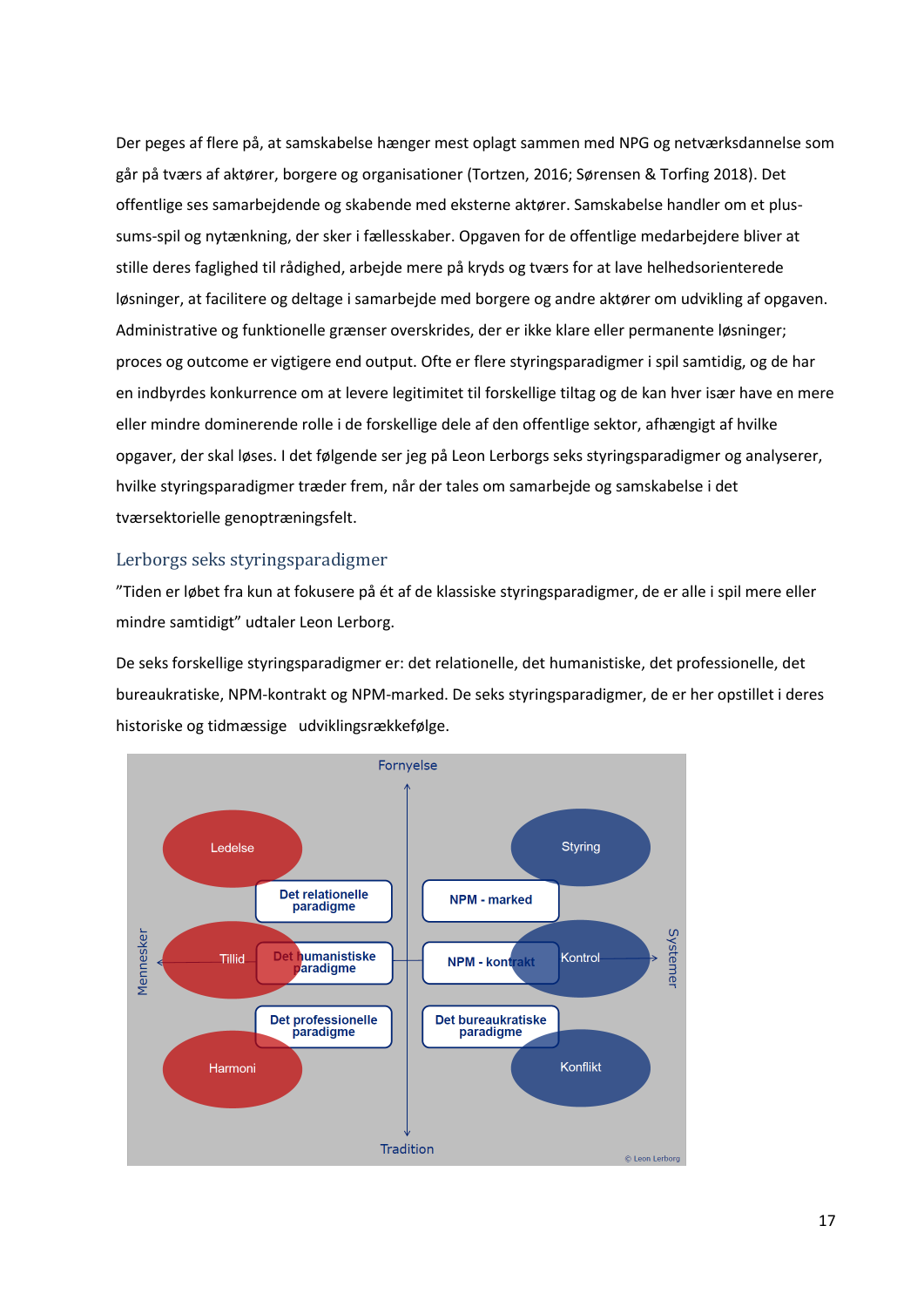- **Det professionelle paradigme:** de fagprofessionelle tager afsæt i deres fagfaglighed, standarder og kompetencer, dvs. fysio-ergoterapeuter, sygeplejersker, læger, præster, farmaceuter, psykologer m.v. ønsker fagligt set at styre sig selv! De har den faglige viden. De professionelle tillægges oftest en høj moral, solide værdier, værende ildsjæle og omsorgsfulde for brugere og klienter. Man kan kort sagt nemt have tillid til dem. Der er interne faghierarkier, som er fagligt begrundet. Udviklingsmæssigt sker det inden for egne normer som fagfaglig kompetenceudvikling
- **Det bureaukratiske paradigme**: i dette paradigme lægges vægt på, at tingene styres via regler og hierarkier, embedsmændene og medarbejdere anlægger universelle og strengt objektive argumenter til grund for deres beslutninger og afgørelser. Styringsparadigmet sikrer retsstaten, lighed for loven, ensartethed m.v. Borgene får, hvad de har ret til og der gøres ikke forskel. Det bureaukratiske paradigme sikrer, at den offentlige sektor kan styres af politikere via et neutralt forvaltningsapparat og det repræsentative demokrati.
- **NPM-marked**: i1980'erne kom en ny styringsfilosofi på banen i den vestlige verden; New Public Management (NPM). NPM-marked baserede sig på ideen om, at det offentlige skulle anvende styringsmekanismer fra den private sektor; konkurrence, resultatorientering, brugerbetaling, frit valg, økonomiske incitamenter, selvejende institutioner, bestyrelser, ny løn, udlicitering og privatisering. Borgerne betragtes som kunder, offentlige institutioner skal være frie som private virksomheder, og derfor var afbureaukratisering (deregulering) en væsentlig del af styringsparadigmet fra bureaukratiet ved at fokuser på de frie markedskræfter.
- **Det humanistiske paradigme**: samtidig med NPM-marked, indføres som en integreret del af moderniseringsprocessen i 80'erne og 90'erne en lang række HR-værktøjer med fokus på udvikling af de offentlige ansatte og samarbejde. Fokus på personalepolitik, MUS, kompetenceudvikling, ansættelsessamtaler, teambuilding, kultur m.v. Der blev lagt vægt på flade organisationer, der var åbne, kommunikerende indadtil som udadtil. Udvikling og forandring foregår gennem forskellige former for inddragelse (bottom-up) af medarbejdere, med vægt på værdier og inddragelse.
- **NPM-kontrakt:** nærmest samtidig med de to ovennævnte styringsparadigmer udviklede NPMkontrakt sig. Det havde som NPM-marked fokus på resultater. Disse skulle dog ikke skabes gennem konkurrence, men gennem kontraktstyring. Med kontrakterne kom der for alvor fokus på resultaterne, og i forlængelse heraf er der skabt dokumentationsrutiner, kvalitetsindikatorer og nøgletal. Der benchmarkes der udpeges best practice og laves ranglister. En meget hierarkisk styring med resultatfokus. Lederne skulle have frie tøjler til at nå målene som var aftalt i kontrakterne og ikke lade sig begrænse af de bureaukratiske regler men styringsparadigmet medfører i sig selv megen dokumentation, akkreditering og målinger.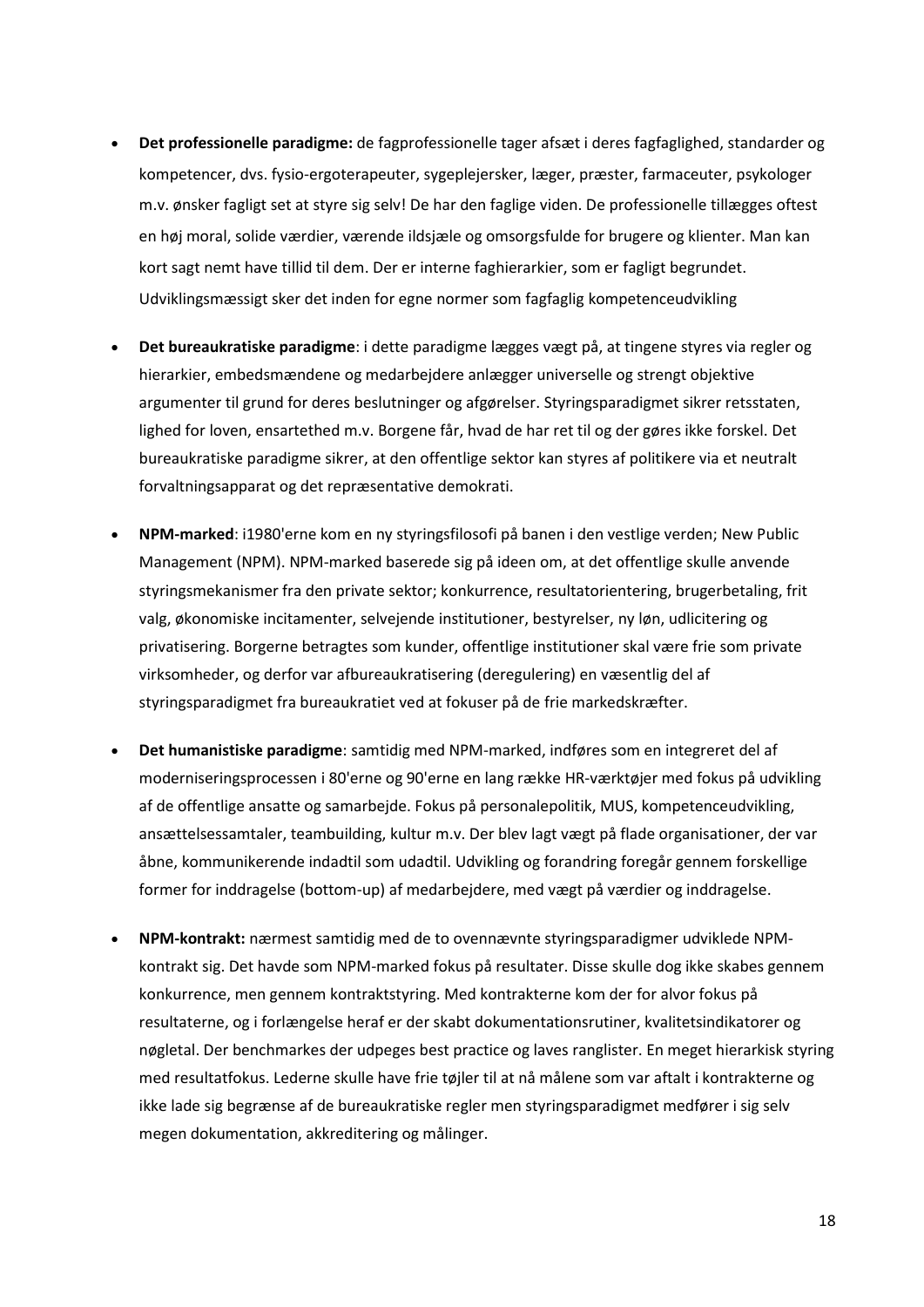• **Det relationelle styringsparadigme**: i det nye årtusinde opstår et radikalt anderledes styringsparadigme. Det er bygget op omkring systemisk tænkning, Appreciative Inquiry og socialkonstruktivisme. Hovedtemaer er relationer, anerkendelse, inklusion, nysgerrighed, cirkularitet og selvstyring. Det baserer sig på et unikt menneskesyn, er stærkt egalitært og det bæres af værdier om det gode menneske, om at give de svageste en stemme og baserer sig i det hele taget på en positiv tilgang til udvikling af organisationer. Dette paradigme er grundlæggende mere kontroversielt en det humanistiske.

## <span id="page-18-0"></span>Anvendelse af teorierne i projektet

Den gennemgåede teori viser, at begrebet samskabelse har forskellige definitioner og betydninger. Den praktiske anvendelse og aktørernes bevidsthed om begrebet vil sandsynligvis være forskellig afhængigt af kontekst. I opgaven undersøges kendskabet til begrebet blandt klinikerne og ledere, der lyttes til hvor og hvordan de sætter begrebet i anvendelse. Forskningen viser, at det primært har været i den kommunale verden, der har været fokus på samskabelse (Tortzen, 2016, 2017), og kun i begrænset omfang genoptræning og rehabilitering. I kommunerne har samskabelse været skrevet ind i forskellige strategiplaner og afprøvet som konkrete projekter. I sundheds-og hospitalssektoren ses begrebet samskabelse ikke direkte beskrevet i officielle dokumenter, her kommer begreberne samarbejde og inddragelse oftere i spil.

Da samskabelse sker mellem det offentlige og borgerne, ses det tværsektorielle genoptræningsfelt, som en oplagt arena at undersøge begrebets anvendelse i, da fagprofessionelle og borgere her arbejder sammen. Hvis begrebet samskabelse ses eller ikke ses, hvad kan årsagerne hertil så være? Deltagerne bliver spurgt, hvor de ser muligheder og barrierer for samarbejde og samskabelse. Da der som sagt er mange definitioner på samskabelse i spil, vælges i projektet at anvende teorien fra Ulrichs typologi for samskabelse.

Genoptræningsområdet er en del af det offentlige sundhedsvæsen, både regionalt og kommunalt, og er. styringsmæssigt præget af lag på lag fra forskellige styringsparadigmer, derfor vælges til slut som teoretisk tilgang til offentlige styring at anvende Lerborgs styringsparadigmer. De ses som et fælles baggrundstæppe for løsning af opgaver i det offentlige. Der ses således på muligheder og barrierer for samarbejde og samskabelse i det tværsektorielle felt i lyset af forskellige styringsparadigmer.

## <span id="page-18-1"></span>Analyse

I første del af analysen ses på de muligheder og barrierer for samarbejde og samskabelse, der træder frem i interviewene. Før analysen beskrives deltagernes kommentarer og feedback på begreberne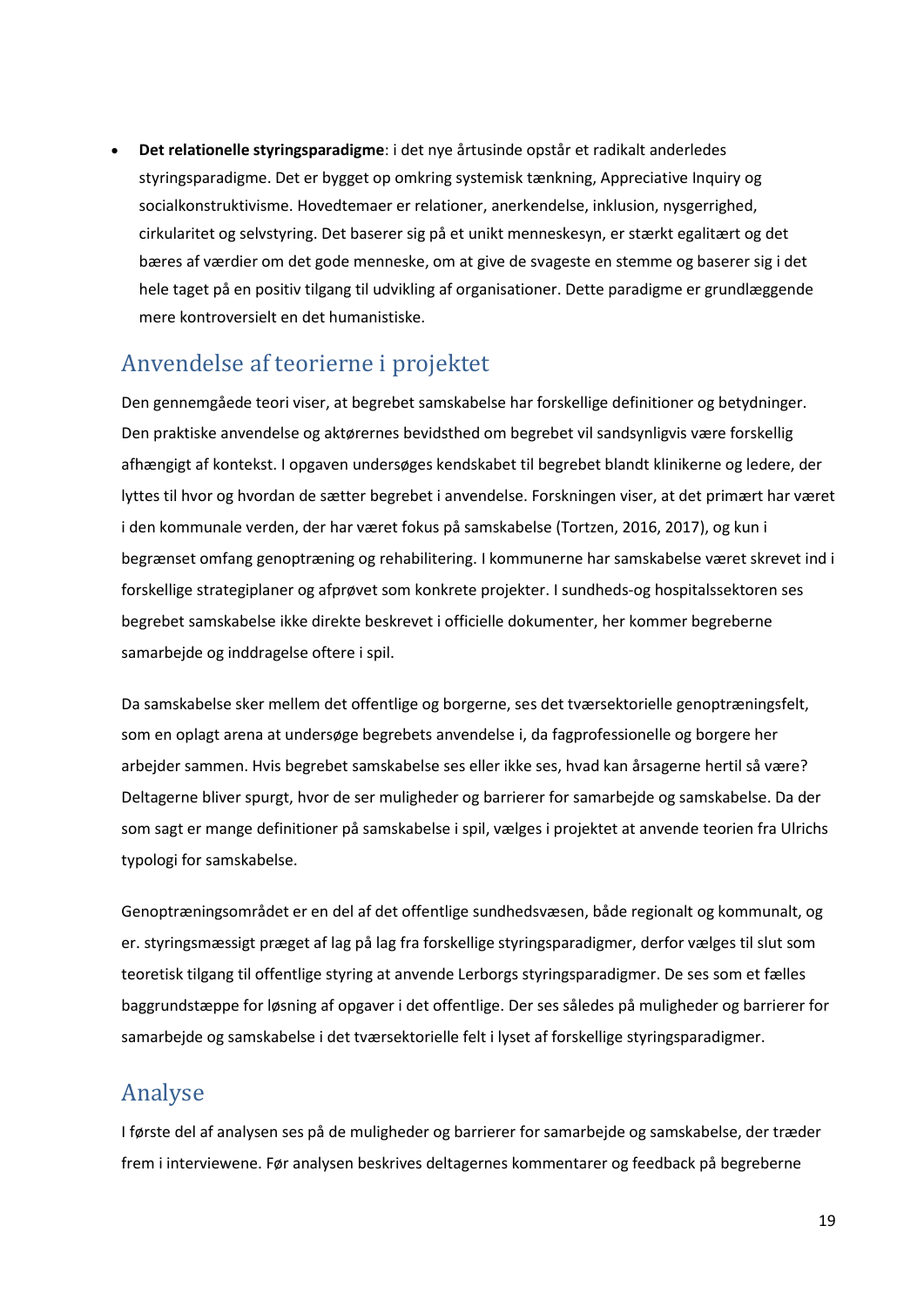samarbejde og samskabelse. Selve begrebet samarbejde er velkendt og er noget, alle deltagere har erfaringer med både tværfagligt, tværsektorielt og sammen med patient og pårørende. Samarbejdet beskrives af kommunal terapeut som essentielt for at kunne skabe sammenhæng i forløbene.

*"De vigtigste samarbejdspartnere i genoptræningsforløbet, det er borgerne eller patienten, og så kommer kollegaer, hospital og alle de andre, egen læge etc. Men det er primært for mig at få et ordentligt samarbejde med patienten/borgeren."* 

Samarbejde er en grundsten for terapeuterne alle taler om samarbejde, de vægter det højt og ser det som afgørende i det at være terapeut. At kunne samarbejde med andre mennesker i de forskellige sammenhænge, hvor genoptræningen foregår, er en kernekompetence som fysio-eller ergoterapeut. Alle anerkender de tværsektorielle forløb, som rammen for genoptræning, og de ønsker at samarbejde på tværs af sektorer. Samskabelse er derimod ikke et kendt begreb hos terapeuterne, hvilket der vendes tilbage til senere. Samarbejde på organisatorisk niveau er ligeledes en del af det tværsektorielle felt, det offentlige er ikke én organisation, men en fragmentering i mange dele, sundhedsvæsenet, undervisningsområdet, politiet mm. og yderligere opsplitning i flere forskellige organisationer, regioner, kommuner, forvaltninger og afdelinger. I sundhedsvæsenet opleves stadig udfordringer ved det tværsektorielle samarbejde, men i mindre grad end ved Strukturreformens implementering i 2007. Opdelingen af genoptræningen, som skete ved Strukturreformen, er nu en accepteret og integreret del af begge sektorers hverdag. Rammerne og strukturerne er faldet på plads, der er kendte handleveje og anerkendelse af hinanden. Men sådan var det ikke i begyndelsen efter reformen, da var der magtkampe om snitflader, delingsaftaler, tab af faglige områder og en tydelig "dem og vi" oplevelse blandt terapeuterne, nu er det vendt til respekt og samarbejde her fra terapeuter fra begge sektorer

> *" Jeg har været med i et tværsektorielt projekt "Sikker sammenhæng". Det var noget af en øjenåbner, jeg har kæmpestor respekt for det arbejde, der bliver lavet af hospitalet og de ting de laver"*

*"Jeg oplever, at der er rigtig god kontakt til vores samarbejdspartnere i kommunen"* 

*"Det som er rigtig vigtigt, det er en høj faglig kvalitet, at det starter rettidig, at der er kontinuitet i det fra de forskellige sektorer, altså fra hospital til kommune"*

Ved analysen af besvarelserne i fokusgruppeinterviews blandt terapeuter og ledere to som muligheder: faglighed og relationer og to som barrierer: oplevelsen af to verdener og rammebetingelser.

#### <span id="page-19-0"></span>Muligheder -Faglighed

Da faglighed vægtes meget høj af alle terapeuter, ses i det følgende nærmere på, hvad faglighed indeholder. Lederne berører ikke begrebet faglighed, men taler i høj grad om relationer.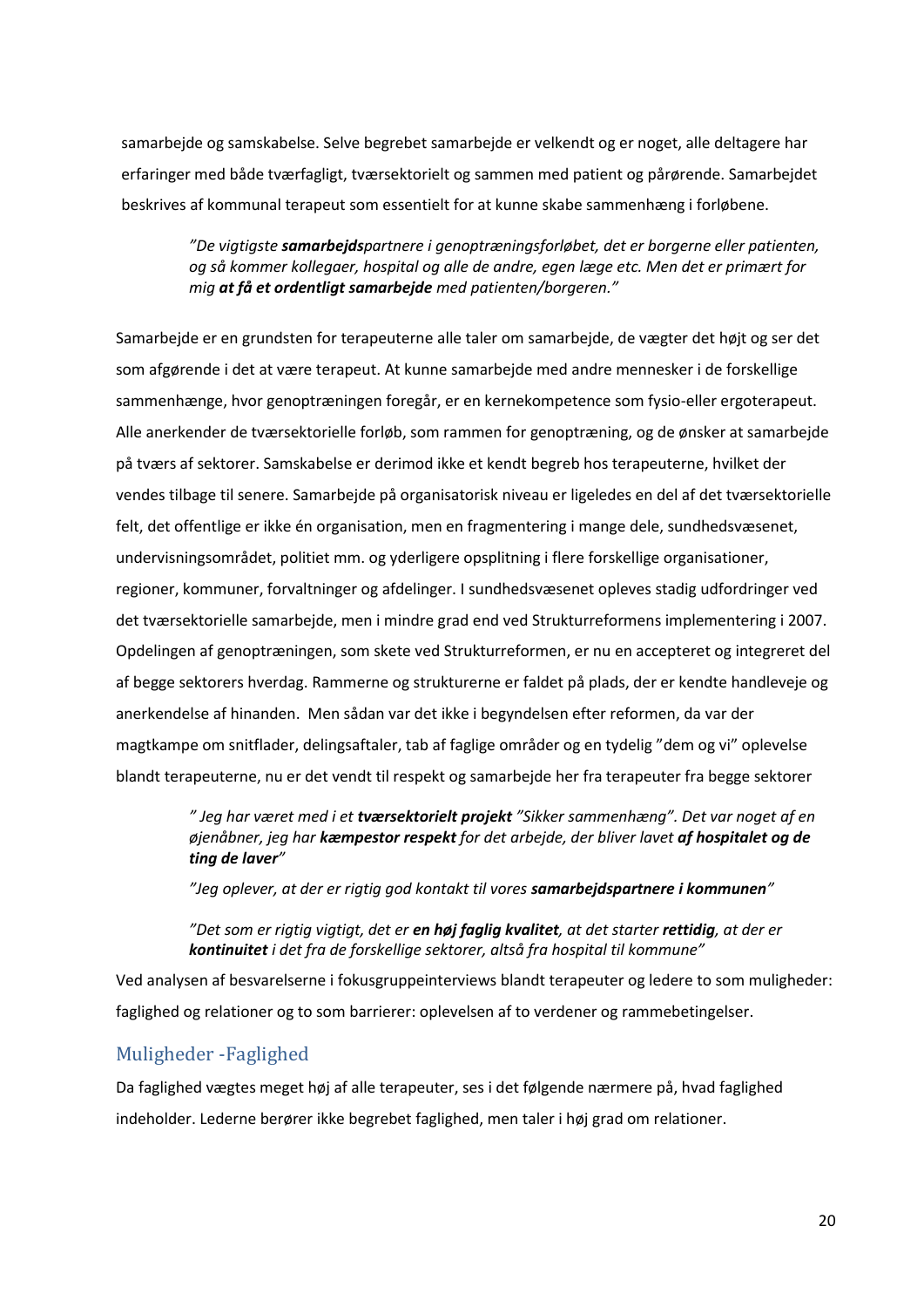#### <span id="page-20-0"></span>Fagprofessionel

Fysio- og ergoterapeuterne er fagprofessionelle, de har deres identitet i deres fagområde, nogle har desuden administrative opgaver, her anvendes deres faglige viden, sammen med lovgivning.

Faglighed er ud over samarbejdsevne en af de fagprofessionelles grundsten. Man er uddannet inden for en bestemt profession, i sundhedsvæsenet med autorisation til et givet område, hvor den faglige opgave løses. Faglighed kan beskrives todelt med gensidig afhængighed mellem en teknisk rationel tilgang og en relationel tilgang



Ydelsen, genoptræningen.

Det som borgerne oplever i mødet med den fagprofessionelle.

Borgerne har forventninger til de fagprofessionelle, forventninger til deres viden, kunnen og vilje til at løse de opgaver, som stilles. Desuden forventes det, at opgaven løses af de fagprofessionelle ud fra samfundets bedste, en altruistisk tilgang og ikke ud fra den enkelte terapeuts egne økonomiske interesser. Borgerens involvering og inddragelse i opgaveløsningen kan variere men terapeuterne siger

#### *"Ekspert, det har borgerne en forventning om at vi er, professionelle"*

Som fagprofessionel sætter terapeuterne deres teoretiske viden og praktiske erfaringer i spil i samarbejdet med patient-borger, det foregår som situeret professionalisme, hvor analytiske evner med vurdering, faglige skøn, refleksion, handling, justering og teoretisk viden anvendes i den konkrete patientsituation. Terapeuterne har behov for oplysninger og viden om forløbet, kommunal terapeut:

#### *" Hvis jeg ikke får den viden, som jeg skal have, så virker jeg uprofessionel. Når der kommer en ind og de så siger, jamen ved du ikke, hvad der er sket med mig*?"

Den faglige viden kombineret med viljen og evnen til at indgå i relationelle samspil med både patientborger og øvrige samarbejdspartnere er grundstenen i de fagprofessionelles virke omkring velfærdsydelser. Dette ser vi tydeligt i interviewene blandt terapeuterne. Fagprofessionelle er drevet af en motivation til at gøre noget for andre og for samfundet. Den fagprofessionelle substans kan karakteriseres som siderne i en pyramide, der tilsammen danner fagligheden. (Dalsgaard, 2013)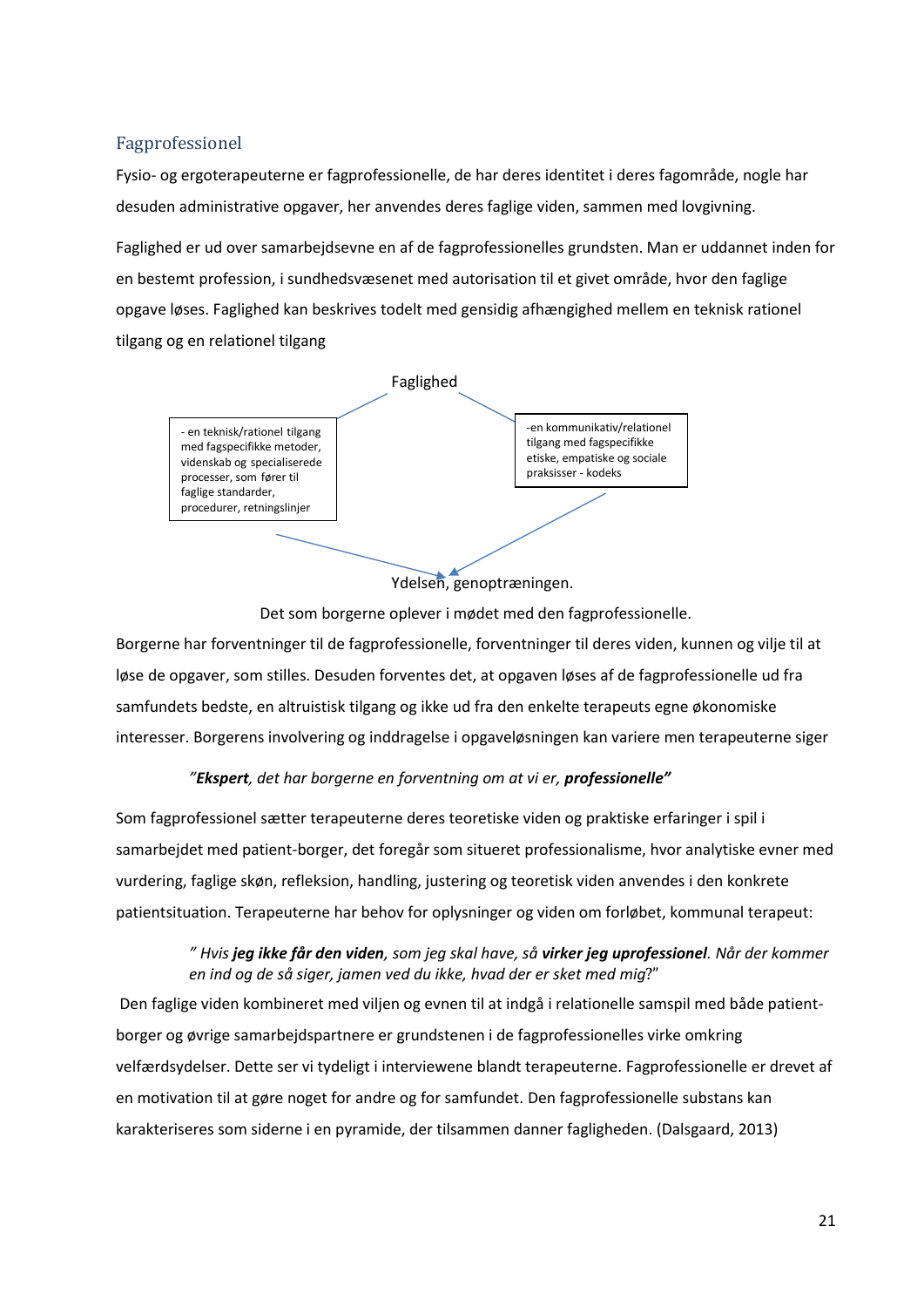

Uddannelse: viden, kompetencer, oplæring Autorisation: medlemskab, inklusion/eksklusion, autonomi Faglig kultur: etisk koder, serviceidealer, standarder

*Fagfaglige kompetencer*: Kompetencer fra den faglige værktøjskasse, fx kendskab til hjælpemidler, test, træningsmængde, belastning og dosering, er aktiviteter, som sættes i spil i det enkelte forløb. Alle fagpersonerne taler om test og formidling af test, her tales om specifikke fagfaglige test, test der anvendes til belysning af progression i genoptræningsforløb regimer/restriktioner for behandling, fagprofessionelt fagfagligt fokus, her hospitals og kommunal terapeut

#### *"Jeg forstiller mig at terapeuterne ude i kommunen vil være glade for at have resultatet af en test, man skal skrive resultatet af test, så kan de re-teste hvis de vil. Man skal beskrive*  det så godt man kan, man får det vigtigste trukket med og tallene. For det **kan forældrene** *ikke huske og viderebringe"*

*"Nogle gange med test, er det rigtig rart at få en lidt mere dybdegående beskrivelse af test"*

Dette viser, at terapeuterne i begge sektorer har fagprofessionelt fokus, de ser her, at test kan bruges som fagfagligt redskab til samarbejde. Det nævnes, at forældre ikke kan huske det, så derfor må fagfolk kommunikere det til hinanden, men det viser således, at fokus holdes mellem de professionellepatienter, og at pårørende er uden for dette fagfællesskab. Her peges på et dilemma; fagfaglige kompetencer bruges til samarbejde mellem sektorer, det fagfaglige fællesskab styrkes samtidig kan det blive en barriere for samskabelse med patienten, hvis fagsproget ikke oversættes til hverdagssprog. Patienten risiker at opleve eksklusion i stedet for inklusion og involvering, som ellers er samskabelses elementer. Første skridt kan være transparens og en dansk tekst.

#### *Autorisation, hierarki, viden, evidens*

Til faglighed knytter sig formel og tilegnet viden. Uddannelse, autorisation har en formel karakter, og giver retten til at handle selvstændigt inden for de givne rammer og hermed følger ofte hierarki, da alle ikke må det samme. I vejledningen om genoptræning er der indskrevet fire forskellige faglige niveauer i forhold til opgaver med angivelse af autorisation og hvilke kompetencer, disse niveauer kræver på hospital og i kommunalt regi. Alle terapeuterne taler om et fagligt hierarki: forskere, udviklingsterapeuter, faglige vejledere, klinikere, gulvterapeuter og et personale, et hierarki som er specielt på et hospital: overlæger, læger, sygeplejersker, sekretærer, dog uden at terapeuterne selv indplaceres, kommunal terapeut beskriver det således: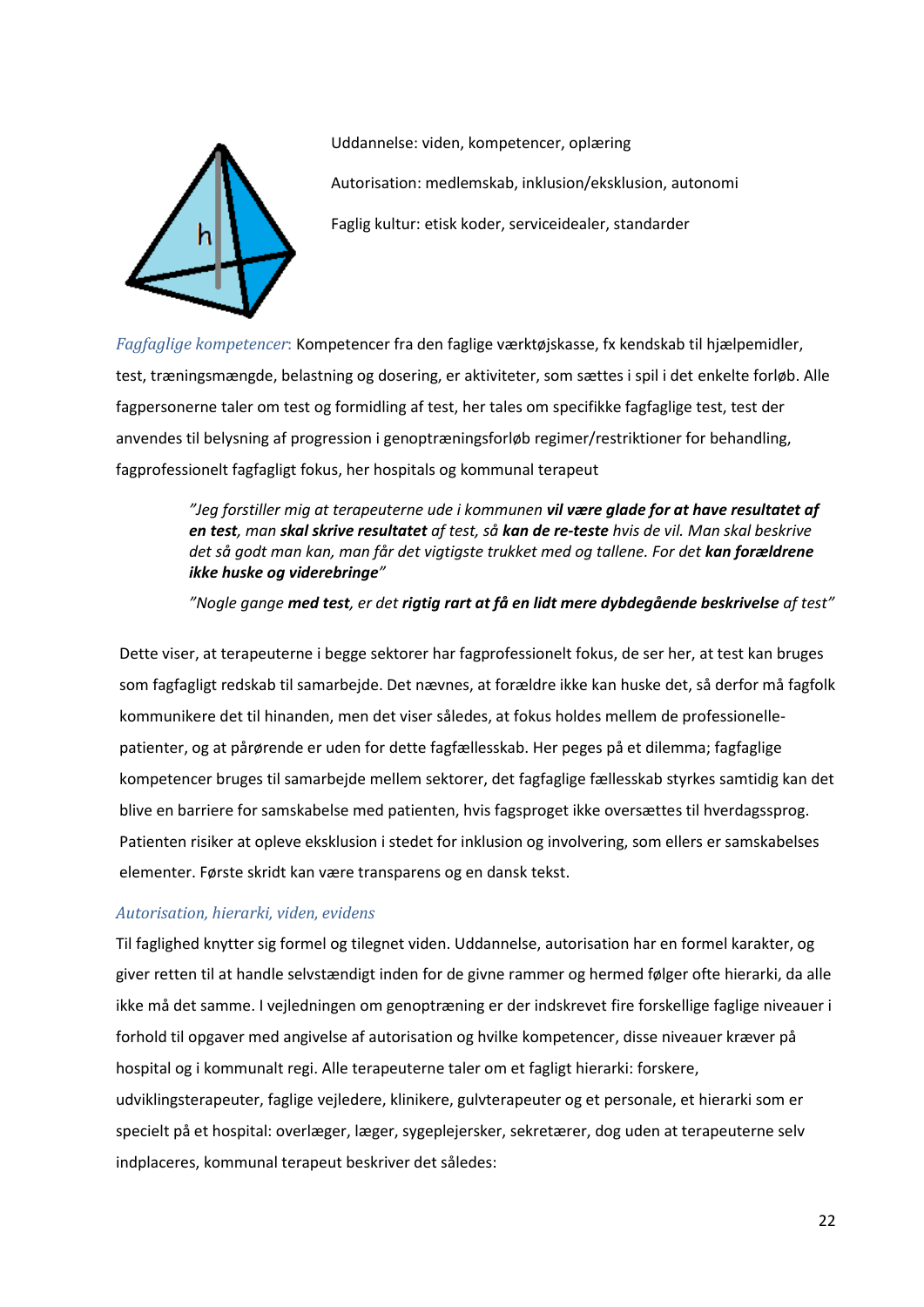*" Nogle fra gulvet kommer ind og så søger vi efter evidens, så prøver man at finde ud af noget, men jeg vil gerne have at det var tværsektoriel, med hospitalerne. Det er jo dem der laver operationerne, der er mere forskning i regionerne end der er i kommunerne. Så de er mere opdateret på det nyeste, tænker jeg, på det evidensbaserede"*

Hierarkiet fremhæver terapeuterne som videns hierarki med forskning og evidens. Niveauerne, der er eksplicit beskrevet i vejledningen for genoptræning; almen, basalt, avanceret, og specialiseret genoptræning, anvendes af terapeuterne uden kommentering eller værdiladning, blot konstaterende.

Faglige standarder og faglige retningslinjer hænger sammen, fagligheden sættes i spil ved udvikling og involvering i tilblivelse af kliniske vejledninger, snitfladekatalog mm. Nogle af interviewpersonerne har meget fokus på det evidensbasserede med kliniske retningslinjer og forløbsbeskrivelser, og holder sig fagligt opdateret, her en kommunal og hospitals terapeut:

> *"Inde på RegionH-VIP ligger retningslinjer og regimer, og så er det er min forbandede pligt at holde mig opdateret, så hvis jeg rent faktisk ved, hvad de fejler, så kan jeg selv finde ud af regimer og restriktioner."*

> *"Jeg synes, vi var mere involveret i udvikling af det sidste snitfladekatalog, hvor der var en del cases, som vi var med til at skrive. Men nu diskuterer vi jo snitfladekataloget både som fys og ergo, vi skal gøre det sammen ift. hvordan det skal udmøntes… ledelsen er ind over og jeg synes også vi bliver hørt som praktiker".*

Udsagnene viser, at terapeuterne fra begge sektorer anser fagligt udviklingsarbejde, som væsentligt og givende samt en motivation og kilde til et øget tværsektorielt fagligt samarbejde. Medskabelse- eller faglig samskabelse kunne det beskrives som.

#### *Faglig kommunikation*

Fagprofessionelle har gennem deres uddannelse lært at kommunikere i et fagligt sprog, de enkelte faggrupper varetager hver deres del af den sundhedsfaglige kommunikation, her er der forventninger til, at ting skrives på bestemte måder og i bestemte dokumenter, fx operationsbeskrivelser, epikriser eller her genoptræningsplaner (GOP).

*"Med al respekt for borgerne, hvor meget de får ud af at læse GOP. De er jo heldigvis skrevet på fagsprog, til os terapeuter, der modtager den".*

*"Jeg kan da godt se at der er stor forskel på den GOP, som lægen skriver og den som jeg skriver. Jeg skriver meget mere, de skriver se ovenstående så de henviser til et notat, jeg skriver meget mere, altså prosa om hvad er der faktisk sket".*

Citaterne demonstrerer fra både kommunal og hospitals terapeut, at der holdes et fagfagligt fokus. Terapeuterne ser GOP som deres redskab, som de lægger energi og engagement i at udfylde, borgerne kan læse med, selv om de ikke altid inddrages aktivt. Terapeuterne er godt klar over, at der er forskel på GOP skrevet af læger/sekretærer eller af fysio/ergoterapeuter, de ser mere kvalitet i egne GOP.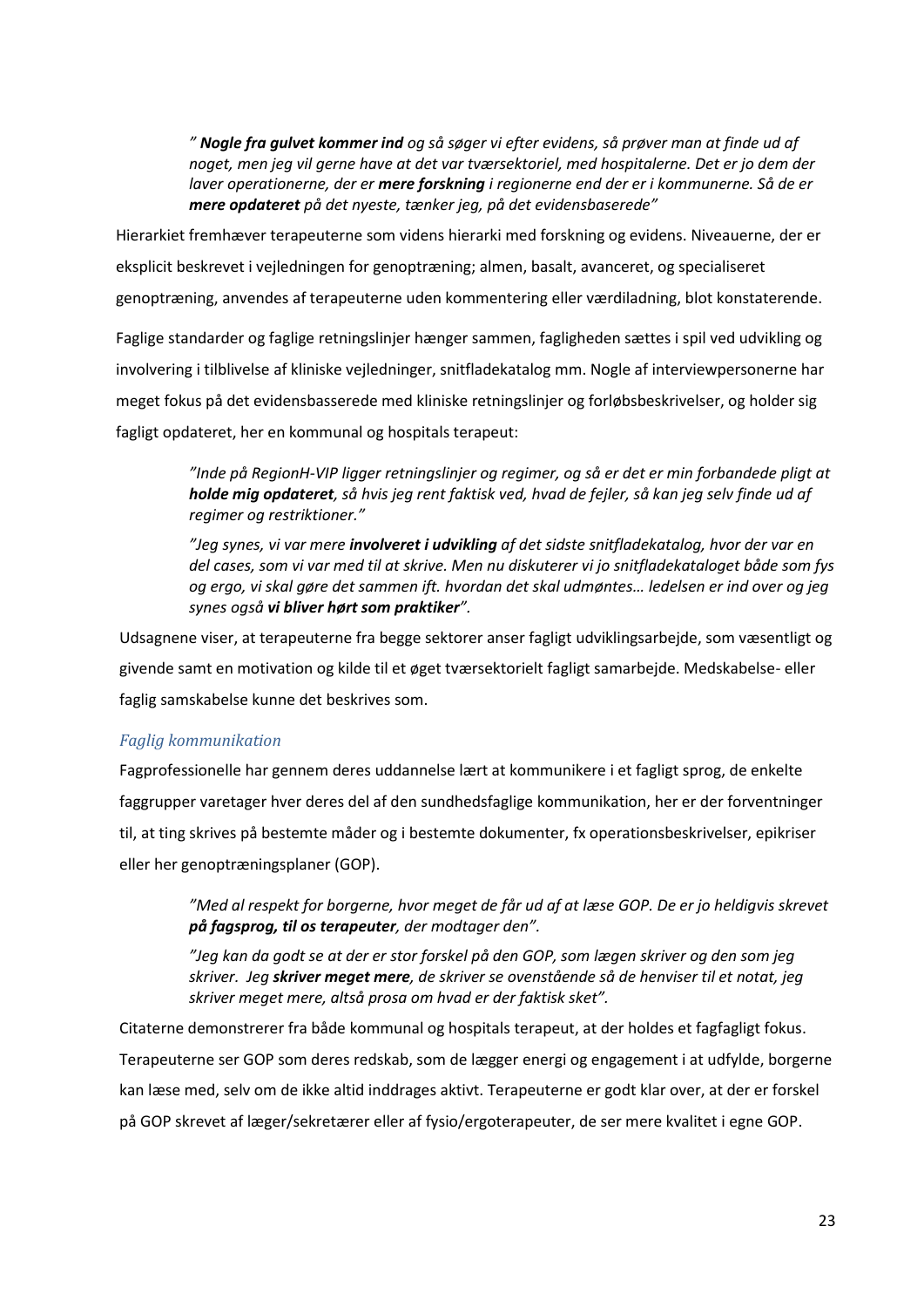#### <span id="page-23-0"></span>Muligheder: Relationer

Såvel ledere som terapeuter har fokus på det relationelle som vigtigt for at skabe et godt forløb på tværs. Der tales både om relationelle kompetencer og relationel koordinering. Relationel koordinering kan forstås som koordinering af arbejdsrelationer gennem fælles mål, delt viden og gensidig respekt (Gittel, J 2011). Relationel koordinering og kommunikation hænger sammen, idet tilpas hyppig og præcis kommunikation på de rigtige tidspunkter understøtter den relationelle koordinering.

#### *"Vi kunne godt have brug for noget tværsektoriel relationel koordinering, man kunne ønske sig, at man kendte hinandens fagområder noget bedre".*

Citat fra kommunal terapeut men alle terapeuterne tilkendegiver, at opbygning af en fælles faglighed og løsning af problemer er lettere, når man kender hinanden og hinandens hverdag. De vil gerne have ansigt på og skabe mulighed for kontakt. I de tværsektorielle genoptræningsforløb er kommunikationen primært digital, dog af og til telefonisk. Terapeuterne udtrykker behov for at mødes, og se hinanden i øjnene. Det er den fagfaglige relation på tværs af sektorer, der her er i fokus.

De fagprofessionelle taler om relationer i mødet med patienten/borgeren, hvor det gælder om at skabe en professionel relation mellem terapeut og patient/borger. At kunne se det fra patientens side og have en altruistisk tilgang til at yde noget for andre uden egeninteresse. Her udsagn fra hospitals terapeuter:

> *"Samarbejde der lykkes, her tænker jeg stadig patient- empowerment. Hvad er det patienten gerne vil? Jeg som terapeut, er et redskab til at hjælpe patienten afsted. Tage udgangspunkt i, hvad patienten gerne vil. Så kan jeg godt indordne mig under de øvelser, vi har som standard, og regulere lidt på dem".*

*"Altså keyword i al behandling for mig, det er, at det er den præcis rigtig udfordring der skal til og bringes på banen og i spil, hver eneste gang. Hvis man ikke har så mange ressourcer, hvis man er svag på nogle punkter, så skal man støttes og have lidt flere krykker med på mange måder, og så får man det, og de andre får så lidt færre". "Det er jo det, der er interessant, ved at være terapeut, at være i der spændingsfelt og give dem det de har brug for, og heller ikke mere".*

Det som omtales her, karakteriseres som professionelle empatiske kompetencer, der tager sigte på at patienter, borgere og pårørende hver især oplever sig unik og får en positiv opmærksomhed. Hver enkelt skal opleve sig set og hørt som individ, terapeuterne tager patient/borgerens ønsker og holdninger alvorligt samtidig med, at terapeuterne kan vejlede og guide patienten ud fra patientens verden og forudsætninger. Lederne har ligeledes fokus på relationer både for de fagprofessionelle, og for ledere på de forskellige niveauer. Ledernes fokus på relationer knytter sig til det organisatoriske.

> *"Det handler i virkeligheden meget om hele feltet relationel kompetence. Det der sker, ved at have kendskab hinanden, er at man kommer ud over det der, hvor man tænker, åh det er da også de der på hospitalet, som ikke kan finde ud af det, eller de der ude i kommunen heller ikke kan, fordi man bliver bedre til at sætte sig ind i de andres sted- Ok, der er nok en*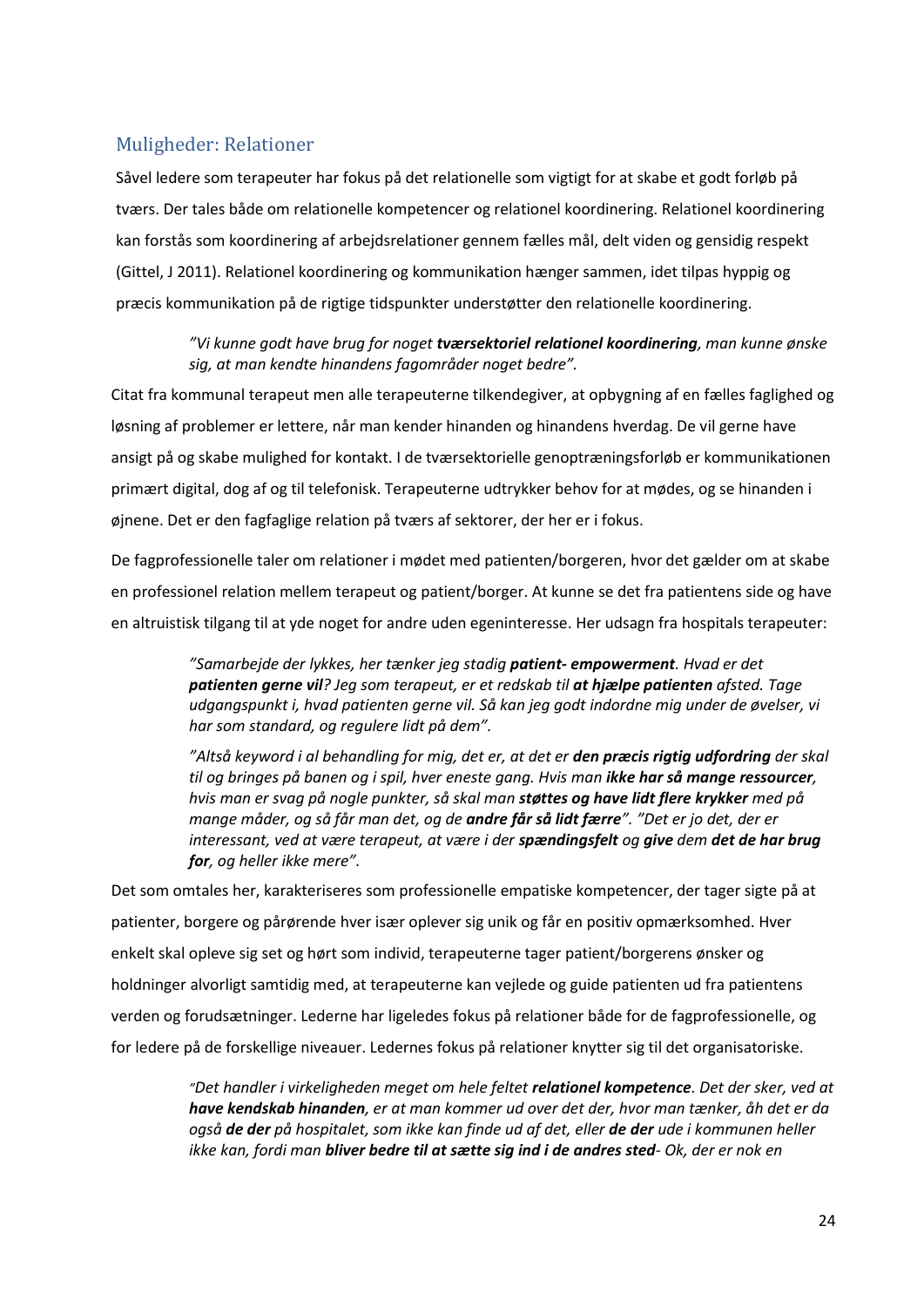*mening med, at det er sådan - og samtidig kan man også udfordre hinanden på det, som også er vanetænkning på forskellige måde. Det har betydning, fordi det der er vigtigt, at vi er agile, så vi hurtigt kan fange tingene".*

Lederne giver udtryk for, at relationelle kompetencer og kendskab til hinanden er grundlaget for godt samarbejde tværsektorielt, en agilitet og hurtig tilpasning til situationen, som opgaverne fordrer, man skal kende hinandens vilkår og kunne sætte sig i deres sted. Her tænkes i en organisatorisk og styringsmæssig kontekst.

#### <span id="page-24-0"></span>Barrierer: To verdener

Alle deltagerne taler om to forskellige verdener, arenaer, siloer, "dem og vi", samtidig beskrives genoptræningsopgaven som en fælles tværsektoriel opgave, så her gemme sig en indbygget udfordring.

> "*Nogle gange kan man godt fornemme, at det er to forskellige verdener. Hospitalsverden og kommunalverden. Det er nogle gange svært for os at forstå jeres arbejdsgange herinde, forstå hvilke problemstillinger I har."*

Det terapeuten peger på her er, at der er forskelligt fokus i de to sektorer, og et resultat heraf er, at de ikke har kendskab til, hvad der sker i den del af forløbet, der ligger i den anden sektor. De har derfor svært ved at bygge bro, informere og videregive det til patienter/borgere. En hospitalsterapeut:

#### *"Hvor kommer genoptræningen til at foregå, det aner man ikke, måske man sender små børn ud til et plejehjem, det kunne da være rart at forberede familien på "*

Logikkerne og organiseringen er forskellig, det er svært at få overblik over opdelingen og organisationerne, det der virker logisk i en verden, er ikke nødvendigvis logisk i den anden, hvilket gør det svært for både terapeut og patient/borger at navigere i og agiliteten, som lederne efterlyser, har svære kår. Hospitalet rummer det akutte, det præ- og postoperative, de korte forløb. Mens kommunen står for kontinuitet, livsverdenen, relation til de hjemlige omgivelser, forebyggelse og længere rehabiliteringsforløb. Silotankegang, specialafdelinger, sektorovergange og opsplitning i forvaltninger er en del af virkeligheden for terapeuterne med fagbureaukratier og hierarkiske strukturerer, hvilket også beskrives i projekt fra FTF omkring den offentlige sektor og samarbejdsdreven innovation (Sehested 2010). Denne adskillelse mellem sektorerne beskrives som hæmmende for samarbejde og innovation.

#### *"Jeg kunne da godt tænke mig at vide lidt mere om hvad det er, hvad de egentligt laver der ude i kommunen. Fordi patienten har mange spørgsmål til det, når vi nærmer os udskrivelsen"*

Terapeuterne har et stort ønske om videndeling både ift. til at mødes og se hinandens verden og om at lave faglige udvikling, fælles faglige standarder og fagfaglig udvikling. Samtidig har de alle en bevidsthed om de rammer og ressourcer, der skal til for at kunne gøre dette. Det kræver tid og ressourcer, opmærksomhed og vilje fra begge sider. Kommunal terapeut: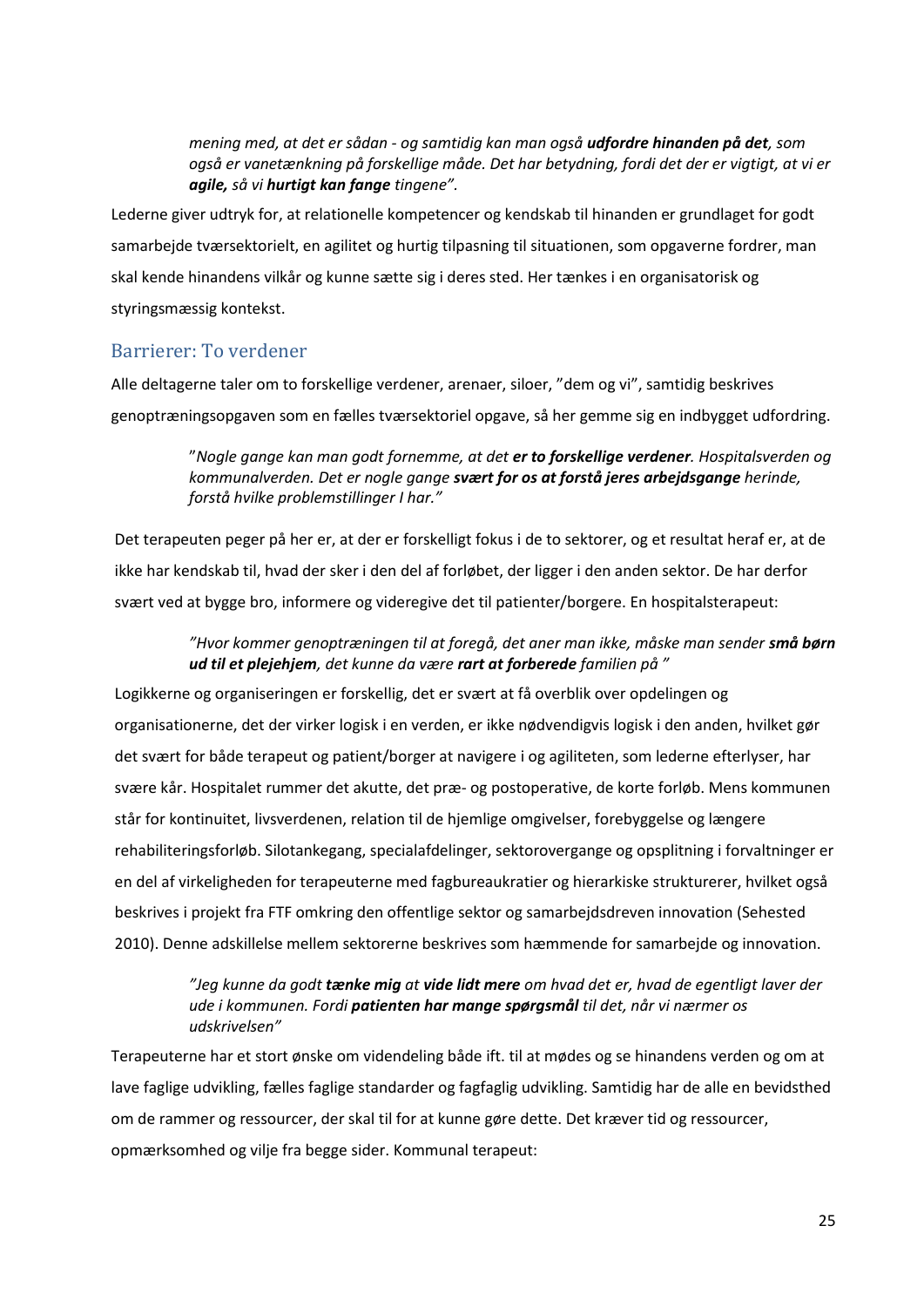*"Besøgte hospitalet i 2 dage. For at se hvad kommer borgere fra, hvordan kan vi gøre det genkendeligt for dem, når de kommer til os. Det betød 2 ting: vi har nu en forståelse for arbejdsgangen, vi har en forståelse for hvad har borgene været igennem derinde. Det hjalp enormt meget. Hvis de har lavet test, så ved jeg hvor testen er lavet. Vi var med i involverende stuegang, og kan snakke med borgerne om det, det betyder bare så meget for borgerne, bare de to dage. Det var guld værd. Det betyder at vi forstår, hvad er det borgeren kommer fra, det var en stor aha ting som vi har taget med os".* 

Med ordvalget "besøg" lægger terapeuterne op til en 'hjemme og ude' tankegang, hjemme er typisk der, hvor man har sine egne og ude er de andre, ude i kommunen i modsætning til inde på hospitalet. Hjemmet, bruges også som ordvalg i argumentation hos hospitals terapeuter til forældre, når de står for et sektorskifte fra hospital til kommune*.*

> *"Forventning om at vi herinde klæder dem på til at klare sig, indtil de kommer ud til deres sædvanlige terapeuter i virkeligheden*"

*"Det er jo der, det levede liv er, det er tættere på hjemmet og ikke hos os."*

Her knytter terapeuten an til Hvidovre hospitals slogan- "Det handler om liv"- hvor målet er "hurtig diagnostik/behandling og sikkert hjem til hverdagen". Terapeuten taler om, at det levede liv for patienten, ikke er her på hospitalet, men hjemme, og der hvor genoptræningen kan fortsætte i kommunalt regi tættere på hjemmet. Denne opfattelse af to verdener viser, at der er en udfordring med at skabe sammenhæng mellem de to sektorer.

#### <span id="page-25-0"></span>Barrierer: rammebetingelser

#### *Lovgivning, IT, serviceniveau,*

Fælles for både lederne og terapeuterne er, at de ser lovgivningen som en barriere for et let og smidigt samarbejde. Genoptræningen er underlagt forskellige lovgivninger, sundhedsloven og serviceloven samt for børn folkeskoleloven. Bekendtgørelsen og vejledningen om genoptræning omsætter disse love til mere håndterlige emner. Efter megen politisk bevågenhed om patienter, der ventede alt for længe på genoptræning, kom der i 2018 en lovændring med en kommunal ventetidsgaranti på genoptræningsområdet med tilhørende fritvalgsordning. For Hvidovre Hospitals samarbejdskommuner var ventetiden på genoptræning efter udskrivelse fra hospital i 2017 mellem 10-18 dage (esundhed, 2019). Efter lovens ændring er den nye syv-dagsregel, sådan kalder terapeuterne den, implementeret i alle kommunerne. Status for nuværende ventetid kan ikke ses på sundhed.dk, men indtrykket fra de kommunale terapeuter er, at der er stort fokus på at overholde tiden for indkaldelse og start af genoptræningen, omend det giver visse udfordringer for de kommunale terapeuter.

*"Jeg synes den her syv-dages regel vi har fået, det er svært. Det kommer en GOP og så er borgeren stadig indlagt i 3 dage mere, og så begynder man at sidde og tælle, det er svært, nu*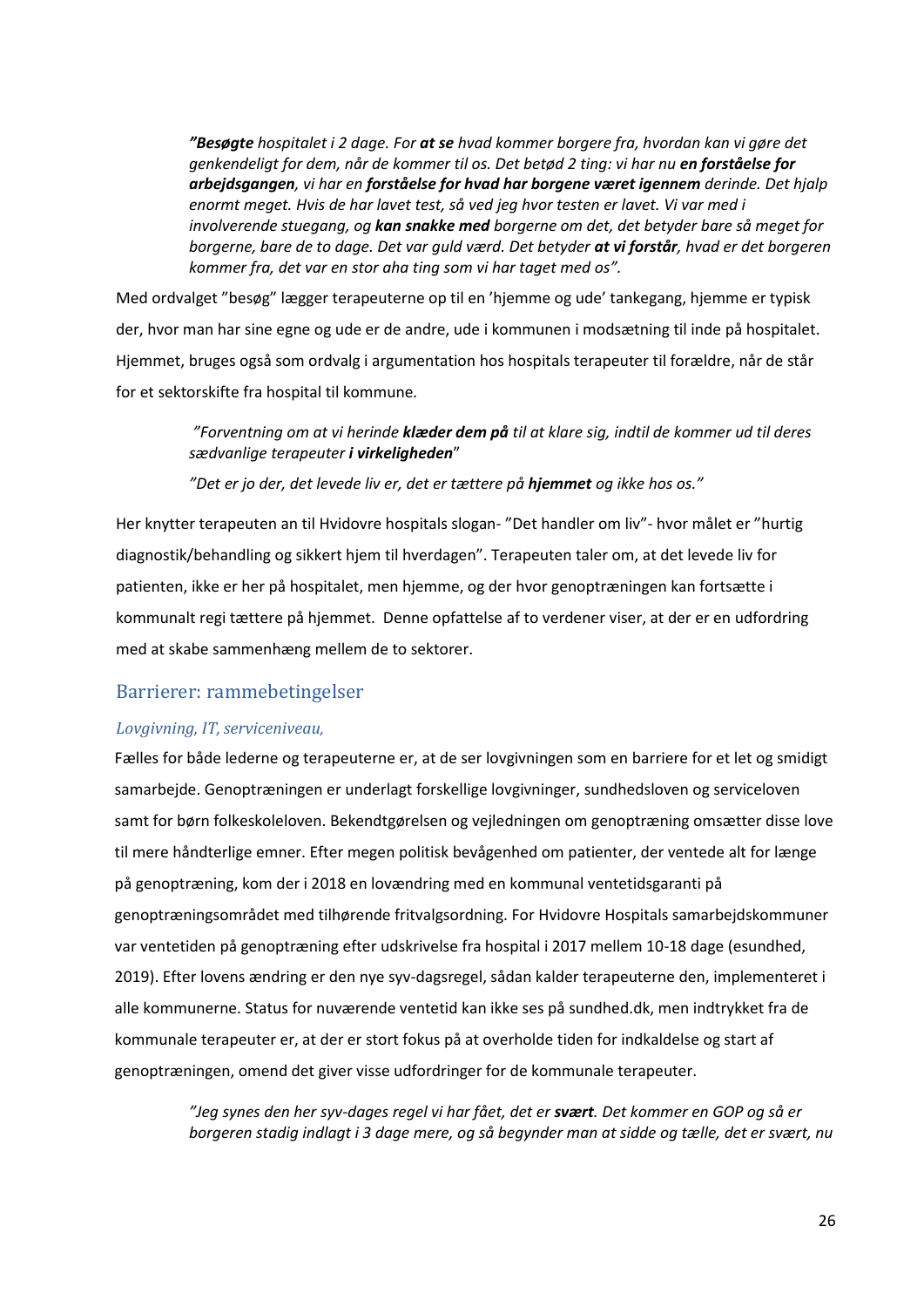*rammer vi weekenden og UPS. Vi kan jo ikke kalde borgerne ind, mens de er indlagt på hospital, men det kan vi jo i bund og grund være nødsaget til." Kommunal terapeut*

*"Vigtigt med kendskabet til både servicelov og sundhedslovgivningen. Der er jo ingen tvivl om, at hvis vi virkeligt dykkede ned i dem, så er der nogle krydsfelter, som ikke er særlig hensigtsmæssige ifht. Hvis man vil borgeren det bedste. Så det er der jo ingen tvivl om, at det er en hæmning." Hospitals chef*

Disse udsagn viser, at lovgivningerne giver udfordringer i samarbejdet. Loven opleves som svær at forvalte og til tider tilmed uhensigtsmæssig for borgerne, når fx start af genoptræning skal ske senest syv dage efter udskrivelse. Hvidovre kommunes chef angiver, at de med en politisk beslutning har prioriteret, og ikke ladet sig begrænse, men fandt en anden og bedre løsning for familierne.

> *"Et meget godt eksempel er hele børnegenoptræningen. Har man den der krog af en diagnose, så hører man til der og hvis man i sådan nogle eksempler prøver at sætte sig i forældrenes sted, når vi siger, at det og det er lovgivningen og…. det giver sgu ikke mening. Der noget i den måde, vi organiserer det her på. Og lige netop i det der område, så er der noget, der er servicelov og noget der er sundhedslov osv. Vi har jo svært nok ved at finde ud af det selv."*

"*Nu har vi samlet området og vi har opprioriteret meget på området. Der er i virkeligheden kommet en bedre situation, da der er truffet beslutning om, at vi sådan set er lidt ligeglade med om det er servicelov eller hvad det er. Men hvor vi i høj grad kigger på, hvad er det de her børn har brug for. Men det er jo beslutning, en politisk beslutning, vi har taget.*

Lovgivningen ses her som en barriere, men samtidig som et vilkår, der håndteres lokalt. Borgernes rolle kan ses ud fra rettigheder eller behovsbestemt, og det er de professionelle, der skal forvalte loven ud fra en bureaukratisk tankegang, tilgodese den enkelte borger og samtidig indtænke helheden, hvor man måske prioriterer ud fra en mere behovsstyret tankegang. De politiske prioriteringer nævner både terapeuter og lederne.

> *"Det kommer jo også an på pengene, hvor mange penge kommer der med i det. Det er jo klart, at vi har jo det her nu, fordi vi tror på forebyggelse, at der er en forebyggende effekt af det. Fx ved at gå ind og give et tilbud i skolerne for barnet, så tror vi på at det har en betydning: Men det er et trosspørgsmål, og det er klart, at hvis vi kom mere på røven økonomisk, så vil det nok være sådan noget vi ville kigge på. Den eneste grund til at vi ikke kigger på det, det er fordi vi ikke taler om det. Opbuddet er jo politisk, det er jo ikke, fordi vi bare gør de her ting".*

*Kommunal chef " Det er jo en politisk beslutning, hvordan lang ventetiden skal være. Det er central forvaltningen som sætter rammerne for genoptræningen, formentlig i samarbejde med KL , sådan noget med timer, borgertid og serviceniveau"* 

*Kommunal terapeut*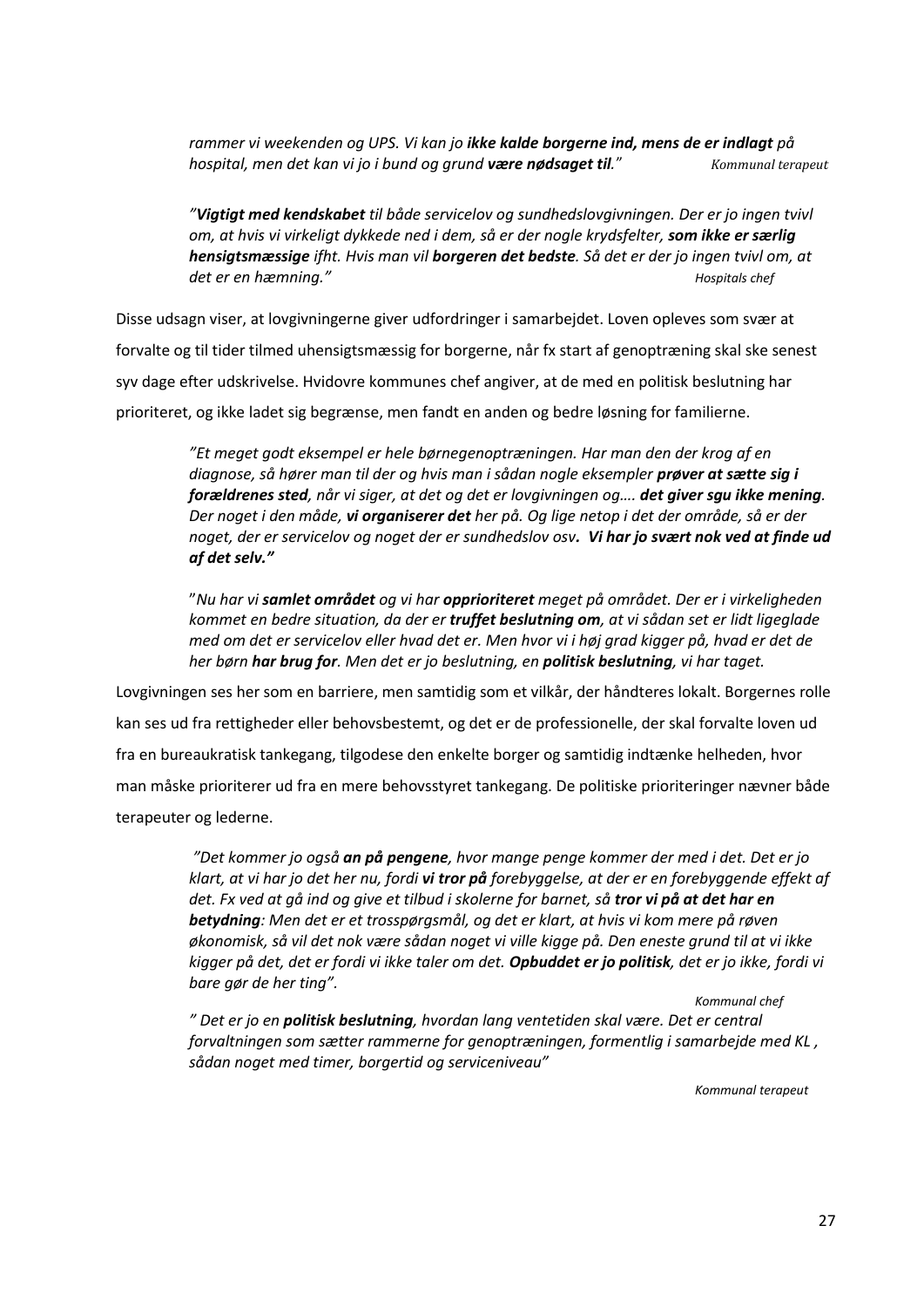Terapeuter og ledere tager disse rammer til efterretning, terapeuterne kan godt være uenige i hvorvidt syv dages ventetidsgaranti eller forskelligt serviceniveau er hensigtsmæssigt, de giver tydeligt udtryk for at de administrative udfordringer, det er at efterleve ventetidsgaranti, men de efterlever loyalt de politiske beslutninger. Ovenstående viser kompleksiteten i rammerne, og at det er en politisk prioritering, som terapeuterne og andre skal navigere i. De professionelle står i et krydspres med et myndighedsansvar, som skal forvaltes samtidig med, at de skal udøve deres faglighed.

#### *IT som barriere men også som mulighed*

IT og digitalisering er en del af det tværsektorielle genoptræningssamarbejde, både som kommunikation via genoptræningsplanen mellem sektorer og som en mulighed for understøttelse af træning til patienter, men det opleves ikke altid sådan. Genoptræningsplaner udfyldes elektronisk, men de opleves ikke altid fyldestgørende, ønsket er at kommunens terapeuter kan se de samme oplysninger som terapeuterne på hospitalet og kommunikere elektronisk med læge og terapeut på hospitalet. Det er ikke muligt, da der anvendes forskellige it-systemer. Det nævnes som en stor hæmsko, at man ikke tilgå oplysninger og kommunikere gensidigt. Både lederne og medarbejderne efterlyser dette.

> *"Tænk at vi i et lille land som Danmark, ikke har det samme IT- system; som praktiserende læger, hospital, og som vi har. Så kunne det godt være, at man kun skulle se en del af det, der hentede de der oplysninger, men så ville vi jo med det samme kunne se, hvis det var vigtigt for os, når en af vores borger blev indlagt".*

*"Det er jo jura. Men hvad med persondataforordningen, jeg er ikke sikker på, at vi fik lov til at sætte den op. Det der ligger i persondataforordningen er, at borgerne har jo stadig ret til at synes, at det er der ikke nogen, der skal vide".*

Ved digitalisering tales der om ønsker og effektivitetsforbedringer, men lederne ser samtidig barrierer, forvaltningslovsmæssigt, GDPR og ift. ikke-digitaliserede borgere (ældre og hjemløse uden e-boks). Muligheden for at inddrage borgerne som aktiv formidler af oplysninger drøftes, fx ved at terapeuten læser sammen med borger i MinSundhedsplatform (MinSP) om det, der er relevant for genoptræning. Herved kan et dobbelt mål opnås, terapeuterne kan forklare borgeren lidt om fx operationen, røntgen mm. og terapeuterne får samtidig indblik i sygehusforløbet og patientens evt. komplikationer. Borger kunne sammen med terapeut skrive en besked til hospitalet ifm. status for genoptræningen. Aktuelt kan kommunale terapeuter kun skrive retur til egen læge ikke til hospital. Kommunikation på tværs er en forudsætning for, at det tværsektorielle samarbejde kan fungere. Dette foregår i dag primært gennem digital kommunikation.

*"Jeg ser helt klart muligheder med IT, jeg har lige haft en, som tog et screenshot hvor hun var inde på sundhed.dk – og så sendte det til mig i en mail. Det er jo også nemmere end bruge en overlæges tid på at skrive en supplerende oplysning. Der står jo de samme ting, som I*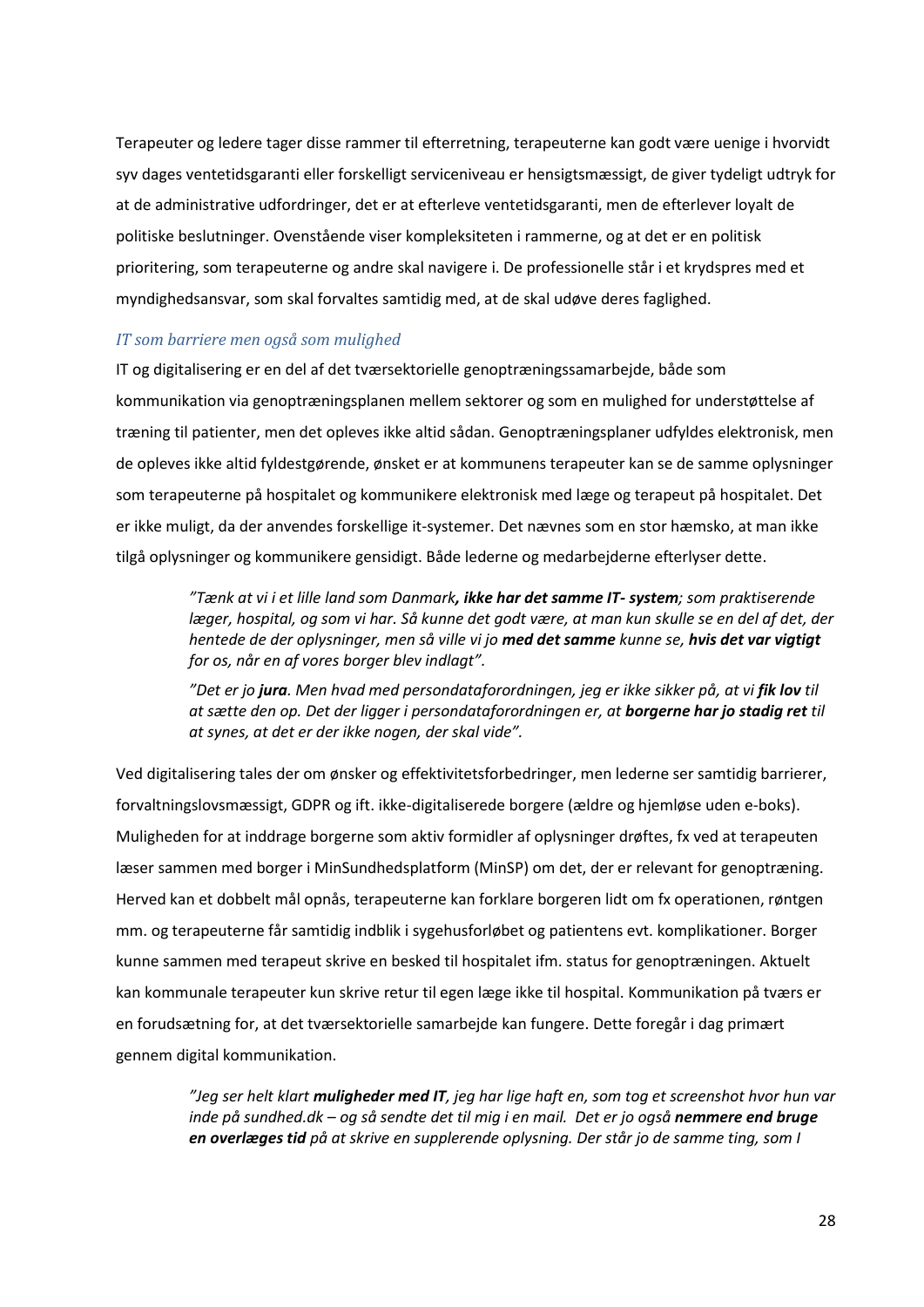*klipper ind. Det synes jeg er fint, hvis det kan blive mere gængs, hvis oplysninger følger patienten i stedet for at der kører alt muligt rundt. Det ville være smart." Kommunal Terapeut*

*"Jeg tænker, at GOP i deres DNA jo er samskabelse, i alt fald en rammer for samskabelse, her har vi fået en teknisk ramme for at lave noget samskabelse". Hospitals terapeut*

*"Jeg tænker at det er vigtigt med de der platforme, at det bliver nævnt, at der er sundhed.dk, MinSundhedsplatform osv. både til patienter og pårørende, - vi kan også efterspørge det og læse med, når de samtykker til det". Kommunal Terapeut*

Disse udtalelser viser, at terapeuterne ser muligheder i at anvende digitale løsninger, måske kan borgerne være bindeleddet som aktiv aktør der sammen med terapeut bruger selve GOP, Sundhed.dk og MinSP som muligheder for samarbejde og samskabelse. Så med kendskab til hinandens sektorer, rammer og vilkår, må man formode at kunne skabe en accept af, at virkeligheden ikke altid matcher ens faglige idealstandarder.

#### <span id="page-28-0"></span>Del konklusion 1- Muligheder og barrierer:

Ved generelt at se på de emner, deltagerne kommer ind på som muligheder og barrierer i forhold til det tværfaglige samarbejde og samskabelse, tegner der sig et stort set enslydende billede fra kommunal og regional side. Faglighed og relationer træder frem som muligheder, en todelt verden og rammebetingelser opleves som barrierer for det tværsektorielle samarbejde og samskabelse.

Faglighed kan ses som både en mulighed og en barriere for den tværsektorielle samskabelse. Faglighed herunder faglig kommunikation kan fx inkludere de fagprofessionelle i et fagfagligt fællesskab, men faglig kommunikation kan også ekskludere patient/borger/pårørende ved, hvis de ikke forstår hinanden. Det er nødvendigt, at man gør sig bevidst om i hvilken kontekst, man agerer og hvad formålet er; foregår mødet mellem fagfæller eller med patient/borger? Faglighed og fælles fagfaglig udvikling kan berige og støtte samarbejdet på tværs af sektorer. Ved erkendelse og rigtig brug af faglighed kan faglighed styrke samskabelsen med patient/borger. Den fagprofessionelle skal ved samskabelse da sætte sin viden og kompetencer i spil fra en anden vinkel, mere som konsulent og herved stille sin viden til rådighed for patient/borger/pårørende.

Det relationelle ser deltagerne som en mulighed for samarbejde og samskabelse. Det relationelle er en del af de sundhedsprofessionelles grundlæggende egenskaber, og ledelsesmæssigt tillægges relationer ligeledes en stor betydning både ift. koordinering og kvalitet (Gittel, 2012).

IT er et andet eksempel, der ses som både mulighed og barriere. Forskellige systemer i de to sektorer er en barriere for fagfolk, men patient/borger kan være brobygger i samarbejdet. De har adgang til data fra hospitalet, og hvis vi her lader patient/borger være styrende og terapeuterne sammen med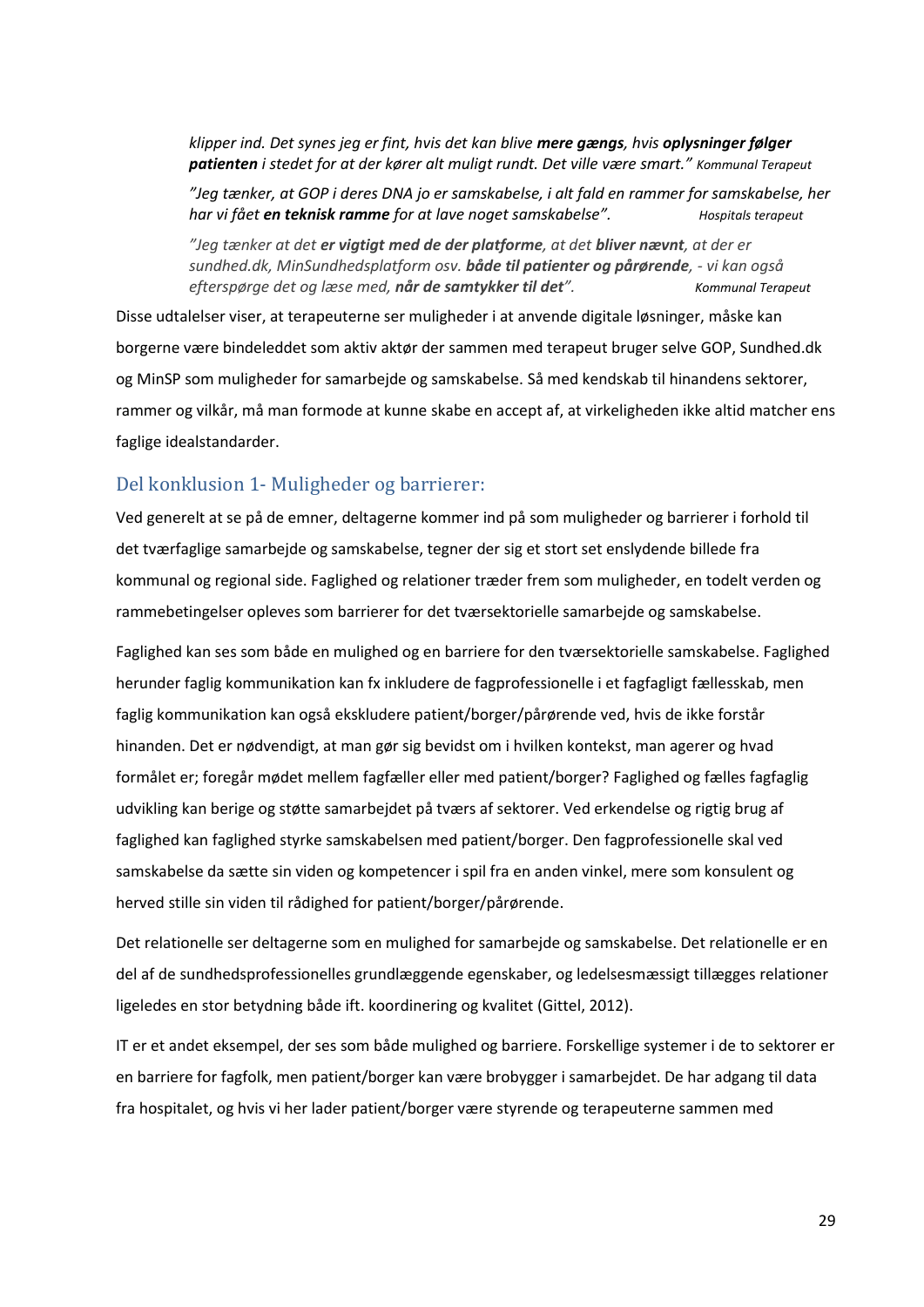patienten læser med på platformen, så får patienten magten over data, og de fagprofessionelle stiller sig til rådighed, som formidler og oversættere af viden fra de to verdener.

Oplevelsen af to verdener ser terapeuterne som en barriere for sammenhæng i de enkelte patientforløb. Men terapeuterne vil gerne mødes og se, hvad der forgår "ude som inde", spørgsmålet er om ikke denne interesse, fagligheden og opgaven om/med borgerne er den fælles arena, der kan gøre det muligt at opnå bedre samarbejde og sammenhæng på tværs? Logikken kunne være, at hvis fagligheden dyrkes sammen, styrkes relationerne og kendskabet til de to verdener. Der bliver skabt noget sammen, måske samskabelse afhængig af, hvorledes samskabelse defineres.

Samlet set er de muligheder og barrierer, der ses i interviewene, ikke overraskende. Fagprofessionelle vil altid vægte fagligheden højt, og udvikling af fagligheden ses som et middel til at opbygge øget samarbejde og samskabelse på tværs af sektorer. Dette harmonerer med erfaringer fra FTF-projekt CLIPS, hvor der blev arbejdet med en innovationstankegang blandt offentlige ansatte. (FTF, 2011)

I anden del af analysen ses på samskabelse. Hvordan forstås samskabelse, og hvilke typer af samskabelse ses i det tværsektorielle felt? Selve begrebet samskabelse ses ikke som et integreret begreb i genoptræningsfeltet. Umiddelbart er der ingen af deltagerne, der har det store kendskab med begrebet samskabelse. Her ses terapeuternes svar:

#### *"Det er svært med definitionen, hvad er samarbejde og hvad er samskabelse. Hvornår er hvad hvad, samskabelse er ikke et ord jeg bruger, eller er stødt på. Så jeg ved ikke rigtig" "Potatoes, potaetoes? siger en "Boss word!"* siger en anden.

Disse udsagn viser tydeligt, at det ikke er et begreb, der anvendes blandt de udøvende terapeuter. Vicedirektøren fra hospitalet kender til begrebet samskabelse, hun sætter det ind i rammen; partnerskab med patienten. Begrebet samskabelse træder tydeligst frem hos den kommunale chef; det vides ikke, om hun har konkrete erfaringer med samskabelsesprojekter, men som kommunal direktør for Børn & Velfærd er det sandsynligt, at hun har stiftet bekendtskab med samskabelsesbegrebet. Nogle af hospitalsterapeuterne bruger dog begrebet samskabelse i mindre omfang, hvor de knytter an til samskabelse i organisationen eller mellem fagfolk tværsektorielt og bruger det således:

> *"Samskabelse ift. tværsektorielt samarbejde - ja, det er at få en synergieffekt til at udfolde sig mellem forskellige sektorer, så det bliver optimalt for patienten. Fx operation og derefter genoptræning. Vores opgave er at knytte bånd".*

> *"Snitfladekataloget, det er jo en lov, uden at være en lov… det er jo meget det, vi forholder os til, og til en vis grad har vi været hørt i udarbejdelsen af det. Det er jo samskabelse"*

De faktorer, terapeuterne særligt fremhæver, er samarbejde og udvikling af strukturelle ting, som forbedrer forløbet FOR patienten og FOR de fagprofessionelle, fx samarbejdet og udviklingen af snitfladekataloget, rammen for tværsektorielle forløb. Eksemplerne, som terapeuterne nævner, ses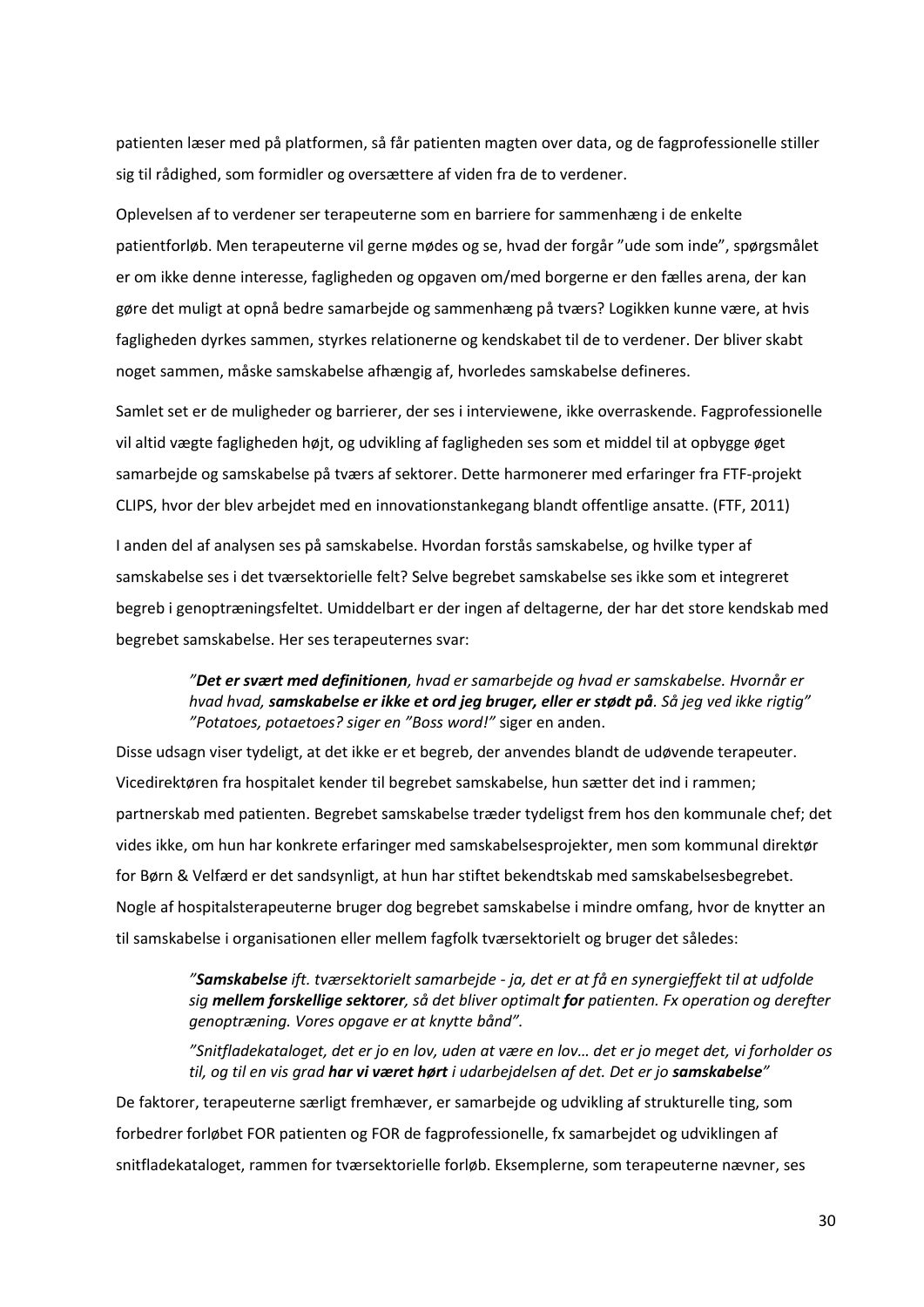som samskabt styring (Bentzen, 2018). Fokus er samskabelse på indersiden af organisationen, vertikalt mellem ledelse og medarbejdere eller horisontalt mellem forskellige strukturer og siloer, her mellem kommune og hospital eller faggrupper. Inden for organisationen beskriver hospitalsterapeuterne udviklingen af før-forløbet, som innovation, nytænkning og samskabelse. Før-forløbet er der, hvor der tværfagligt og sammen med forældrene skabes et forløb, fx inden barnet skal have foretaget en stor operation.

#### *"Der har vi skabt et redskab, som er godt i den her samskabelse, det er et før-forløb hvor man kan komme ind, hvor man ser dem sammen fysioterapeut, socialrådgiver og så afklarer man hvad er der behov for af hjælpemiddel, hvad er der behov for på lovgivningssiden, og så får man bestilt og arrangeret alle de der ting og så er alle forberedt på det".*

Forløbet kan ses som hverdagsinnovation; medarbejderdrevet innovation (Pedersen, A.R. 2015) eller ud fra Ulrichs typologi delvist som involverende samskabelse. Involverende samskabelse, da jeg som del af afdelingen her kender konteksten og ved at henvendelse kom fra forældrene. Forældrene havde en ide om, at disse indlæggelser kunne forgå på en bedre og mere hensigtsmæssig måde. Selve processen med at få det omorganiseret forgik således mellem forældre og personale. Terapeuterne, der i interviewet tog fat i før-forløb, omtaler det som noget, de og andre faglige samarbejdspartner har skabt FOR patient og pårørende og ikke MED dem. Det viser, at der forgår udvikling og samskabelse, men i terapeuternes bevidsthed på indersiden af organisationen. Et andet fokus, terapeuterne berører, er det organisatoriske udbytte:

#### *"Man kan jo sige, at outcome af de her før-forløb er en optimering af patientforløbet under indlæggelsen. Så der er jo en ressourcebesparelse på den lange bane".*

Terapeuten taler her ind i effektivitet og økonomi. Økonomi i form af besparelser kan være et fokus i samskabelse. Ifølge Tortzen (2016) er økonomi som regel ikke det, der direkte italesættes, og hvis det nævnes, er besparelse/ effektivisering som regel et fokus fra det offentliges side. I eksemplet var det ikke den økonomiske gevinst for hospitalet, der oprindeligt var italesat, men ønsket fra forældre om at deres tid var kostbar, og derfor ønskede de sammenhæng samt en effektiv udnyttelse af tiden på hospitalet. At terapeuterne nu italesætter før-forløbet som en positiv ting også for dem, er et eksempel på, at samskabelse er lykkes. Dette foregår både på yder- og indersiden af organisationen. Samskabelse i det små peges og som vejen til succes peges der på fra flere steder. Det er en måde, der giver mening for de implicerede, på en konkret og håndgribelig måde (Tortzen, A 2015)

Ved konkret at se på interviewene ud fra Ulrichs typologi berører deltagerne alle fire typer af samskabelse, uden de anvender ordet samskabelse, som Ulrich ser på begrebet samskabelse. Det er alt overvejende styret samskabelse og ansvarliggørende samskabelse, der tales ind i fra deltagernes side.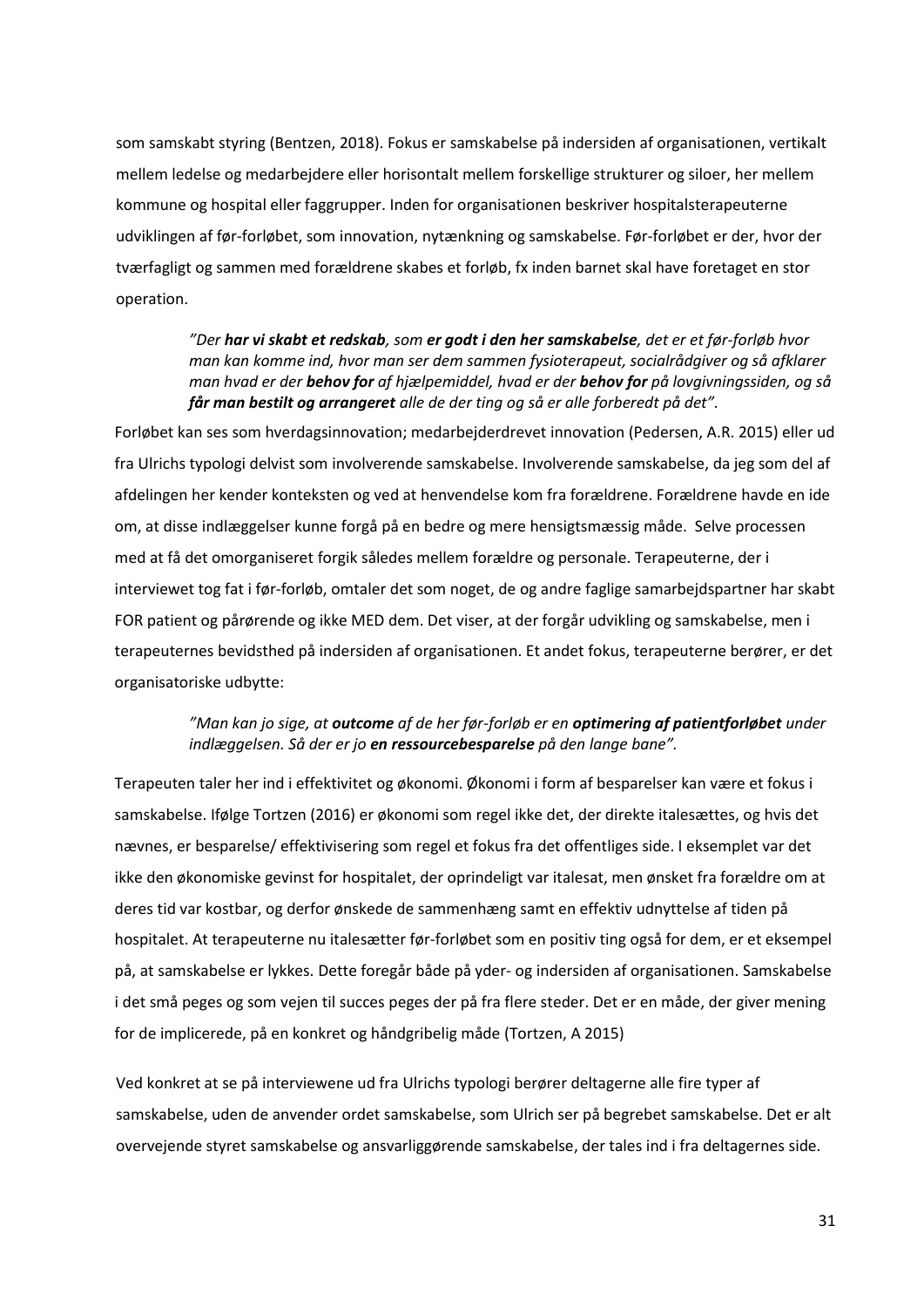#### *STYRET samskabelse*

Her er det de professionelle, der planlægger, beslutter og styrer forløbet. Borgerne følger det, der anvises eller er med i høringer om opgaver, som det offentlige har besluttet.

> *" Borgerne bliver hørt, når vi har haft fokusgruppe interview om deres oplevelser af hvordan de bliver taget imod på træningscenteret" Kommunal Terapeut*

> *"Godt forløb- det er en patient, der har forstået hvad det hele går ud på, der har lyttet til de informationer der er kommet" Kommunal Terapeut*

*"Jeg synes, at patienten eller pårørende har den rolle, at de skal nikke til at få en genoptræningsplan, selvfølgelig også til den beskrivelse man har lavet af personens funktionsniveau". Hospitals Terapeut*

Eksemplerne viser, at det er de professionelle, der formulerer, hvad der spørges efter, hvordan træningsforløbet eller GOP ser ud. Det kan hænge sammen med den viden- og magtposition, terapeuterne har. De er på det træningsmæssige-fagfaglige felt dem, der ved mest. I sundhedsverden er viden og evidens en parameter, der tillægges stor værdi. Mange patienter/borgere forventer, at terapeuterne er eksperterne inden for genoptræning og dem, der ved, hvad der skal gøres. Men selv om terapeuterne er dem, der har viden og erfaring, viser eksemplerne, at terapeuterne forsøger at tage patient/borger med; de høres, de lytter og de nikker, de involveres og kan give deres stemme til kende. Tilliden mellem patient/borger og det offentlige, her terapeuterne, styrkes som led i en demokratiseringsproces ved at involvere og inddrage patient/ borger i genoptræningen.

#### *ANSVARLIGGØRENDE samskabelse*

Denne type af samskabelse er den, der oftest omtales i forbindelse med rehabilitering. Der er som sådan tale om en forudsigelig proces. Patient/borger inddrages her i den opgave, som de professionelle har defineret rammer og indhold af. Fx hverdagsrehabilitering, hvor man styrker borgerne til selv at kunne klare forskellige opgaver og herved mindske presset på det offentlige. Et andet eksempel er hjælp-til-selvhjælp, også selvom det ikke umiddelbart er den ældres eget ønske, men en kommunal målsætning, der er udgangspunktet. I interviewene ses mange eksempler af denne type af samskabelse her fra hospitalsterapeuter.

> *"I forhold til genoptræning og progression, så skal borger være rigtig meget med som central aktør". "Man klæder patienter og pårørende på til ligesom at klare denne her situation på bedst mulig måde. Jeg tror faktisk at outcome bliver bedre og aflevering til kommunen bliver bedre fordi alle ved præcis, hvad der skal til".*

*"Man når rigtig langt ved at give dem en masse information og gøre forældrene trygge, klæde dem på ud fra empowerment tilgang, at forældre faktisk godt kan varetage en masse opgaver for deres børn (handicappede og sygebørn). Det handler om at sætte dem i centrum og gøre dem stærke og give dem ressourcerne."*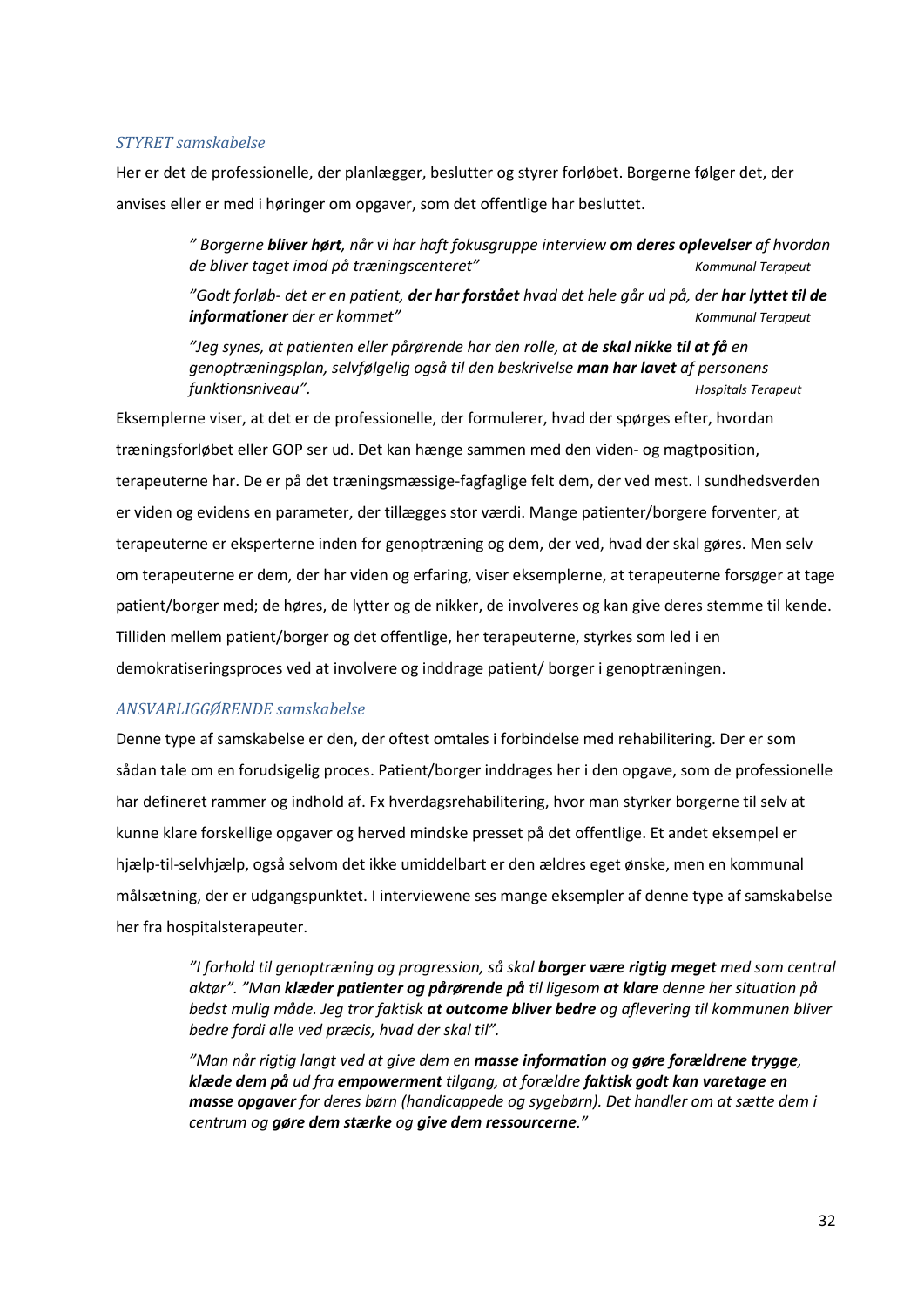#### *"Vi bruger megen energi på at pointere, at det er deres ansvar at træne, både før, under indlæggelsen og efter. Vi prøver at klæde dem på til også at tage ansvaret, når de går hjem".*

Eksemplerne viser, hvordan patienterne klædes på til selv at kunne klare opgaven. Empowerment tankegangen er i fokus hos terapeuterne, således at patienterne bliver så aktive og selvstændige som muligt. De professionelle sætter rammen. Patienter/Borgere er aktive udøvere, superviseret af terapeuterne. Indholdet i øvelserne er defineret af terapeuterne, og patient/borgerne fremsætter selv, hvad de gerne vil opnå via formålet med genoptræningen. Målet kan fx være selv at klare indkøb eller komme retur til elitesport. Der ligger ofte et økonomisk sigte her; selvhjulpne og aktive borgere trækker mindre på de offentlige velfærdsydelser, fx gennem mindre hjemmehjælp og færre lægebesøg. Her ses et eksempel fra hospitalsterapeut

#### *"Patientens rolle i genoptræningen, er at de skal tage vare, tage ansvar for det selv. De får noget vejledning undervejs. Det er rigtig vigtigt, at de selv er motiveret for at gøre det vi og sygeplejerskerne og lægerne siger".*

Terapeutens opgave bliver at motivere og udvikle de kompetencer og ressourcer, som patient/borger besidder. Jo mere involveret patienten er behandling og i målsætningen, jo mere motiveret er de i selv at arbejde med indsatsen. Men her ses, at det er de professionelle, der styrer, patient/ borger skal gøre det, de professionelle siger. Det bliver udtrykt fra en terapeut *"Patienterne de skal blot makke ret".* Selv om det bliver sagt med et smil på læben, så viser det hvem der styrer forløbet.

#### *"Der skal jo ikke være frit valg, men hvis vi klæder dem lidt på, det plejer at se sådan og sådan ud, så kan de godt være med til at tage nogle valg og fx lave en målsætning"*

*Hospitals Terapeut*

Netop målsætningen formuleres i GOP i samarbejdet mellem patient/borger og terapeut. Som beskrevet i den officielle beskrivelse om udarbejdelse af genoptræningsplan: I henhold til bekendtgørelsens § 1, stk. 2 skal genoptræningsplanen udarbejdes i samarbejde med patienten og eventuelle pårørende. Inddragelse af patienter og pårørende har bl.a. betydning for en realistisk beskrivelse af patientens genoptræningsbehov under hensyn til patientens ressourcer, motivation og ønsker, ligesom inddragelsen har betydning for afstemningen af forventninger til det fortsatte genoptræningsforløb. Men der gives fra de kommunale terapeuter udtryk for, at de ikke altid ser, at patienten har være inddraget

> " D*er står ofte i en linje til sidst, udarbejdet i samarbejde med patienterne og de samtykker" "Men det gør de ikke altid, når vi ringer borgene op, så siger de "jeg skal ikke have noget genoptræning", hvor man tænker, der står jo i GOP, at du er informeret om genoptræning, men jeg tænker, at de måske har takket nej, eller ikke er blevet spurgt om de ønsker genoptræningsforløb efterfølgende"*

> > *Kommunal Terapeut*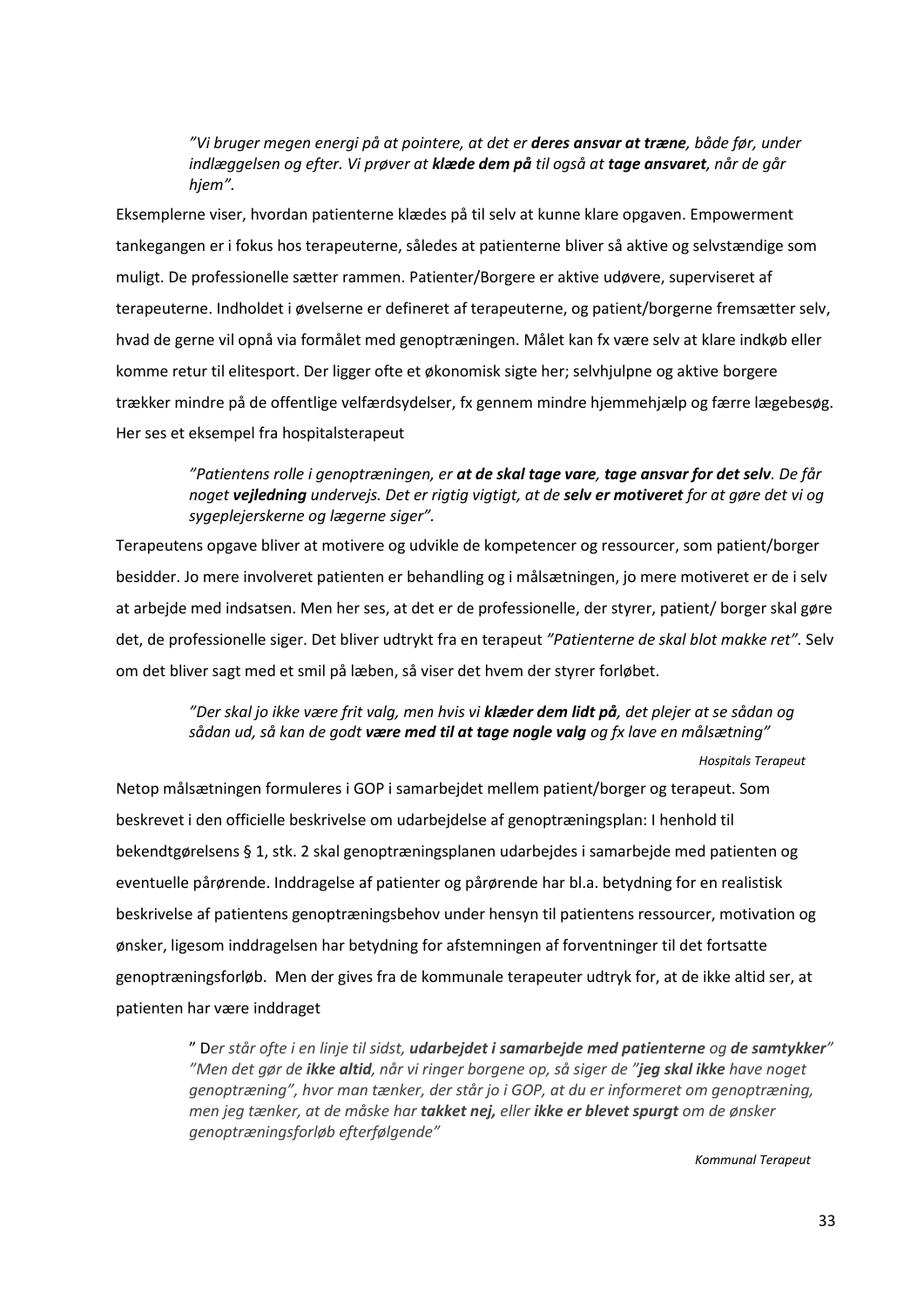*"Jeg tænker at Genoptræningsplanen er en ramme for samskabelse" "Patient og pårørende, de er ikke så godt klædt på til at tage stilling til, hvad der skal stå i genoptræningsplanen, for de har som regel ikke prøvet det før. Så de er ret afhængige af, at vi siger lidt om hvordan vi plejer at gøre, og sætte rammen for dem, sådan lidt empowerment"*

*Hospitals Terapeut*

Citaterne viser, at det ofte er den fagprofessionelle, der styrer forløbet ud fra en forudsigelighed og en ramme, som terapeuterne eller lovgivningen har sat. I den ramme tilbydes patient/borger så ydelsen; genoptræning. Synergien, der opstår mellem patient/borger og de fagprofessionelle, er med til at skabe det reelle udbytte, samt skabe sammenhæng mellem sektorerne og samarbejdspartnere.

#### *LIGEVÆRDIG samskabelse:*

I ligeværdig samskabelse indgår de professionelle med deres faglighed, uden at den vægter højere end andre deltageres ideer og input. Det er ved identificering af indsatsområdet, at de professionelle har en særlig rolle, ofte sætter det offentlige rammer for fx økonomi, tidshorisont for proces, men resultatet er ikke givet på forhånd, og ej heller er det givet hvem, der skal indgå i gennemførsel af den løsning, der kommer frem. Her drejer det sig om, hvad borgere og professionelle kan gøre sammen ift. indsatsområdet. De skal sammen finde fokusområde, beslutte hvem deltager og sammen finde løsninger. Derefter findes ud af, hvem så skal udføre løsningen. Det vil sige, at både deltagere og professionelle kommer i en dobbelt rolle, udvikler løsninger og spiller en rolle i udførslen af den samskabte løsning. Denne samskabelsestype tillægges stor værdi, da der opnås større forståelse for hinandens syn på sagen og, hvis løsningen giver mening, bliver den med større sandsynlighed gennemført. I interviews ses relativt få emner indenfor typen ligeværdig samskabelse.

I ligeværdig samskabelse er der ofte fokus på processen; at gøre den så ligeværdig og høre alles stemmer som muligt. Vejen til ligeværdig samskabelse kan være lang og snørklet og ikke så lige til, da den er uforudsigelig. I ligeværdig samskabelse er borgerinvolvering i højsæde frem for borgerdeltagelse.

> *"Jeg synes at intentionen om samarbejde, er der hver gang, men hvordan det udmønter sig, er da forskelligt afhængig af hvilken familie, man møder og hvordan det udvikler sig".*

> > *Hospitals Terapeut*

*" Samskabelse det er et begreb, som i virkeligheden kan være svært lige at håndtere. Samarbejde, det er der, hvor vi har en fælles problemstilling, den arbejder vi sammen om den, for vi kan ikke løse den alene. Samskabelse er i virkeligheden der, hvor der i samarbejdet opstår en situation, hvor man siger, OK, det her er egentligt også noget, hvor det vil være rigtig godt for os, at vi får gjort det anderledes. I stedet for at man her har et problem, som man skal have løst. For at kunne lave en fælles samskabelse, så skal man i virkeligheden have rigtig mange fælles arenaer, tænker jeg. Kommunal Chef*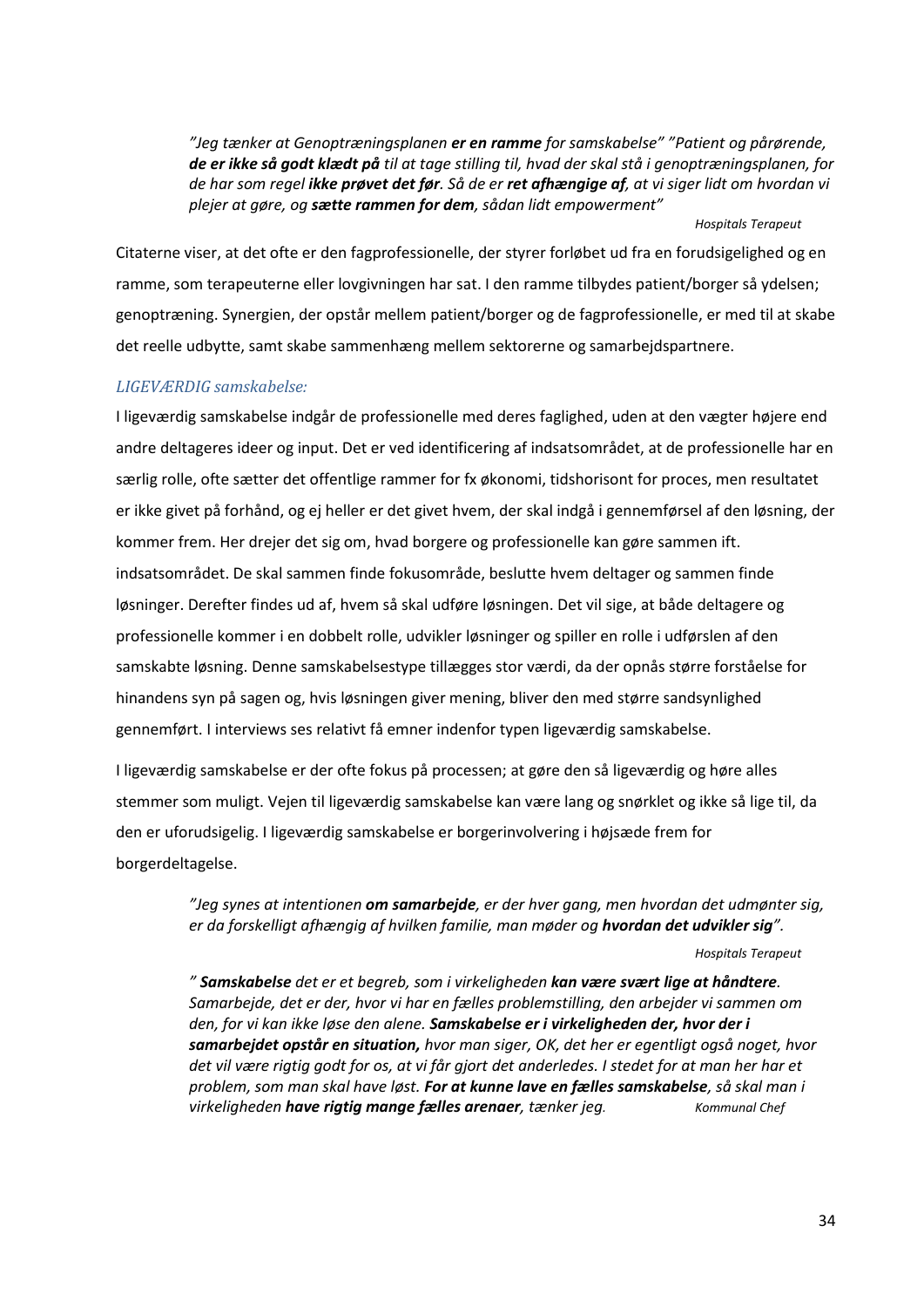Her ses, at resultatet ikke er kendt fra begyndelsen, der arbejdes sammen om en problemstilling; noget viser sig og det forfølges. Dette samarbejde kan være ved udarbejdelse af GOP med inddragelse af borger og i et samarbejde om det fortsatte forløb. Her har terapeuten identificeret et problem, men ikke løsningen af problemet, her inddrages borgeren.

#### *"Det kan jo være at patienten ikke har lyst til at gå ud og træne i kommunen, men at vi synes der er et behov, det skal man have afklaret sammen med patienten, noget man skal være enige om".*

#### *Hospitals Terapeut*

Hvis patienten ikke er interesseret i kommunal genoptræning, men vil måske selv forestå genoptræningen, tilkøbe den hos en privat aktør eller slet ikke gøre noget. Her ses patient/borger som ligeværdig og som den, der beslutter, hvad der skal ske med genoptræningsforløbet. Et andet eksempel er de ressourcestærke og motiverede patienter.

> *"Den unge skulderlux, de skal tilbage til håndbold, de vil sige det som det første, når de kommer ind til mig, måske ikke det I herude, skal bruge lang tid på at sætte nogle mål for, fordi han ved, han skal til genoptræning, han ved hvad han vil"*.

> > *Kommunal Terapeut*

De kan selv, patienten/borgeren ses som en ligeværdig samarbejdspartner, der er involveret og selv styrende af forløbet, herved opnås ikke blot en lyttende patient/borger, men en aktiv patient/borger, der arbejder med på forpligtende vis. Men terapeuterne taler også om de svage borgere, dem som ikke har overblik eller ressourcer til selv at styre forløbet, her ser terapeuterne det som deres opgaver at sikre et tilbud. Og de bliver herved mere styrende.

#### *FACILITERENDE samskabelse*

Den faciliterende samskabelse er ikke det, der træder frem i interviewene. Ved faciliterende kendes resultatet ikke på forhånd, og de offentlige aktører har en tilbagetrukket rolle. Hovedansvaret for samskabelsens indhold er de eksterne aktører. Typisk er det borgere, civilsamfundsorganisationer eller virksomheder, der tager initiativ eller peger på hvilke velfærdsområder, de gerne vil have det offentlige til at engagere sig i. Spørgsmålet er, om rammen i sundhedsvæsenet, både hospital og kommune, overhovedet lægger op til denne form for samskabelse. Det skulle i givet fald dreje sig om henvendelser fra patientforeninger som Kræftens Bekæmpelse, Ældre Sagen eller Danske Patienter, der på det overordnede niveau tager kontakt.

Det er således ikke i de enkelte patientforløb, der er mulighed for at udøve faciliterende samskabelse. Rammerne gør det desuden vanskeligt, da man på hospitalet, stræber efter kontrol, gennemprøvede behandlinger, undersøgelser og forsøger at forudsige selv det uforudsigelige. Strukturerne er faglighed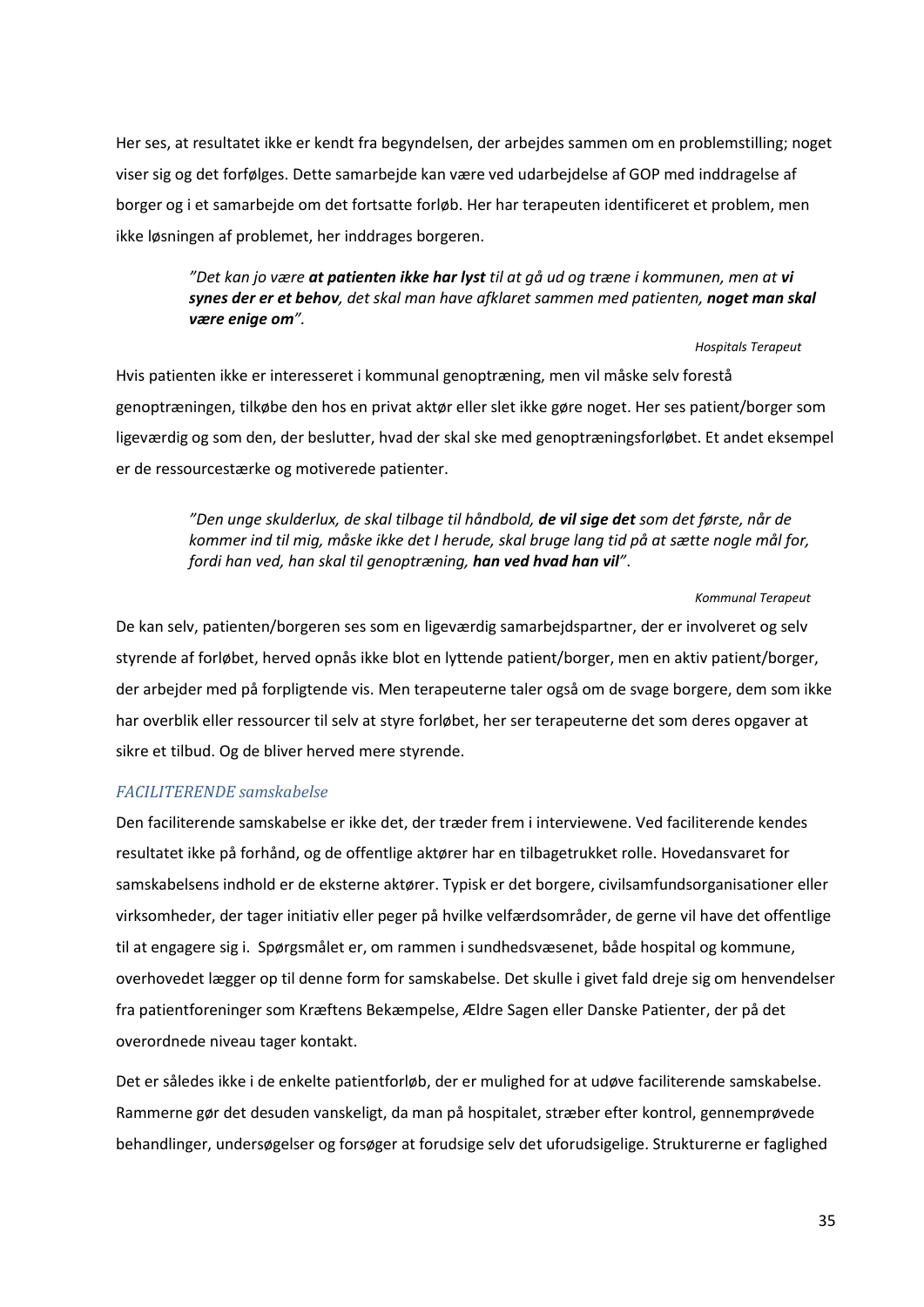og lovgivning, hvortil der er stor politisk bevågenhed med fokus på ventetider og garantiordninger. Hierarkiske strukturer med ordinationsret og behandlingsansvar gør, at fagpersonalet ikke har de samme rettigheder til at løse forskellige opgaver. Forholdet mellem behandler og patient er heller ikke ligeværdigt og neutralt. Mange patienter og pårørende er utrygge og har ingen erfaring med at navigere rundt i den akutte og alvorlige situation, de uønsket befinder sig i. Der er sjældent en jævnbyrdighed i patient/behandler rollen, så en ulighed i magtbalancen præger systemet, men ved bevidst at være i den ulighed og her forsøge at skabe en ligeværdighed gennem gensidig respekt og anerkendelse af forskellighed er man på vej. Der, hvor ligeværdig og faciliterende samskabelse kan tænkes ind, er i patientforløb hos patienter/borger med kroniske lidelser. De lever med deres sygdom, og vil gerne selv være dem, der styrer deres eget liv og ikke lade sygdommen styre det. Her ses muligheder for at udvikle samskabelse, måske sammen med patientorganisationerne; antagelsen er, at det kunne være det, der er tænkt ind i både sundhedsaftaler og regeringens udspil til sundhedsreform. Dog ses i interview, at kommunalchefen italesætter udfordringerne med at have frivillige organisationer involveret i sundhedsaftalen:

> *"Det er ikke i feltet sundhedsaftaler, at vi kommer til at snakke samskabelse. Fordi så længe vi inviterer nogle frivillige organisationer ind, som er institutionaliseret på fuldstændig samme måde som et hospital og en kommune så er vi ude i nogle andre rammer. Det er for mig ikke samskabelse, når vi inviterer, en eller anden fra en organisation ind som repræsenterer en hel organisation. Det er fint, men det gør vi jo også i alle mulige*  **sammenhænge i vores demokrati**. *Kommunal Chef Kommunal Chef Kommunal Chef*

Dette viser nogle af de udfordringer, der er i samarbejdet med patientorganisationer. De er ofte stærke med betydningsfulde sager, der berører mange mennesker og kan derved få stor indflydelse. De deltager i høringer, og påvirker således ift. styret samskabelse, men patientorganisationerne kan også selv fremsætte ideer og forslag, og herved træde ind på arenaen og kan være med til at indbyde til faciliterende samskabelse.

Eksemplet, som tidligere beskrevet med førforløb, er det tætteste, der i interviewene ses på faciliterende samskabelse. Nok et sted mellem ligeværdig og faciliterende samskabelse. Her var det netop forældre, der henvendte sig til børneafdelingen, da de oplevede megen tumult, når barnet var indlagt til store operationer, og når mange ting skulle falde i hak. Disse forældre ønskede sig noget bedre, ingen vidste helt præcist, hvad det endte med, da de påbegyndte forløbet, men forældre og fagfolk gik i dialog og fik det koordineret og tilrettelagt til et velfungerende før-forløb.

#### <span id="page-35-0"></span>Værdier i samskabelse

I og med at terapeuterne ikke taler direkte om samskabelse, er det svært at se, hvad de konkret ser som værdiskabende i forhold til samskabelse. Terapeuterne har meget fokus på inddragelse af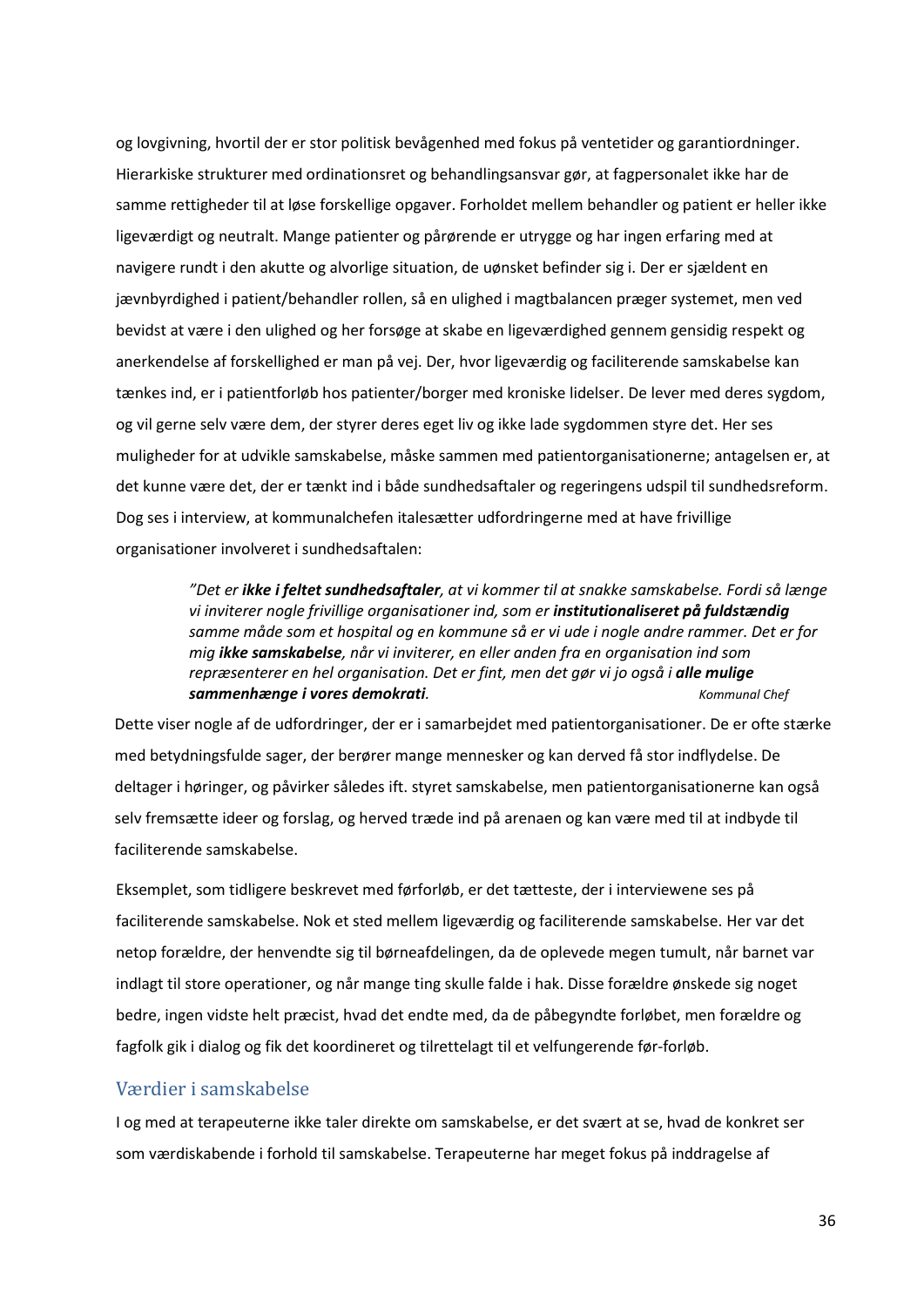borgerne, på at få patient/borger til at italesætte, hvad de gerne vil opnå med genoptræning og medvirke til udførelse af den. Dette kan ses som et samfundsmæssigt økonomisk incitament med patient/borgerinddragelse som en direkte løsning af opgaver, for herigennem bedre selv at kunne klare sig, uden ydelser fra det offentlige og som øget demokratisering ved at patient/borger er involveret, og herved får indflydelse på opgaven. Innovation ses også blandt terapeuter. Lysten til at skabe noget nyt, som angivet ved før-forløbene, er der hvor der samtidig af terapeuterne nævnes effektivisering. Emnet IT og digitale løsninger tales ligeledes ind i dagsordenen om innovation. Digitale løsninger ses som et middel til at få løst uhensigtsmæssige kommunikationsveje, samtidig med effektivisering for øje.

Samlet set ved de to første typer af samskabelse *styret- og ansvarliggørende samskabelse*, hvor det er forudsigelighed og offentlig styring, der præger billedet. Her bliver det primært inddragelse i opgaven med fokus på demokratiproces ved høring. Ved direkte involvering i implementering af offentlige ydelser -er det effektivisering/økonomi, der berøres. Den tredje og fjerde type af samskabelse, *ligeværdig* og *faciliterende samskabelse* er mere uforudsigelig, da målet og dermed resultatet ikke er defineret på forhånd. Her er patient/borger involveret og der er fokus på innovationsprocesser, der kan føre nye løsninger med sig, hvilket hænger fint sammen med terapeuternes tilkendegivelser.



Samskabelse kan ses som et niveau på samarbejdet med patienter/pårørende/ borgerne. Om det er samskabelse, der er målet i sundhedssektoren, er ikke sikket. I alt fald skal der defineres hvilken form for samskabelse man taler om, men information, konsultation og rådgivning er faste dele i sundsektorens tilbud. Inddragelse og involvering af patient/borger er vigtig og er noget, der tillægges stor værdi i interviewene. Patient og pårørende inddrages i beslutninger omkring deres egen behandling gennem information, konsultation og rådgivning. Tiden er ofte knap og ikke alle patienter føler sig tilstrækkeligt involveret, hvilket ses i resultatet fra Landsdækkende undersøgelse (LUP) 2018 om patient tilfredshed.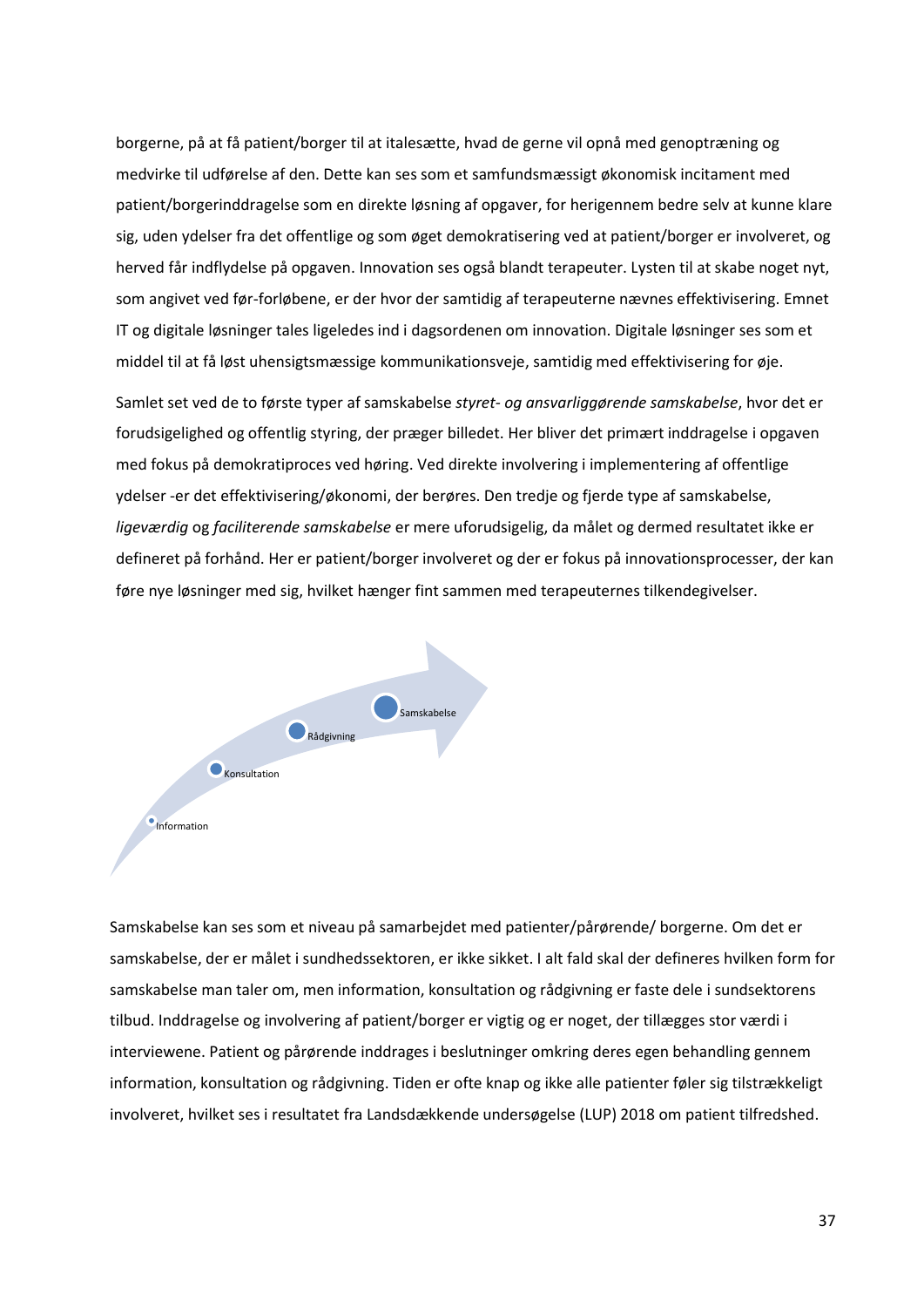#### Den overordnede tilfredshed på AmagerHvidovreHospital:



Det ses, at patienternes oplevelse af information generelt ligger højere end deres oplevelser af at være involveret i behandlingen. Det viser, at der er potentiale for at arbejde mere i den retning, det kunne være gennem forskellige former for patientinvolvering, samarbejde og inddragelse af borger og patient.

Arbejdes der videre med samskabelse i det tværsektorielle genoptræningsforløb, vil konsultationen med den enkelte patient/borger være oplagt. Herved skabes relationer og involvering, hvilket for mange patienter/borgere vil være et langt stykke ad vejen henimod at gøre noget sammen MED og ikke FOR.

> "*Hvis man kunne arbejde med samskabelse i det direkte møde, så kunne man sige, at det begreb samskabelse, det er lidt som Partnerskab med patienten. Hvordan får vi sikret, at vi får arbejdet hen mod lighed i sundhed, der er måske nogle der skal have meget mindre end det vi tror, de skal have i dag, hvis vi ligesom lod dem selv komme lidt på banen". Hosp chef*

Her tales om at lade patienterne komme på banen, hvilket taler ind i magtforhold, hvor patienten måske ikke altid ses som en ligeværdig partner.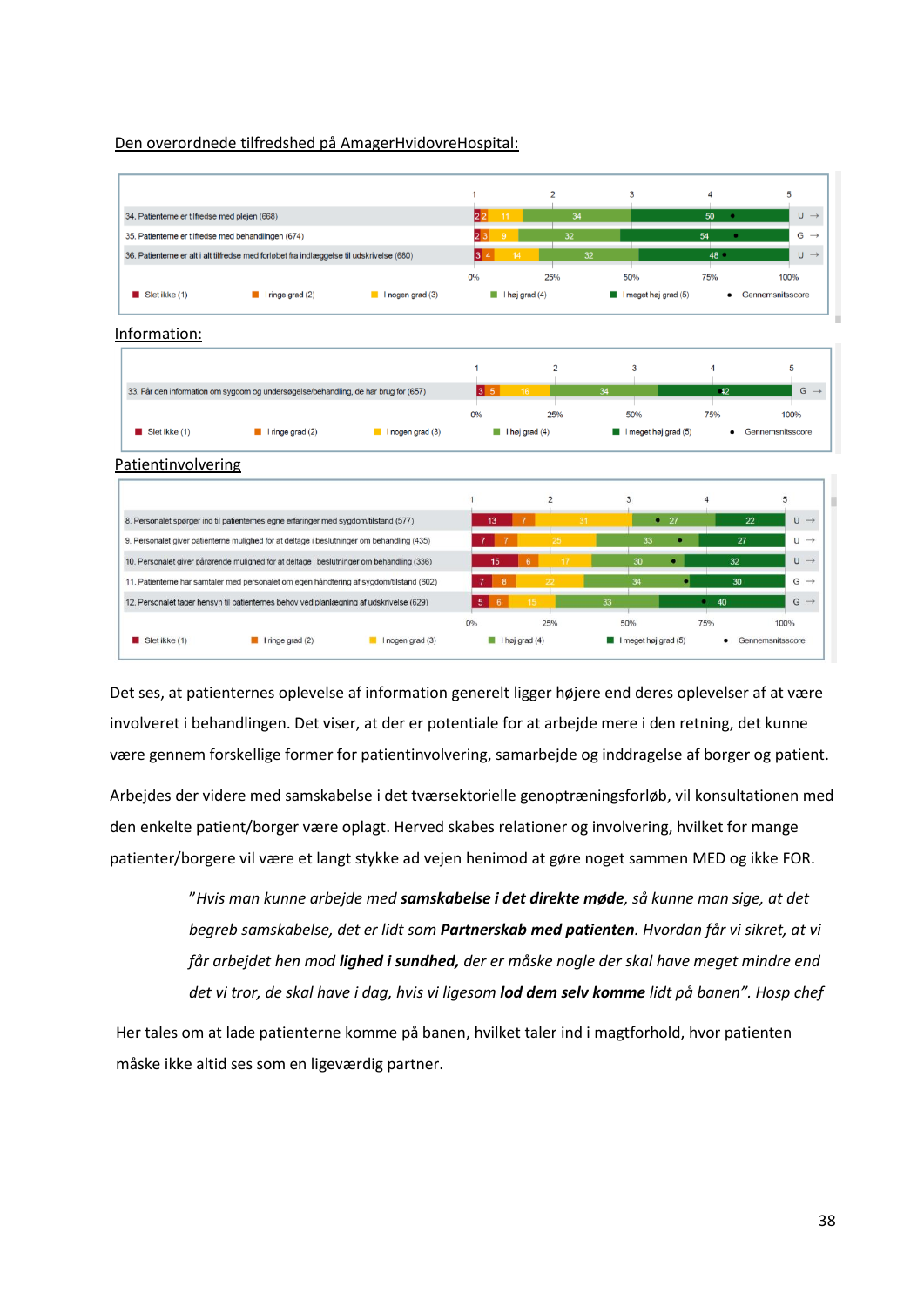# <span id="page-38-0"></span>Magtforhold

Information og involvering er to forskellige niveauer i samskabelse, der taler ind i magtforhold. Information gives fra den, der har viden og eftersom viden er magt, bliver magtforholdet ulig, hvis der ikke gensidigt udveksles information. Involvering er mere åben, måske ikke ligeværdig, men man lukker den anden ind på banen.

> *"Patient og pårørende skal informeres om indholdet i den, men de er ikke så godt klædt på til at tage stilling til hvad der skal stå i genoptræningsplanen fordi det har de som regel ikke prøvet det før. Så de er ret afhængige af, at vi siger lidt om hvordan vi plejer at gøre det, og sætter rammen for dem".*

Magtforholdet er ofte skævt ift. til viden om behandling og prognose mellem patient og behandler, men qua internet og medier får flere borgere indsigt i sundhedsvæsenet. Der kan også være en usynlig magt, som de professionelle udøver ubevidst gennem viden og fagsprog eller ved at definere regler som besøgstid og åbningstid, hvilket gør, at forholdet ikke er ligeværdigt.

Ulrichs typologi har en indbygget magtfordeling, som ikke er ligeværdig i alle fire felter; hvem definerer opgaven, hvem beslutter hvilken løsninger, der skal arbejdes videre med? Det Ulrich ser under stegen som det forudsigelige, det mener Tortzen (2016) ikke er samskabelse, men snarere samproduktion eller borgerinddragelse. Hun mener, at samskabelsesbegrebet skal reserveres til det samarbejde, hvor medarbejder/politikere deler magt og indflydelse, hvor borgere er med i reelt ligeværdigt samarbejde, faciliterende samskabelse. I sundhedssektoren er der ikke altid en ligelig magtfordeling grundet faglige hierarkier, styringsparadigmer og politiske prioriteringer. Det kan også være viden som magt?

Tid kan også være magt. Mange ting i sundhedssektoren forgår akut, hvor patient og pårørende står i en helt ny og kritisk situation, patienten er usikker, de har ikke prøvet det før og nogle gange skal der træffes hurtige beslutninger. Handleveje går gennem et fagbureaukratisk hierarki, hvor den mindst rutinerede hvis usikker, kalder bagvagten, der hersker en stor grad af 0-fejlskultur, da de forkerte beslutninger kan have fatale konsekvenser; liv eller død. Der er lovgivning om ventetidsgarantier, kræftpakker mm. som selvfølgelig skal overholdes, det er det offentlige sundhedsvæsnets logik og rationale, som styrer. Patient og pårørende ser som oftest personalet som eksperter, og har generelt stor tillid til sundhedsvæsenet. Akutte og hurtige beslutninger harmonerer ikke godt med samskabelse, al forskning viser, at samskabelse tager tid, foregår ofte ad snørklede veje, hvor ting prøves og justeres.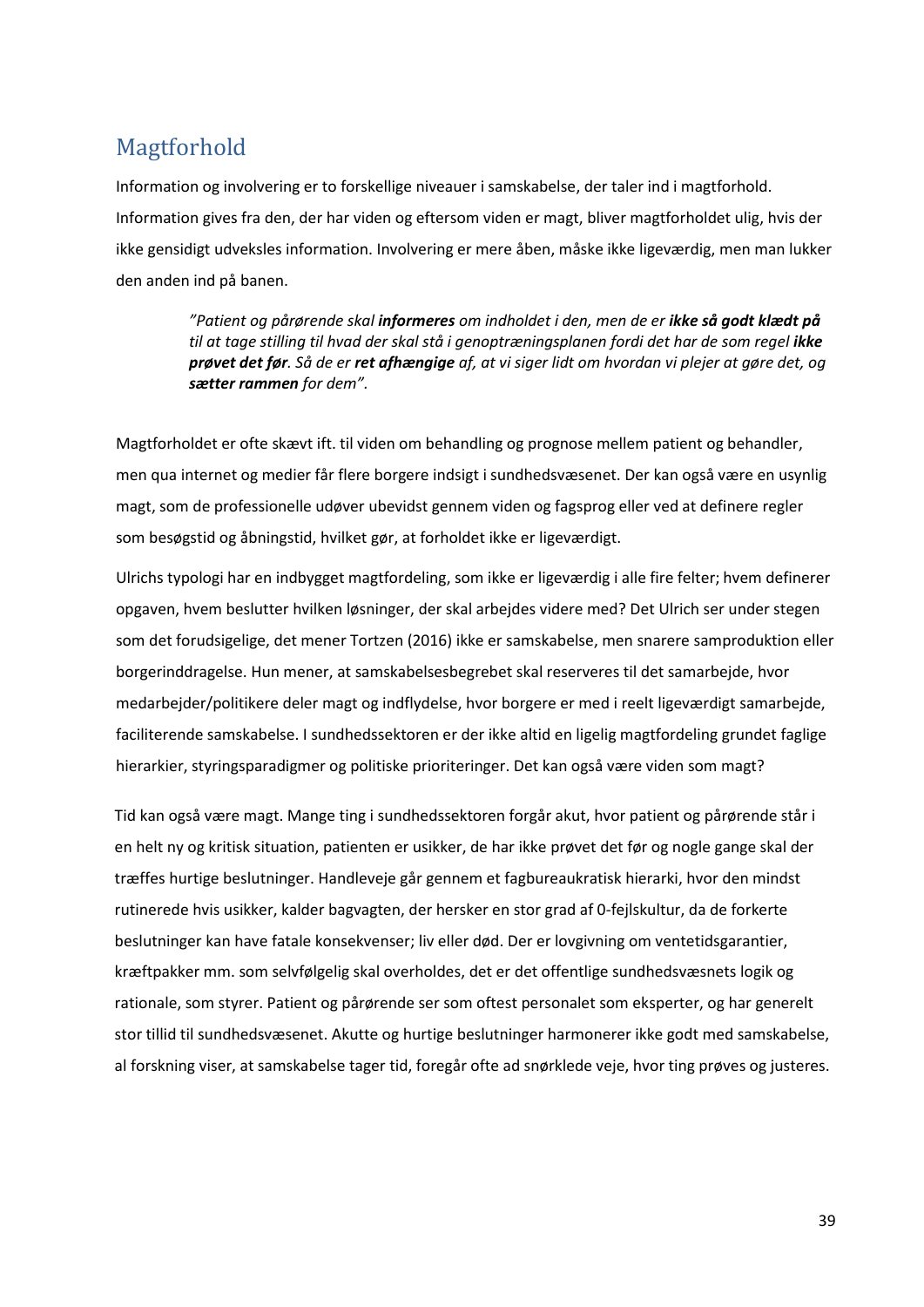#### <span id="page-39-0"></span>Del konklusion 2 - Samskabelse

Kendskabet til begrebet samskabelse er lille, der tales ikke konkret om "ren" samskabelse, men elementer som empowerment, patientens mål, borgeren som samarbejdspartner nævnes i interviewene, som en integreret del af det tværsektorielle genoptræningsforløb. Når terapeuterne taler om samskabelse, taler de ikke ind i Ulrichs eller Tortzens definition af samskabelse, de taler om samskabelse som samskabt styring eller samarbejdsdreven innovation, hvor samarbejde mellem forskellige aktører er drivkraft for innovation og udvikling i den offentlige sektor. Terapeuterne taler mest om indersiden af organisationen og ikke om det, der foregår mellem de fagprofessionelle og patienten/borgeren. Gennem analysen ses, at terapeuterne taler om elementer, der indgår i Ulrichs typologi som ansvarliggørende eller styret samskabelse, der forekommer få eksempler på ligeværdig samskabelse og reelt ingen på faciliterende samskabelse.

Tortzens forskningsprojekt (2016) viser, at samskabelse kun kan lykkes, når der er plads til et ligeværdigt samarbejde, og til at alle parters ressourcer og viden kan komme i spil. Her skal man være opmærksom på, at Tortzen har en anden definition på samskabelse end Ulrich. Tortzen mener, at begrebet 'samskabelse' er, når medarbejdere og politikere deler magt og indflydelse med borgere og civilsamfund i et reelt ligeværdigt samarbejde for at skabe synergi og dermed merværdi, hvilket svarer til Ulrichs sidste form for samskabelse; faciliterende samskabelse.

Har samskabelse da overhovedet en plads i sundhedsvæsenet? Ud fra interviews ses, at to typer fra Ulrichs typologi er i spil; styret og ansvarliggørende samskabelse. Det er primært i de enkelte patientforløb fremfor mere overordnet, at samskabelsen finder sted. Fremadrettet kunne der i visse patientforløb udvikles mere samskabelse i sundhedssektor. Ligeværdig og faciliterende samskabelse er måske en mulighed i patientforløb med kroniske sygdomme. Her er det kendetegnende, at det er langvarige eller permanente forløb, og patienterne/borgerne har egne erfaringerne med sygdom, problemstillinger og oplevelser af behov. Det er forskellig viden som fagprofessionelle og patient/borgere har, men hvis man er villig til på ligeværdig vis at bringe alles viden i spil, også selv om partnerne har forskellige viden, da kan det måske lykkes at skabe nye løsninger; innovation. Ved ligeværdig og faciliterende samskabelse skal man gøre sig klart, hvad man samarbejder om, hvad er succeskriterierne? Skal vi opbygge relationer eller skal der skabes noget nyt? Til disse former for samskabelse er der behov for en særlig form for styring og ledelse for at understøtte. Det betyder, at bestræbelser på at samskabe nemt bliver fanget i et krydspres mellem forskellige styringslogikker, der gør det vanskeligt at opnå reel samskabelse. Derfor ses i sidste del af analysen på styringsparadigmer.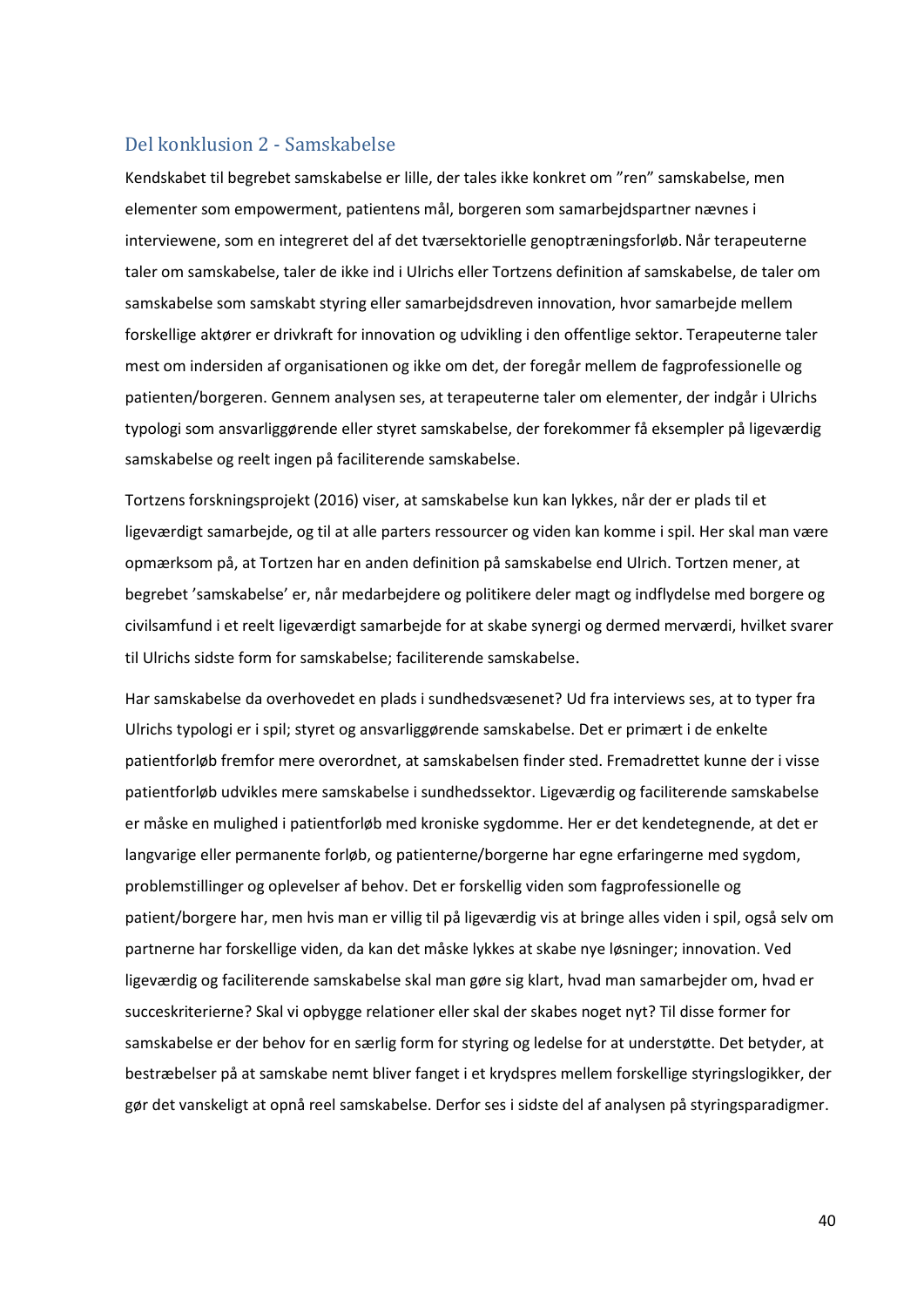#### <span id="page-40-0"></span>Styringsparadigmer

Til besvarelse af spørgsmålet om, hvordan de oplevede, relaterer muligheder og barrierer i det tværsektorielle samarbejde til styringsparadigmer, anvendes Leon Lerborgs styringsparadigmer som et underliggende baggrundstæppe. Lerborgs styringsparadigmer sammenholdes med de muligheder og barrierer, der kom frem i interviewene. 'Faglighed' og 'relationer' var de to temaer, som deltagerne så som muligheder og 'oplevelsen af to verdener' samt 'rammebetingelser' blev set som barrierer. Sammenkobling til Leon Lerborgs styringsparadigmer ses således; faglighed kobles sammen med det **professionelle paradigme** og relationer sammen med det **relationelle paradigme,** hvilket der nok ikke er noget overraskende i. Rammebetingelserne kan kobles dels til **NPM- marked paradigme** og dels til det **bureaukratiske paradigme**. Oplevelsen af to verdener kæder jeg sammen med **det bureaukratisk**, **NPM-marked** og ligeledes med det **relationelle.**

#### <span id="page-40-1"></span>Professionelle paradigme

Faglighed knytter sig til det professionelle paradigme, og det italesættes som vigtigt af terapeuterne fra begge sektorer. De professionelle **handler** ud fra at gøre det rigtige, det bedste og det klogeste.

> *"Der er nogle retningslinjer, der er tværsektorielle forløbsbeskriveler som ligger over, og så er der nationale kliniske retningslinjer. Jeg tænker faktisk, at det er en god måde vi gør det på i KBH. så der er nogle fra gulvet der kommer ind, og så søger vi efter evidens, retningslinjer"*

> > *Kommunal terapeut*

Elementer fra det professionelle paradigme, hvor fokus er på høj faglighed, evidens, vidensdeling og videreuddannelse, ser terapeuterne som fremmende for samarbejde og udvikling. De ser udvikling inden for egen profession som essentiel, de taler om et fagligt hierarki, niveauer; nogle på gulvet som kommer ind og fremfinder evidensen for en given behandling, udarbejder standarder og retningslinjer.

> *"Vi som terapeuter ligger noget i, at det er os, der er de centrale. Vi vil rigtig gerne være eksperter, og fortælle dem alt, at sætte rammerne" Kommunal terapeut*

*"Der hvor jeg var før, havde vi ikke visitator på. Da var det mig der var den første, jeg læste GOP, og da var det mig, der tog den beslutningen og ringede til patienten og sagde" Ved du hvad, sådan og sådan" Kommunal terapeut*

De ser sig selv som ildsjæle og eksperter, de vil gerne selv visitere og styre forløbene, de vil være dem, der sætter dagsordenen i genoptræningsforløbene. Autonome og selvledende uden for megen indblanding fra andre. Hierarki og niveaudeling er også en del af det professionelle paradigme hos hospitalsterapeuterne:

> *"For mig betyder det ikke, at vi alle sammen skal være på samme faglige niveau, for mig er det noget med, at man har forskellige faglige kompetencer, at man kan være god til nogle ting og nogen kan være gode på noget andet"*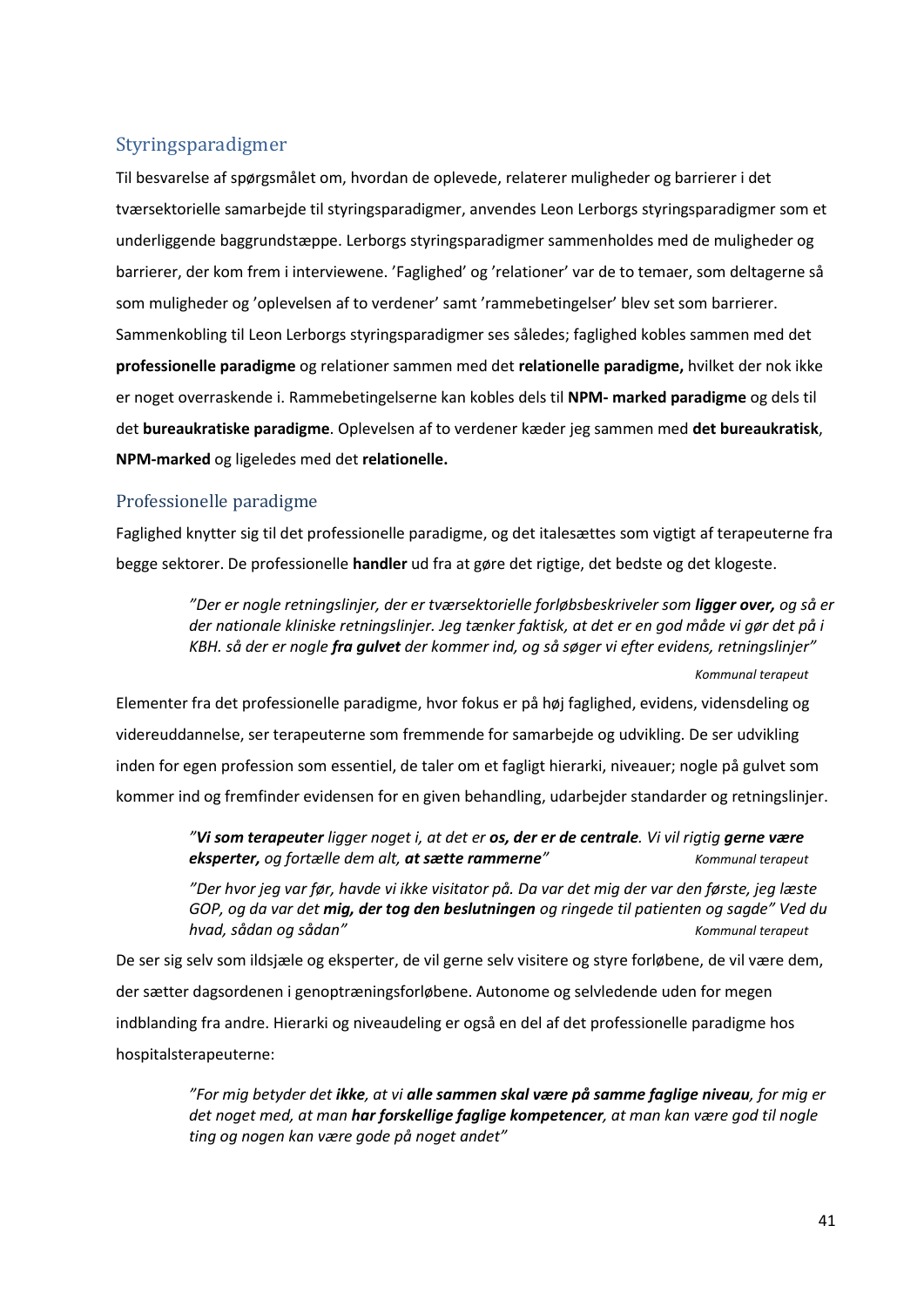#### *"Jeg ser, det er vigtigt, at man arbejder ud fra en lægeordination" "jo mere klart budskabet er fra lægen til os, jo lettere er det at komme i gang"*

Her ses et fagligt hierarki mellem læge og terapeut samt en intern niveaudeling mellem terapeuter. Terapeuterne nævner, at der er et hierarki mellem hospital og kommune, de taler om op-ned, hvilket ikke er befordrende, når ønsket er samarbejde, samskabelse og ligeværdighed på tværs af sektorer.

#### <span id="page-41-0"></span>Relationelle paradigme

Deltagerne ser relationer som muligheder og som vigtige for at kunne skabe de rette forhold, såvel fagfagligt som tværprofessionelt, men også relationer sammen med patient/borger og de pårørende. De peger på relationer, relationel kompetence, relationel koordinering, ingen polarisering, men også fællesskab og sammenhæng både i det store fællesskab på tværsektorielt niveau, i det fagfaglige fællesskab og i fællesskabet med patienten.

> *"Det der sker, ved at have kendskab hinanden, er at kommer ud over det der, hvor man tænker, åh det er da også de der på hospitalet, som ikke kan finde ud af det, eller de der ude i kommunen heller ikke kan. Fordi man bliver bedre til at sætte sig ind i de andres sted, ok der er nok en mening med at det er sådan - og samtidig kan man også udfordre hinanden på det, som også er vanetænkning på forskellige måde" Kommunal Chef*

*"Kendskab til hinanden, få skabt relationer, få sat ansigt på hinanden. Vide hvad det er for udfordringer vi har, i hver vores sektor" Hospitals terapeut*

Det "lille fællesskab" med patient/pårørende og terapeuterne.

*"Alle som en, der får en GOP til kommunal genoptræning, siger, kan jeg ikke bare blive hos jer? Fordi de jo kender os, og ved hvad man får her, der er en relation. Så jeg synes vi har en stor opgave og jeg synes også, at vi formår at løfte den, i at være loyale overfor vores kommunale kollegaer og sælge dem godt ind" Hospitals terapeut*

*"Hvis man kunne arbejde med samskabelse i det direkte møde, hvis vi ligesom lod dem selv komme lidt på banen. Det er lidt som Partnerskab med patienten, vi får arbejdet hen mod lighed i sundhed, der er nogle der skal have mere og nogle måske meget mindre end det vi tror, de skal have i dag" Chef Hospital*

Her tales ind i forskellige relationer, den relation som patient/pårørende får til den professionelle og som på samme tid skal slippes og videregives til næste del i forløbet. Der skal både skabes tryghed og tiltro til dem i den "anden verden" sideløbende med, at patient/ pårørende skal gøre sig fri af hospitalet og komme "hjem igen". Den anden relation er partnerskabet, et mere ligeværdigt forhold mellem behandler og patient, dette er også beskrevet under samskabelse. Som partner skal begge parter gerne få udbytte af samarbejdet. Patienten får muligheder og mere empowerment til at håndtere sin situation, og de professionelle får en faglig tilfredsstillelse i at behandle, hjælpe patienten; public service-motivation og faglige udvikling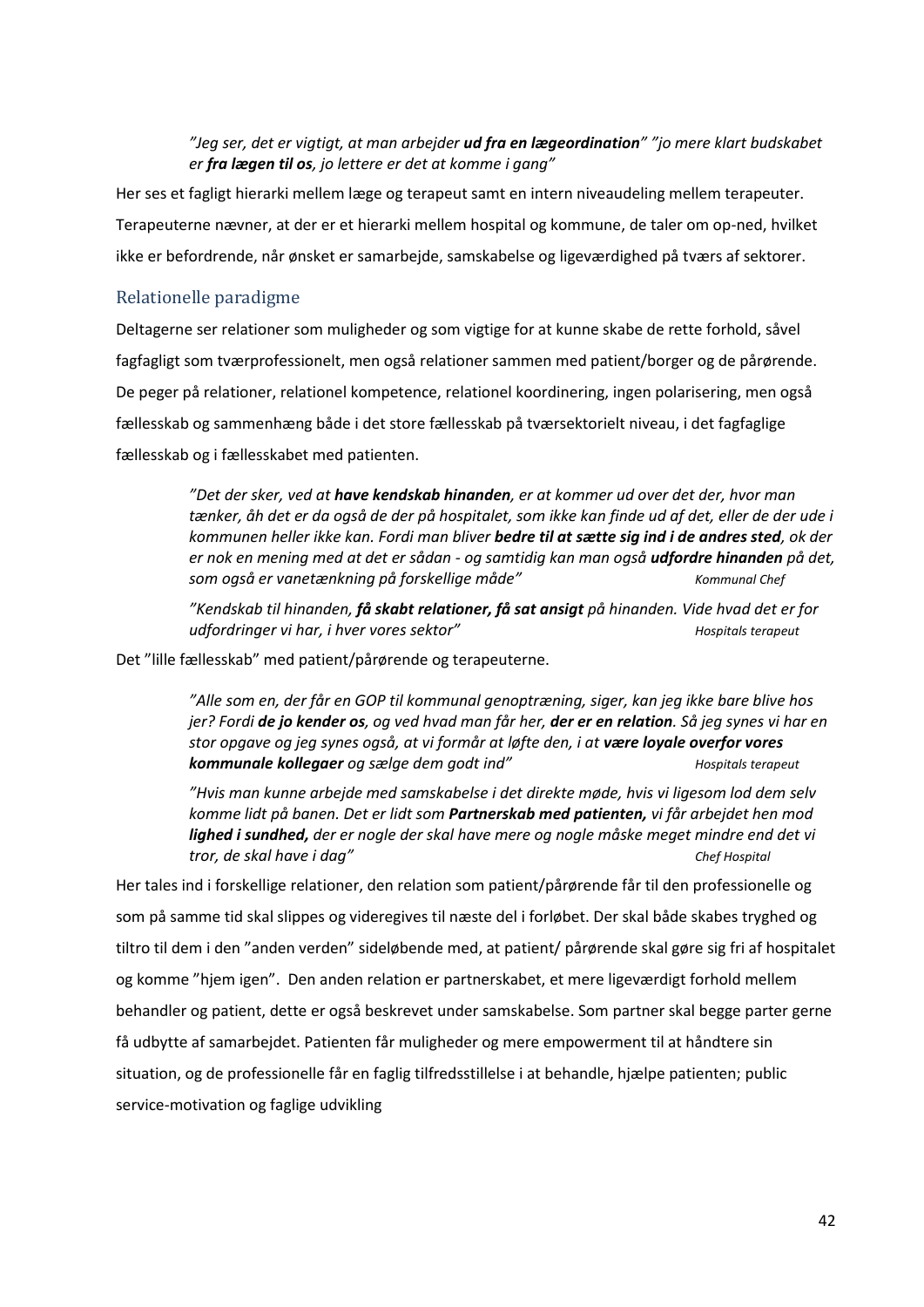#### <span id="page-42-0"></span>NPM-Marked –

Her er det markedsmekanismer, der er i spil, patienten som kunde, privatisering, OPI, incitamenter:

*"Jeg tænkte, det er måske noget, man kan klare andre steder, end i kommunen- fx hos en privatpraktiserende". Kommunal terapeut*

Det er meget få kommentarer, der kommer omkring privatisering i forhold til genoptræningsområdet, det tolkes som om, det i denne kontekst ikke har den store betydning, selv om patienter via ventetidsgaranti og sundhedsforsikringer får behandling i privat regi. Selve frit-valgs-delen og situationen, hvor kommunen ikke kan tilbyde genoptræning inden for syv dage, italesættes ikke, der er udelukkende fokus på overholdes af reglen ikke på konsekvenserne, hvis det ikke sker.

#### <span id="page-42-1"></span>NPM-kontraktstyring

NPM har fokus på overholdelse af indgåede mål, resultatkrav, kvalitetsmål og benchmarking. Flere af disse elementer genfindes i større omfang i interviewene, her taler lederne om kvalitetsmål, aftaler og forpligtende samarbejde på tværs af sektorer. Terapeuterne taler om effektiviseringer, optimering af forløb, test, målinger, kvalitetsstandarder og tilfredshedsundersøgelser.

> *"Hvis der i den nye sundhedsreform, kommer nogle kvalitetsmål til kommunerne også, så binder det jo også jeres politiker op til, ikke at køre lidt et ned på sundhedsområdet, for der er jo også så mange andre ting man også gerne vil prioritere" Chef Hospital*

> *"Man kan jo sige at outcome af de her førforløb er en optimering af patientforløbet under indlæggelsen. Så der er jo en ressourcebesparelse på den lange bane" Hospitals terapeut*

> *"Tilfredshedsundersøgelse hos indlagte, vedrørende alle os faggrupper- så kunne man, når de er færdige i kommunen høre om hele forløbet. En samlet vurdering på forløbet" Hosp TP*

> *"Vi laver SMART mål og aktivitetsmål, PFSF-mål - Patient Specific Functional Scale, vi laver det på alle i kommunen" Kommunal terapeut*

Dette tolkes som, at NPM er en kendt faktor, der har sat sine spor i sundhedsvæsenet med sammenligninger og megen dokumentation til følge; dokumentation i hver sektor og dokumentation på tværs, dette er et krav, der ses som vigtigere end det selv at tale med patienten.

#### <span id="page-42-2"></span>Bureaukratiske paradigme

Lovgivning, regler og orden præger dette paradigme. Retsstats principper, lighed, rettidighed præger dette paradigme. Hos både terapeuter og cheferne ses det bureaukratiske paradigme i spil:

> *"Jeg tænker at lovgivninger er jo ligesom givet på forhånd, altså når det handler om genoptræningsplaner. Så er de nogle af de børn, som går i skole eller i servicelovstilbud som også får en genoptræningsplan, der bliver det lidt mudret"Hospitals terapeut*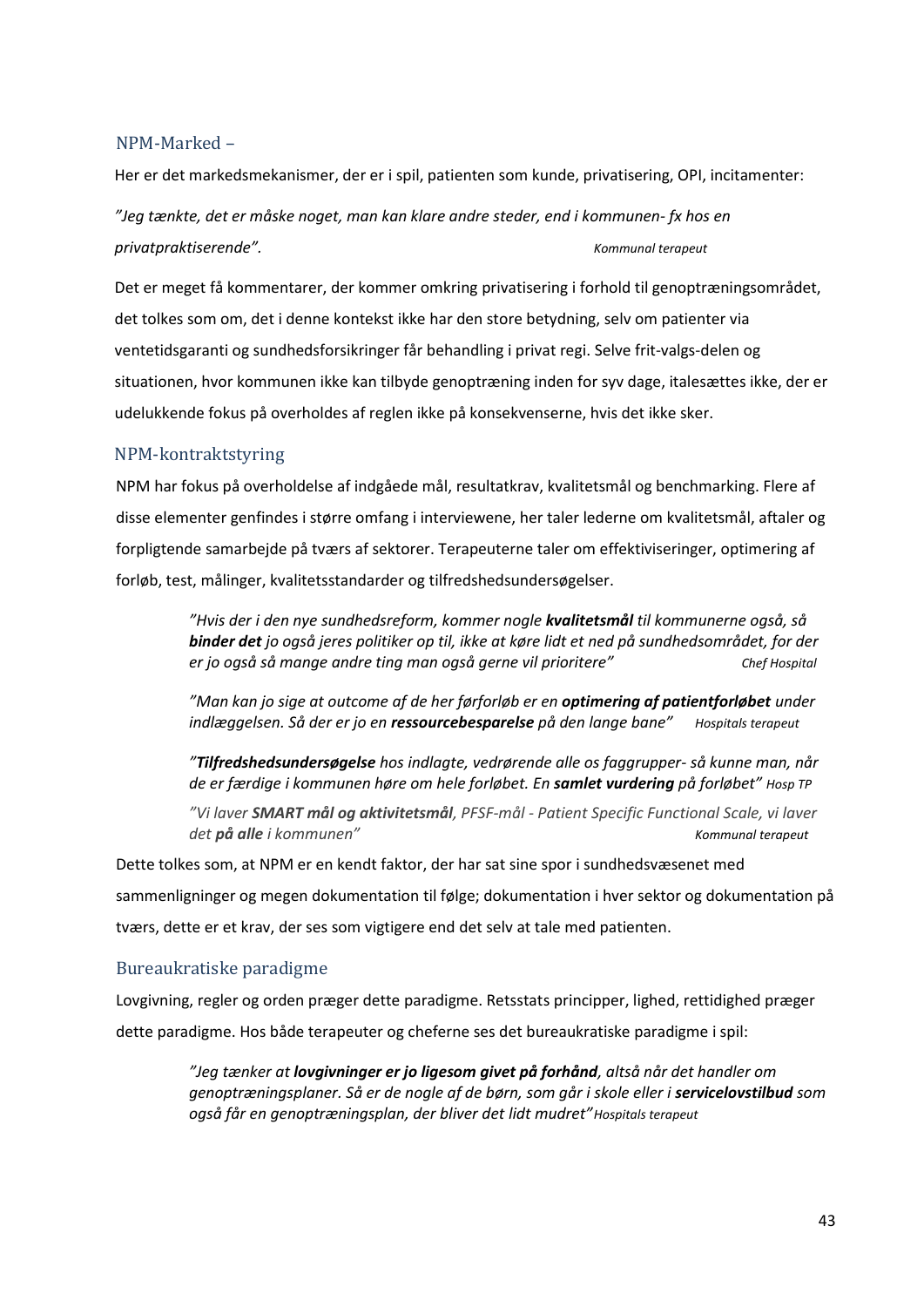*"7 dages regel- jeg sidder og skal kalde ind og det er svært. Det kommer en GGOP og SÅ er borger stadig indlagt i 3 dage mere, og så begynder man at sidde og tælle, nu rammer vi weekenden og UPS. Det er svært. Vi kan jo ikke kalde borgerne ind, mens de er indlagt på hospital, men det kan vi jo i bund og grund være nødsaget til" Kommunal terapeut*

*"Persondataforordningen, jeg er ikke sikker på, at vi fik lov til at have fælles IT-system. Borgerne har jo stadig ret til at synes, at det er, der ikke nogen der skal vide Chef Hospital*

Hospitalsterapeuterne på børneområdet har meget fokus på love, regler og retfærdighed de giver

udtryk for udfordringer, når servicetilbuddet er forskelligt, med uens tilbud i de forskellige kommuner:

*"Den der problematik, at det er så svært at kommunerne giver forskelligt tilbud. Det er jo ikke, det er uretfærdigt, der er ikke nogen lighed" Det er smadder ærgerligt, og det er den samme lovgivning"*

*"Forskelle er noget med sværhedsgrad, om kommunen er gearet til at tage opgaven. Hvis man har en sjælden sygdom, som der ikke er så mange af, så er det ligesom sværere – de har måske aldrig haft sådan en "slags" patient før- det er et problem, med rigtig mange små diagnoser, det er jo svært for kommunerne at navigere i"*

*"Når forældre spørger, hvordan tror du det er i kommunen? Så må vi sige, at det ved vi ikkedet er kommunen der bestemmer. Og det gør de jo. Det er jo ikke fordi, de ikke må bestemme, men det ville være trygt for de pårørende at vide hvad de skal ud og agere i"*

Lederne er inde på det samme; der er ikke kvalitetsmål, fælles serviceniveau eller en forpligtigelse til at arbejde tværkommunalt. Nogle områder er små, og ekspertisen kan ikke være så høj alle steder, hvis man ikke centraliserer:

> *"En barriere også kan være, ved noget af det meget specialiserede, der hvor kommuner ikke slå sig sammen, her kunne tilbyde noget mere rehabilitering, træning, i større samarbejdsløsninger. Der er jo nogle kommuner der jo stadig er lidt små" Hospitals chef*

*"Området er i høj grad præget af at være et kan område. Nogle kommuner faktisk har et vældig højt serviceniveau på det her område og andre et meget lavt serviceområde. Men det er jo beslutning, en politisk beslutning" Kommunal chef*

*"Det er jo ikke sådan fuldstændig fri samskabelse, hvor man tænker en helt masse nytænkning og hvad kunne vi allerbedst tænke os af fede visioner, der ligger jo en ramme"*

*Hospitals Terapeut*

Rammen sættes ud fra lovgivningen, og den enkelte kommunes prioritering af opgaverne omkring genoptræning sættes ud fra de forskellige lovgivninger Det er det bureaukratisk paradigme der ses her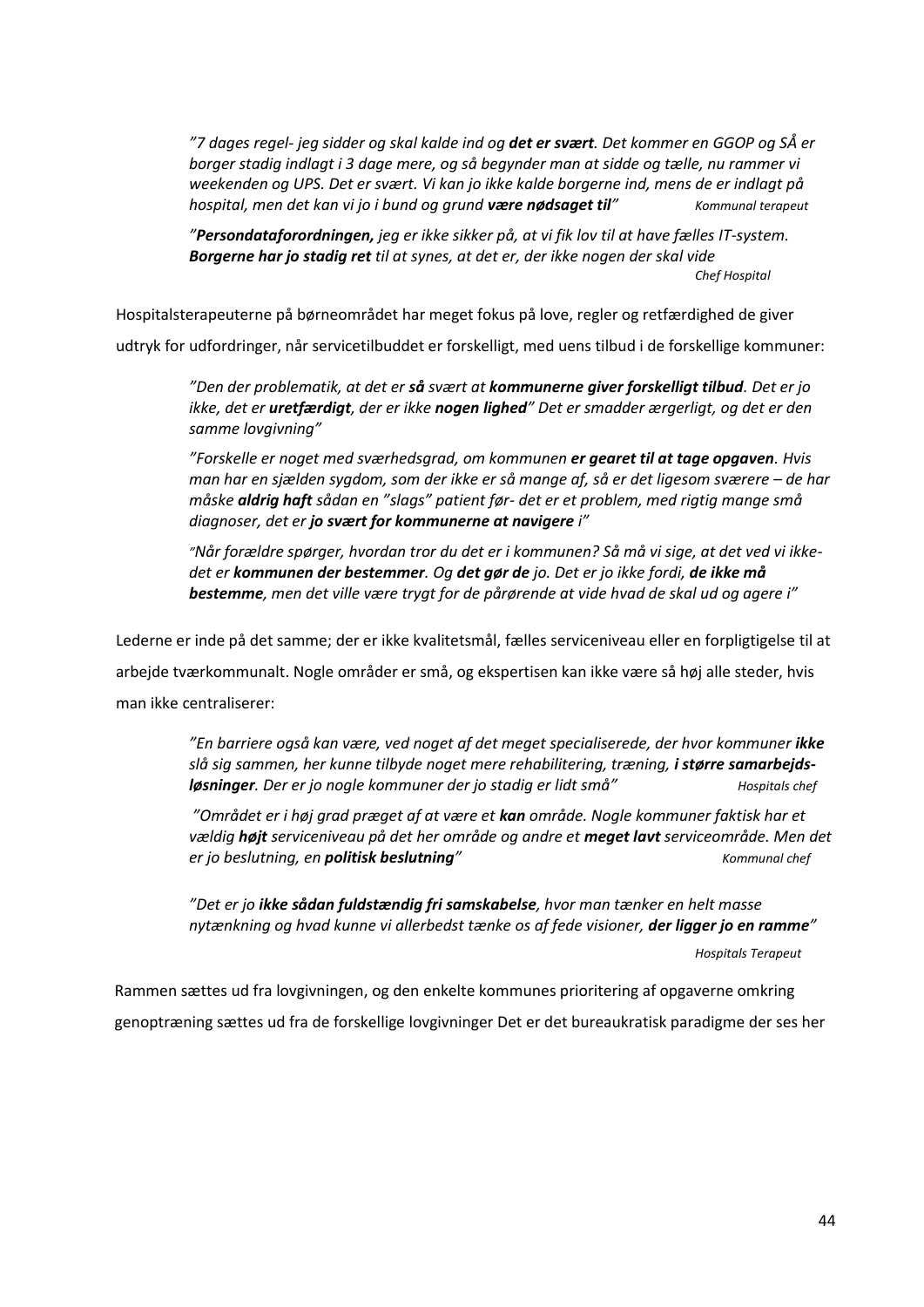Skal man kæde Lerborgs styringsparadigmer sammen med Ulrichs typologi for samskabelse kunne det se således ud:



#### <span id="page-44-0"></span>Delkonklusion 3 - Styringsparadigmer

Ved at tage afsæt i styringsparadigmer ses mulighederne for øget tværsektorielt samarbejde i genoptræningsområdet i såvel det relationelle som det professionelle styringsparadigme. Aktørerne-, terapeuterne identificer sig så stærkt med deres faglighed og vægter faglighed så højt, at det er det, der skal bane vejen for øget samarbejde. Terapeuterne ønsker faglig dialog og vidensdeling mellem de to sektorer. Det relationelle kan understøtte både samarbejde og samskabelse, da det har et ben til både kolleger og til patient/borger. Men man skal ikke være blind for, at det professionelle paradigme også kan lukke sig om sig selv, have nok i sige selv eller blot udvikle sig for sig selv og med sig selv uden at have tilstrækkeligt fokus på patienterne, og hvad de ønsker. Patienterne spiller i dag en mere aktiv rolle i selve den individuelle behandling dels gennem øget viden, engagement og forskellige rettigheder. Patienterne har generelt set en stærkere stemme via patientforeninger og via medier, specielt når enkeltsager kører i dagspressen. Her sker der modtræk fra politikere og forvaltning med redegørelser og øget kvalitetskontrol. Så det er nødvendigt at inddrage patient/borgere i de enkelte forløb, og her kommer fokus på tankegangen om involvering og fællesskab fra det relationelle paradigme.

Det bureaukratisk og NPM-paradigmet er ligeledes i spil som både mulighed og barriere for samarbejde. Lovgivning for genoptræning har direkte beskrevet forløbstankegang og inddragelse af patient/borger. Det sætter rammen og giver mulighed for at udvikle det tværsektorielle inden for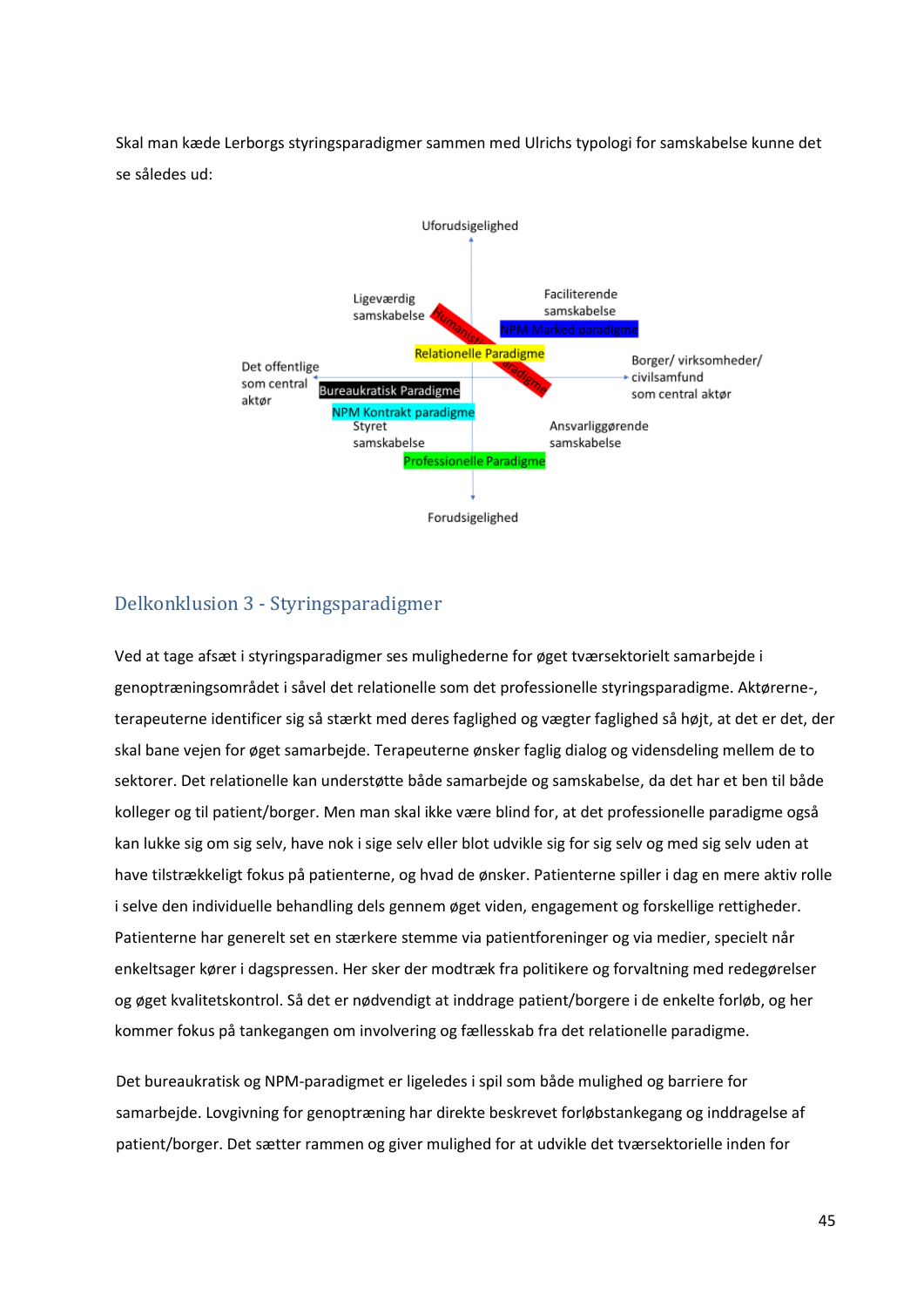denne ramme. En af terapeuterne taler sågar om samskabelse via den lovpligtige GOP*- "Jeg tænkte også at GOP i deres DNA jo er samskabelse, i alt fald en rammer for samskabelse".* Så det gælder om at udnytte og udfylde rammen. Omvendt er de grundlæggende værdier i det bureaukratiske paradigme om orden og styring fra de centrale forvaltninger en hæmsko, der gør det tværsektorielle samarbejde tungt og rigidt. Det kan hindre agilitet og fleksibilitet, hvis fx hele regionen og alle 29 kommuner skal være enige. Her nævner en af lederne de store teksttunge forløbsprogrammer som en barriere for reelt at arbejde sammen på det mere lokale niveau. Men samlet set må man sige at flere af de officielle dokumenter, der har betydning for området, kommer fra det bureaukratiske paradigme; Sundhedsaftalen 2019-2023, bekendtgørelsen og vejledningen om genoptræning.

NPM med fokus på udlicitering, dokumentation, kvalitetsindikatorer, BUM model, frit-valgs-ordninger og privatisering har ikke meget fokus hos hverken terapeuter eller lederne. Der, hvor det primært kommer frem som en barriere for samarbejdet, er omkring dokumentation og fælles kvalitetsindikatorer, her er ikke enighed om, hvad der skal til. Området omkring frit valg og privatisering nævnes kun perifert, på trods af at private sundhedsordninger og de privatpraktiserende fysioterapeuter er en del af sundhedsvæsenet. Formodningen er, at det ikke er de to adspurgte grupper, de kliniske terapeuter og formandskabet i Samordningsudvalget, der har fokus på dette, men lederne i kommunen, der som nu har skullet implementere frit-valgs-ordningen på genoptræningsområdet.

# <span id="page-45-0"></span>Diskussion af metode og Teori

Fokusgruppeinterview er måske ikke den mest oplagte metode, når tilgangen er en fænomenologisk afdækning af deltagernes livsverden. Her ville man teoretisk set vælge eksplorative enkeltpersoners interviews, men jeg valgte alligevel at holde fokusgruppeinterview, da emnerne og fænomenerne, jeg ville afdække, ikke var af personlig karakter men arbejdsrelaterede hvor jeg så arbejdslivet som livsverden ift opgavens fokus. Gennem fokusgruppeinterview håbede jeg på interaktion og samspil mellem deltagerne. Hvis man ønsker at øge samskabelse i det tværsektorielle genoptræningsfelt, er det i to af de fire typer af samskabelse, man umiddelbart kan tage fat. Styret samskabelse og ansvarliggørende samskabelse. Her sætter terapeuterne rammen, de har særlig viden på området. Ofte kommer patienten ind på hospital eller til genoptræning uden erfaringer i det at være patient; de kender deres behov i den "raske" persons situation, men ikke i den syges. Derfor kan der i hospitalssektoren ikke skabes et ligeværdigt forhold, men der samskabes inden for rammen af det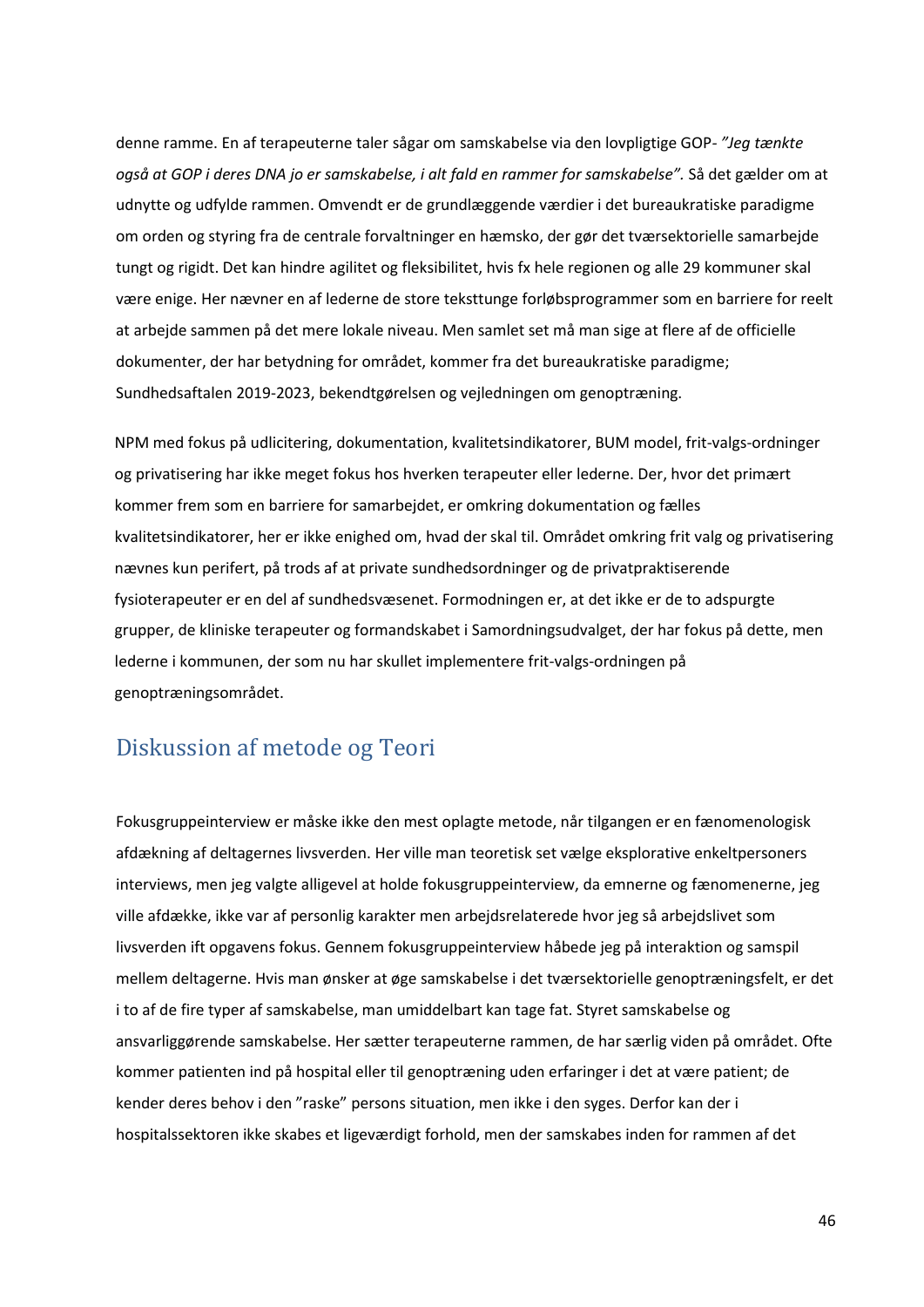enkelte møde/ behandlingsforløb, hvor fokus er på involvering ud fra den enkeltes ressourcer og muligheder for at bidrage. Samskabelse i det offentlige sigter ofte på at skabe "bløde resultater", det vil sige kvaliteter som livskvalitet, netværk, fællesskab, understøtte nye relationer. Derfor er samskabelse nok bedre egnet til andre kontekster inden for det offentlige. Eksempler kunne være følgende: det sociale område: handicap, kulturområdet:/medborgerhus- lokalområde:/byfornyelse end akuthospital.

Samskabelse er det nye saliggørende, som alle skal være med på bølgen af, man hvad er det? Det viser sig, at det er der mange holdninger og definitioner på. Efter at have set lidt på emnet valgte jeg at bruge Ulrichs model, selv om andre bl.a. Tortzen og Hygum mener, at flere af hans beskrevne typer af samskabelse, vil de ikke definere som samskabelse- De taler i stedet om ren samskabelse- som jeg ser svaret til Ulrichs faciliterende samskabelse. Jeg fravalgte ligeledes samskabelse i en kommerciel, innovativ og udviklende udgave, da jeg ville have fokus på det offentlige, som Ulrich fokuserer på.

Styringsparadigmer anvendes ud fra Lerborgs beskrivelse, dette på trods af, at Lerborg ikke har NPG med og NPG er ofte det man taler om ifm samskabelse. Men spørgsmålet er, om det skyldes at NPG først rigtig kom på banen lige efter eller samtidig med at Lerborgs 6 styringsparadigmer var publiceret.

## <span id="page-46-0"></span>Konklusion

Mine interview viser, at samskabelse ikke er et integreret begreb hos hverken terapeuter eller ledere. Der er specielt to ting, som de centrale aktører i de to sektorer fremhæver som muligheder for samarbejde og samskabelse: Relationer og faglighed – som mulighed og to ting ses som barrierer for samarbejde og samskabelse i det tværfaglige genoptræningsfelt: Rammebetingelse og oplevelsen af to forskellige verdener.

Styringsparadigmer sammenholdt med disse muligheder og barrierer relaterer sig til det professionelle og det relationelle paradigme som fremmende for samarbejde og samskabelse. NPM og det bureaukratisk paradigme ses som begrænsende for samskabelse og samarbejde, men disse to paradigmer kan også vise sig som en hjælp til rammesættende ift. udvikling af styret og ansvarliggørende samskabelse.

Der er som nævnt mange definitioner på samskabelse, og for at samskabelse skal kunne lykkes, er der brug for at se på, hvilken definition af samskabelse man taler om. Der er i det senest årti sket et paradigmeskift i sundhedsvæsenet fra patienten som passiv modtager af behandlingstilbud mod et mere patientcentreret forhold. Patient- og borgerinddragelse, hvor patient/borger er en aktiv part i beslutning om behandling og specielt i genoptræning, er kendetegnet ved, at patient/borger er aktive og udøvende. Empowerment tankegang og inddragelse af pårørende er i højsæde. I genoptræning er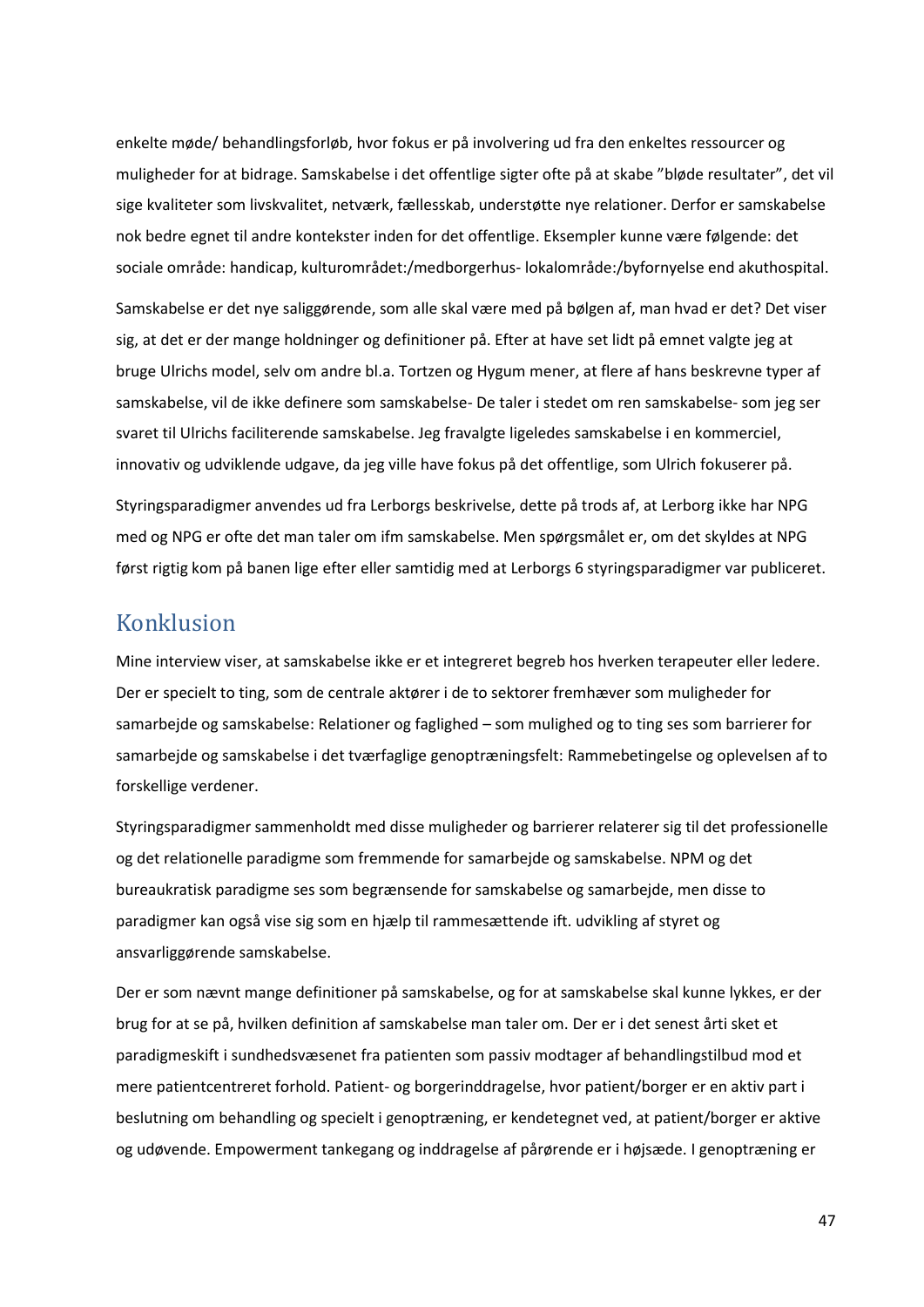forløbstankegangen førende, da genoptræning strækker sig over tid og over sektorgrænser for at dette samarbejde kan forløbe bedst muligt.

Min påstand er, at hvis vi skal videre med samskabelse, skal medarbejderne involveres i hvilke former for samskabelse, der kan komme i spil i det tværsektorielle genoptræningsfelt. For mig at se, skal samskabelse ikke kun foregå med slutbrugere/borgere, men også ved at involvere medarbejdere, før de kan involvere patient og borger. Medarbejderne er ofte dem, der bedst ved hvordan organisationen fungerer ude i dagligdagen. Medarbejderne er ofte bindeleddet i mødet mellem det ydre og det indre., Denne opgave kan ses som første led i kæden af samarbejde og samskabelse inden for den tværsektoriel genoptræning og undersøger den regionale og den kommunale side af genoptræning.

Det som igangsatte denne opgave, fejl i over halvdelen af genoptræningsplanerne, har jeg fået afkræftet, det genfindes ikke i interview. Generelt var der positive indmeldinger omkring genoptræningsplanerne på spørgsmålet: Hvad der kendetegner et godt forløb, svares der, "ja dem der er overvejende flest af ", "Vi har netop snakket om, at GOP på det sidste er blevet bedre".

# <span id="page-47-0"></span>Perspektivering

I Sundhedsaftalen 2019-23 tales der om at nedbryde barrierer i det tværsektorielle samarbejde. I denne opgave er der kortlagt nogle barrierer og muligheder. De kan herved danne grundlag for videre diskussioner om, hvad der fungerer godt og mindre godt i det tværsektorielle samarbejde. Hvordan oplever fysio- og ergoterapeuterne samarbejdet i de to sektorer og hvordan inddrages borgerne mere. Optræder styringsparadigmer og strukturer som muligheder eller barrierer for samarbejde, samskabelse for terapeuterne i de to sektorer? Hænger organisationerne og strukturerne godt nok sammen for at understøtte det tværsektorielle samarbejde? Foregår arbejdet hver for sig med egne målsætninger i den kliniske hverdag, hvor de professionelle sætter dagsordenen for en hierarkisk tilgang, eller er der ligeværdighed, sammenhæng og synergi? Hvordan foregår det daglige tværsektorielle samarbejde i forhold til de overordnede udmeldinger, sundhedsaftaler, lovgivning mm? Hvor lever samarbejde og samskabelse, i dokumenter, hos medarbejderne eller hos lederne?

Strukturreform ændrede genoptræningsområdet i væsentlig grad i 2007 og spørgsmålet er om det øvrige sundhedsvæsen nu står over for lignede store strukturelle ændringer i den en ny national sundhedsreform. l Det nære sundhedsvæsen hvor samspil med borgerne ligeledes er i fokus i både nationalt og tværsektorielt i sundhedsaftalen; der skal skabes det nødvendige rum for aktivt samspil mellem borger og pårørende. En af opgaverne bliver- Hvorledes kan der ledelsesmæssigt arbejdes med samskabelse på tværs af sektorer?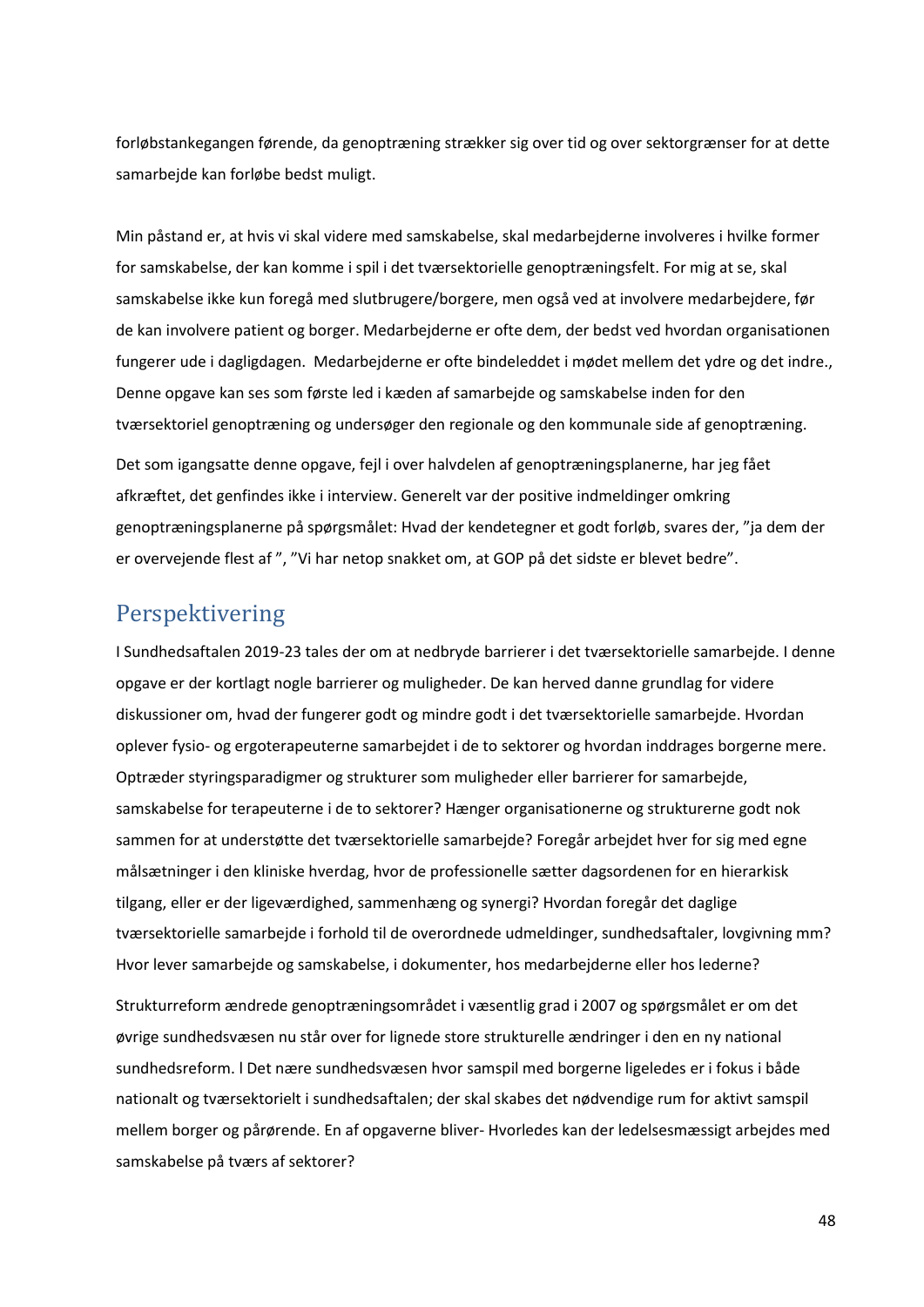# <span id="page-48-0"></span>Ledelsesmæssig udvikling

Min ledelseskarriere startede for mange år siden, godt et års tid efter jeg var blevet uddannet som fysioterapeut. Jeg blev "valgt" af mine kollegaer, de syntes at jeg skulle være afdelingsfysioterapeut for på den måde fik jeg det samme i løn, som de andre, der havde arbejdet i 8-10 år. Vi ville jo alligevel deles om opgaverne, sagde de. Men så skulle det være mig, der skulle gå til ugentlige møder med de andre afdelingsfysioterapeuter og overfysioterapeuten. Kollegaerne syntes, at disse møder var spild af tid, de ville hellere arbejde med patienterne, deres egen faglighed, supervision og undervisning. Demokratisk beslutning, smiger eller bondefangeri, det ved jeg ikke, men jeg sagde ja og gik til de ugentlige møder. Der skete ikke meget for mig på disse møder, vagt- og ferieplanerne blev lagt, fordeling af medarbejdere i jobrotation hver fjerde måned, men dette gjaldt kun for de andre, ikke for os. For vi var dem, ingen ville lege med, vi passede os selv, så lod de os være i fred, for ingen ønskede jobrotation til vores afdelinger. Vores afdelinger var alle de psykiatriske afdelinger på Nordvang, fra børnepsykiatri til de lukkede afdelinger, og de andre varetog det somatiske område. Men da ingen ønskede at være i psykiatrien, var vi friholdt for rokering og fordelte selv vores feriedage, fik bevilget masser af faglige kurser; for så længe, vi var glade og udviklede os, ville vi nok blive der. Sådan gik der fem-seks år, jeg udviklede mig, men ikke ledelsesmæssigt. Så jeg sagde stop som leder og søgte selv over i det somatiske område, jeg ville gerne være rigtig fysioterapeut, ikke psykoterapeut.

Det gik godt, på et tidspunkt blev jeg spurgt, om jeg ville træde til som vikar for en afd.fysioterapeut, min nye leder kunne se i mit cv, at jeg jo allerede havde været leder i flere år. Jeg sagde igen ja, og det har jeg ikke fortrudt, nu var der gang i udviklingen af lederområdet i den offentlige sektor, der kom specifikke stillingsbeskrivelser, der kom MUS, der kom SWOT-analyser og ledelsescoaching. Opgaverne og ansvaret var et helt andet nu end det, jeg havde prøvet i mit første lederjob. Da vikariatet udløb søgte jeg en anden mellemlederstilling og blev sidenhen stedfortræder for overfysioterapeuten. Efteruddannelse i forskellige af regionens lederkurser primært i hands-on kategorien fra Lerborgs HMR's værktøjskasse. Jeg slog dog lige et smut til Lunds universitet, hvor jeg tog en M.Sc. PT, og jeg blev souschef i Københavns Amts Børne og Unge Specialskoleområdet vedr. genoptræning, men så kom strukturreformen og amterne blev nedlagt. Jeg blev tilbudt job i en kommune, men takkede nej tak. Jeg kom retur til hospitalet, ikke som leder men som udviklingsterapeut, dette var spændende, jeg overvejede at påbegynde en Ph.d., men finansieringen skulle på plads, samtidig fik jeg en opfordring til at søge jobbet som ledende fysioterapeut på Hvidovre Hospital, atter overvejede jeg Ph.d. eller ledelse igen. Min mand sagde; du skal da være leder igen. Du er super til alt det der; og ja, jeg har nu i godt 10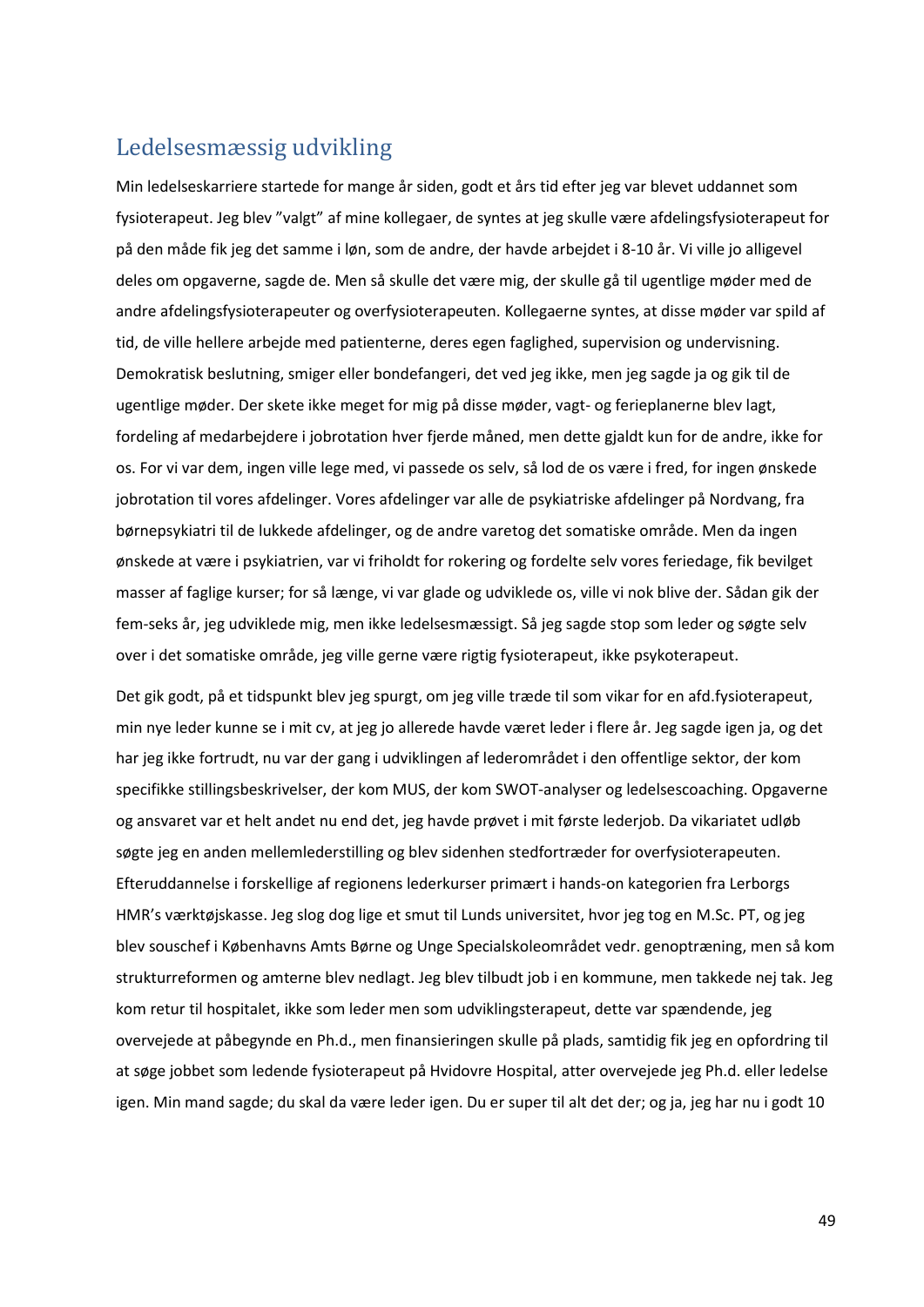år været ledende terapeut. Fik ikke en Ph.d, men har fået flere Ph.d'er uddannet fra afdelingen. Ledelse er at opnå resultater sammen med og gennem andre, så jeg ved, jeg gjorde det rigtige.

Det spændende ved MPG har været at få teori på empirien, komme op på den store klinge, læse, diskutere med andre ledere i andre sektorer og skrive opgaverne. Jeg startede med et specialmodul, som Region Hovedstaden fik lavet som brobygger fra deres eget forløb Ledelse af ledere til MPGén, der skabte Sverri Hammer mening i de forskellige teorier, vi blev præsenteret for. Flere gange i de efterfølgende fag er meningsskabelse dukket op sammen med teorier om strategi, styring, reformer, datadrevet ledelse, paradokser og meget mere.

At tage et emne fra hverdagens ledelsesproblematik op i en opgave har været en god ting for mig at kunne dykke ned under overfladen, læse teorierne til et givet emne, om det er Developmental Evaluation eller det er Digital Era Governace, Polyfoni eller aktantmodellen, har haft mindre betydning. Det svære har været at finde tiden, det er tidskrævende at skrive opgaver, det er givende, men et stort slidsomt arbejde for en tidsoptimist som jeg. Men det gode er også det pres, man sætter sig selv i med læsning, skrivning, retur til teorien osv. Ting tager tid, jeg har været lang tid om MPGén, det var den måde, det kunne forenes med de daglige ledelsesmæssige opgaver og mit privatliv. Ulempen er, at man starter hvert fag med nye, nogle gange én genganger, men gruppedynamikken, fælles udvikling og spejling hos medstuderende mister man. Masteropgaven er et kapitel for sig selv, en lang sej tour de force, hvor jeg håber snart at krydse målstregen, men jeg er sikker på, at når jeg har restitueret, vender jeg tilbage til emner og temaer fra MPG.

Studiet har beriget mig til i dag at se mig selv et andet sted som offentlig leder, end da jeg startede på studiet. Ved at se tilbage på min start som leder for mere end 30 år siden, kan jeg se, hvordan jeg har været med hele vejen fra professionsparadigmet over NPM (både marked og kontrakt), Human Relation Management, DRG nu mod NPG eller noget andet.

Som leder skal du skabe mening og oversætte de forskellige ændringer og styringsparadigmer, der er i den offentlige sektor. Det synes jeg MPG har givet mig gode refleksioner og værktøjer til. Jeg er i dag en mere velovervejet, reflekterende og samlende leder. Om jeg samskaber kommer nok an på, hvilken definition af samskabelse, vi anvender, men jeg vil gerne skabe noget sammen med andre og med patienter, borgere, personale og mine samarbejdspartner. Fremtiden kender vi først i morgen, og hvad den bringer, ved ingen. Jeg har taget nogle sving og udflugter i mit lederliv, er blevet overrasket, men positivt overrasket. Så fra at være valgt leder, er jeg nu selvvalgt leder.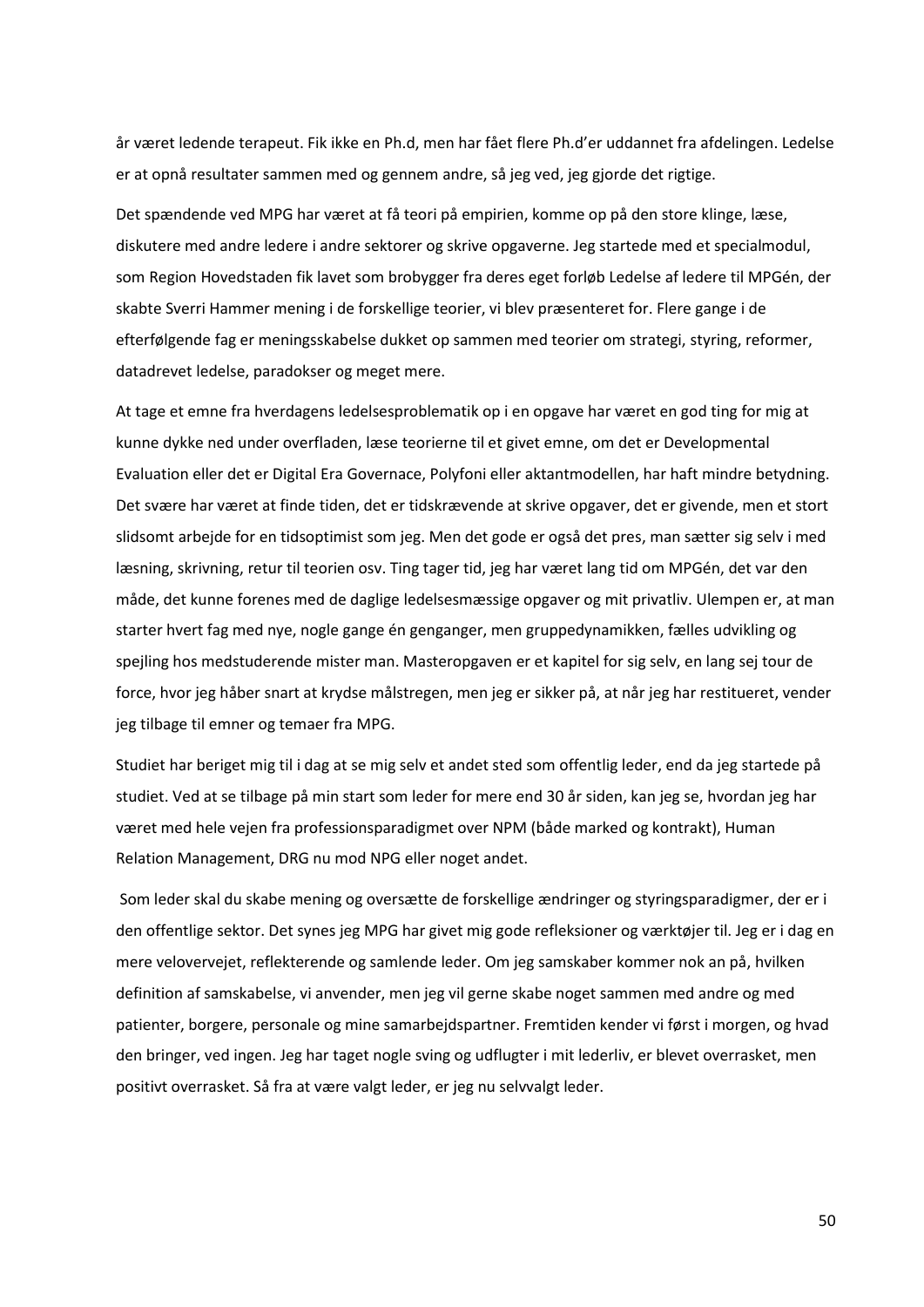# <span id="page-50-0"></span>Litteratur

- Agger, A & Tortzen, A. (2015), *Forskningsreview om samskabelse.* UC Lillebælt
- Bentzen, T.Ø (2018) Tillidsbaseret styring som springbræt for samskabelse I Fogsgaard, M.K. & De Jongh, M. *Ledelse og samskabelse i den offentlige sektor.* (s132-155) Dansk Psykologisk Forlag
- Dalsgaard, L. (2013); *Fagprofessionelle i nyere forvaltningslitteratur*. Nordisk Administrativt tidsskrift 90(1), 40-57.
- Fogsgaard, M.K. & De Jongh, M. (2018). *Ledelse og samskabelse i den offentlige sektor.* Dansk Psykologisk Forlag.
- Gittell, J.H. (2012). *Effektivitet i sundhedsvæsenet, samarbejde, effektivitet og kvalitet.* Munksgaards forlag
- Greve (2012):16. *Reformanalyse.* Kbh. DJØF´s forlag
- Greve, C. & Pedersen, A.R. (2017) *Reform og forandring.* Gyldendal Public
- Grøn, C.H., Hansen H.F.& Kristiansen M.B. (2014) *Offentlig styring* Hans Reitzels Forlag
- Halkier, B. (2002). *Fokusgrupper.* Samfundslitteratur& Roskilde Universitetsforlag
- Hygum, H., Andersen, L.L., Petersen, A., & Olsen, L. (2018) *Inklusion og deltagelse af sårbare borgergrupper i samskabende arenaer.* VIVE
- Launsø, L., Olsen, L., & Rieper, O. (2015). *Forskning om og med mennesker.* (6.udg.)Nyt Nordisk Forlag Arnold Busck
- Lerborg, L (2013), *Styringsparadigmer i den offentlige sektor*. (3.udg.) Jurist-og Økonomforbundets forlag.
- Martinsen, B., Norlyk, A. (2011); *Tre kvalitative forskningstilgange*. Sygeplejersken (12) 64-68.
- Pedersen-Ulrich, Jens. (2016) *Samskabelse – en typologi.* CLOU Skriftsserie (1-15)
- Pollit og Bouckaert \*(s2, I 1.2)
- Sehested, K., Sørensen, E., Larsen, T.S.& Lund, D.H(2010). *Barrierer og drivkræfter for samarbejdsdreven innovation.* RUC
- Sørensen, E. og Torfing, J. *Den offentlige sektor som arena for samskabelse*. I Fogsgaard, M.K. & De Jongh, M. (2018), *Ledelse og samskabelse i den offentlige sektor.* (s 30-61) Dansk Psykologisk Forlag, 1. udgave, 1
- Tortzen, A. (2016), *Samskabelse i kommunale rammer,* Ph.d afhandling, RUC.
- Ulrich J. (2018, 19.december). *Inddragelse eller Involvering.* Den offentlige.dk. Tilgået d.27.janar 2019:http://denoffentlige.dk/inddragelse eller involvering